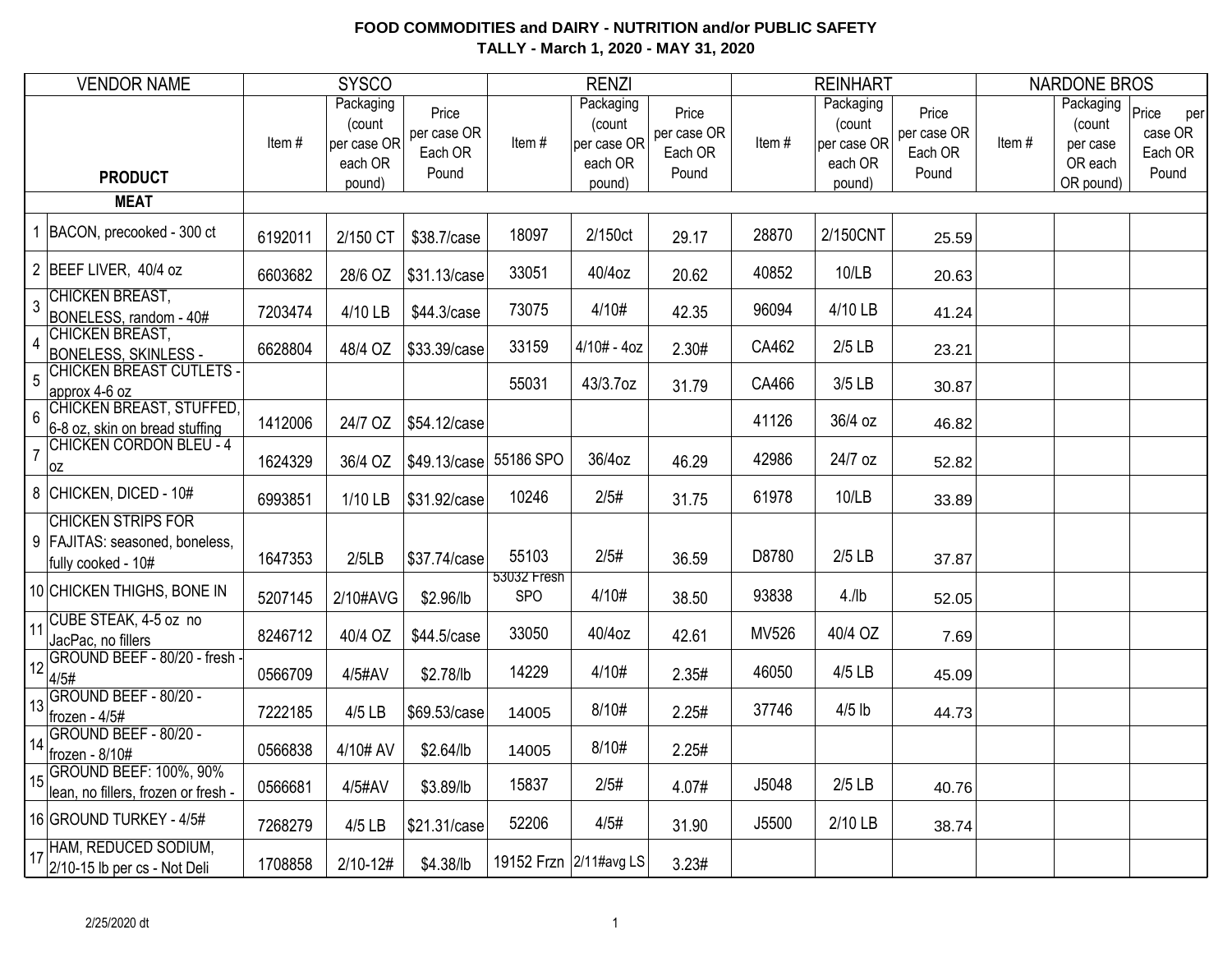|                | <b>VENDOR NAME</b>                                                                                  |         | <b>SYSCO</b> |                         |                                     | <b>RENZI</b>        |       |       | <b>REINHART</b>   |       | <b>NARDONE BROS</b> |  |
|----------------|-----------------------------------------------------------------------------------------------------|---------|--------------|-------------------------|-------------------------------------|---------------------|-------|-------|-------------------|-------|---------------------|--|
|                | 18 HAM, SMOKED WHOLE, 2/14-<br>19 lb                                                                | 8974461 | 1/14-19#     | \$2.91/lb               | 19064                               | $4/15$ #avg         | 2.49# | G1724 | 2/12 UP           | 2.87  |                     |  |
| 19             | <b>ITALIAN SAUSAGE LINKS,</b><br>approx 4 oz - 10#                                                  | 2434355 | 40/4 OZ      | \$31.43/case            | 75592                               | 48/4oz              | 39.89 | G1822 | 10/LB             | 38.02 |                     |  |
|                | 20 PORK BREAKFAST SAUSAGE<br>LINKS, approx 1 oz - 10#                                               | 1589399 |              | 160/1 OZ   \$30.15/case | 10271                               | 160/1oz             | 20.90 | 40102 | 10/LB             | 19.89 |                     |  |
|                | 21 PORK CHOP, BONELESS,<br>approx 40/4 oz                                                           | 1527761 | 40/4 OZ      | \$39.38/case            | 15162                               | 40/4oz              | 31.98 | MP320 | 40/4 oz           | 33.52 |                     |  |
|                | 22 PORK CHOPS, approx 40/4 oz,<br>center cut, 1/2" lean                                             | 5741570 | 40/4 OZ      | \$41.1/case             | 15155                               | 40/4oz              | 33.37 | 45628 | 10/l <sub>b</sub> | 33.77 |                     |  |
|                | 23 PORK LOINS, boneless, lean<br>unseasoned - 6/5-9#                                                | 2723211 | 6/8#AVG      | \$1.86/lb               | 15171                               | $6/8.8$ #avg        | 1.47# | K9806 | 6/8 UP            | 1.47  |                     |  |
| 24             | SALISBURY STEAK, approx 4<br>oz, JakPac acceptable - 10#                                            | 6525505 |              | 50/3.2 OZ \$52.82/case  | 15839                               | $84/40z -$<br>21#cs | 3.11# | E2506 | $2/5$ LB          | 32.53 |                     |  |
|                | 25 STEW BEEF lean USDA<br>choice, 3/4" cubes: NO jac-pac -                                          | 4883435 | $2/5$ LB     | \$45.03/case            | 14019                               | 10#                 | 3.63# | 46016 | $2/5$ lb          | 46.84 |                     |  |
|                | TOP ROUNDS, 4/8-12 lb,<br>26 USDA choice, trimmed, split<br>and tied                                | 1111913 | $2/8 - 11#$  | \$3.09/lb               | 12011                               | $4/14$ #avg         | 3.51# | 38276 | 3/18 UP           | 2.63  |                     |  |
|                | TURKEY BREAST, 2/8-10lb,<br>27 premium grade, not deli,<br>cooked, skinless                         | 7135759 | $2/8 - 10#$  | \$3.87/lb               | 54036                               | $2/10\#avg$         | 2.84# | B1146 | 2/8 UP            | 3.13  |                     |  |
|                | <b>FROZEN FOOD</b>                                                                                  |         |              |                         |                                     |                     |       |       |                   |       |                     |  |
|                | 1   BABY BACK RIBS - 16/2.25#                                                                       | 0322552 | 1/30#AVG     | \$3.98/lb               | 17111                               | 16/2.5#avg          | 3.06# | D3186 | 14/CNT            | 3.15  |                     |  |
| $\overline{2}$ | BEEF PATTIES: 80% lean,<br>100% beef, 3 patties/pound,<br>round, paper in between patties<br>$-10#$ | 4562583 |              | 45/5.33OZ \$64.22/case  | 11152                               | 30/5.3oz            | 2.89# | G1438 | 30/5.33           | 29.37 |                     |  |
| 3              | <b>BREAKFAST SAUSAGE</b><br>PATTIES - approx 1 oz                                                   | 1589332 |              | 160/1 OZ \\$30.73/case  | 10498                               | 160/1oz             | 2.45# | G1808 | 10/LB             | 24.32 |                     |  |
|                | <b>BREAKFAST SAUSAGE</b><br>4   PATTIES, VEGETARIAN -<br>$112$ / $cs$                               | 4800451 |              |                         | 112/1.34OZ \$53.64/case 23048 SPO   | 112/1.34oz          | 48.49 | 79460 | <b>112/CNT</b>    | 44.73 |                     |  |
|                | <b>BREADED CHICKEN PATTY,</b><br>approx 3 oz, oven ready, white                                     | 5316627 | 4/BAGS       | \$69.55/case            | 53210                               | 10.35#cs            | 20.95 | 43144 | $2/5$ LB          | 26.24 |                     |  |
|                | 6 BREADED FISH COOKED                                                                               | 7845625 | $1/10$ LB    | \$39.09/case            | 40156                               | 80/3.6oz            | 44.70 | J3762 | 10/LB             | 29.89 |                     |  |
|                | <b>BREADED FISH: uncooked,</b><br>7 ready to bake, NOT DEEP<br>FRY, comparable to Pier 17           | 1072982 |              |                         | 4/2.5 LB   \$43.98/case   40161 SPO | 46/3.6oz            | 29.97 | B5302 | 10/LB             | 53.68 |                     |  |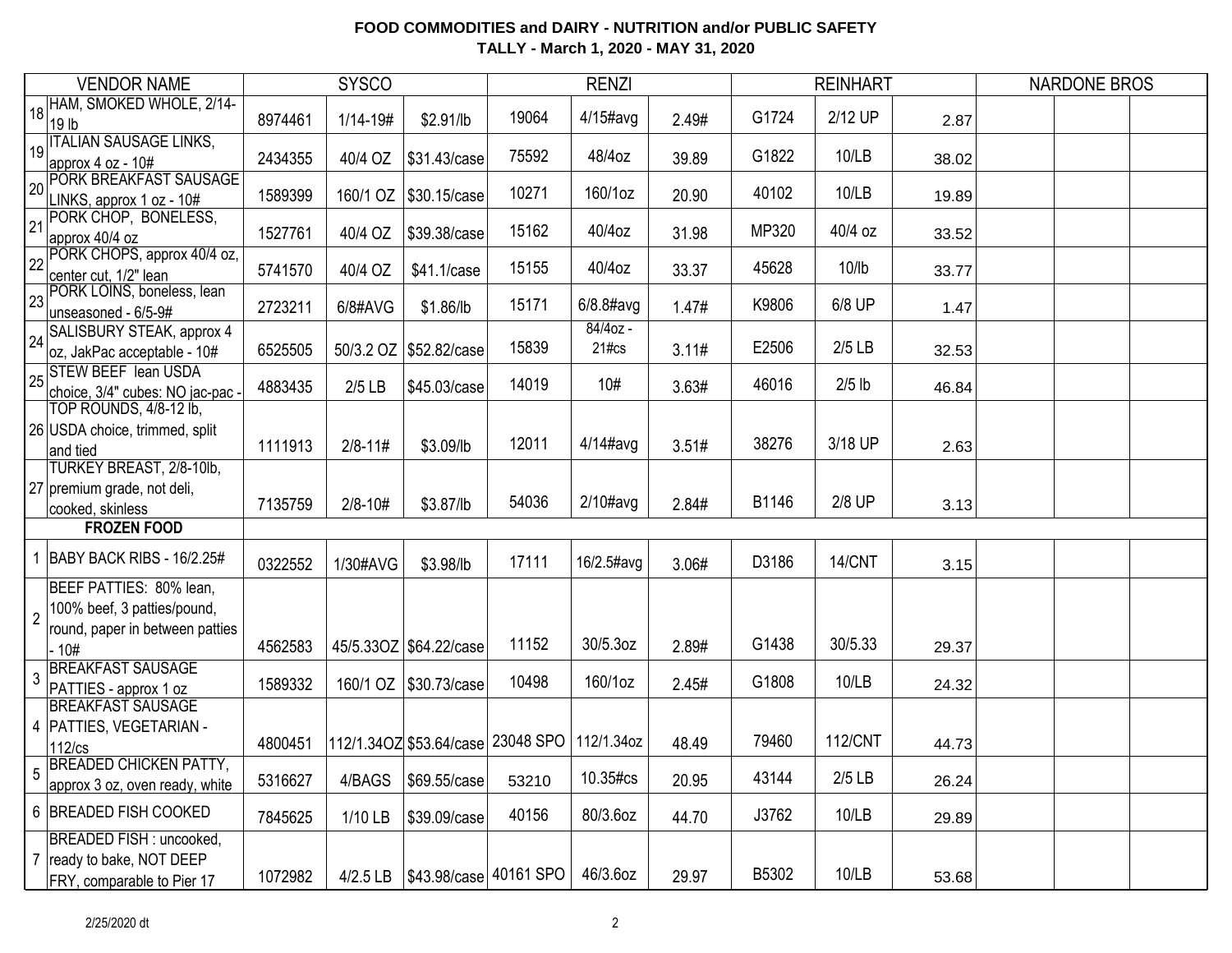| <b>VENDOR NAME</b>                                              |         | <b>SYSCO</b> |                         |           | <b>RENZI</b>         |       |              | <b>REINHART</b> |       | <b>NARDONE BROS</b> |  |
|-----------------------------------------------------------------|---------|--------------|-------------------------|-----------|----------------------|-------|--------------|-----------------|-------|---------------------|--|
| <b>BREADED FISH FILLETS -</b><br>8<br>approx 4 oz               | 5014661 | 1/10 LB      | \$31.01/case            | 10901     | 10#                  | 34.41 | J3742        | 10/LB           | 52.84 |                     |  |
| CHICKEN BREAST,<br>9<br><b>BONELESS, SKINLESS</b>               | 7203474 | 4/10 LB      | \$44.3/case             | 33159     | $4/10# - 4oz$        | 2.06# | 30238        | 2/10 LB         | 72.32 |                     |  |
| CHICKEN BREASTS, approx<br>$10 6.5$ oz, bone in and skin on, no |         |              |                         |           |                      |       |              |                 |       |                     |  |
| backs, no ribs, IQF                                             | 0778217 | 48/6OZ       | \$66.67/case            |           |                      |       |              |                 |       |                     |  |
| CHICKEN FILLETS, BREADED<br>11<br>approx 4 oz                   | 8666051 | 40/4 OZ      | \$40.42/case            | 55058     | 40/4oz               | 30.71 | V6496        | $2/5$ LB        | 24.89 |                     |  |
| 12 CHICKEN LEGS - approx 6 oz,<br><b>IQF</b>                    | 7917707 |              | 60/8.7 OZ \$47.08/case  | 53220     | 60/9oz               | 1.91# | 44150        | 22/LB           | 43.31 |                     |  |
| 13 CHICKEN MEAT, DICED:<br>cooked, white & dark meat, IQF       | 6993851 | 1/10 LB      | \$31.92/case            | 10246     | 2/5#                 | 31.75 | 61978        | 10/LB           | 33.89 |                     |  |
| 14 CHICKEN NUGGET                                               | 5316631 | 4/BAGS       | \$62.8/case             | 55054     | 225/.71oz            | 19.55 | V6492        | $2/5$ LB        | 20.05 |                     |  |
| 15 CHICKEN PATTY                                                | 5316627 | 4/BAGS       | \$69.55/case            | 53210     | 2/5#                 | 20.95 | <b>BN348</b> | $2/5$ LB        | 20.00 |                     |  |
| 16 CUBED PORK                                                   | 1664994 | $2/5$ LB     | \$26.23/case            | 17079     | 2/5#                 | 24.14 | A6534        | $2/5$ LB        | 28.78 |                     |  |
| 17 DANISH - assorted                                            | 2249365 | 5/10 CT      | \$24.32/case            | 51236     | 50/1.25oz            | 21.89 | 65278        | <b>24/CNT</b>   | 18.80 |                     |  |
| 18 DICED TURKEY                                                 | 3054848 | $2/5$ LB     | \$26.45/case            | 10161     | 2/5#                 | 25.60 | D3490        | $2/5$ LB        | 27.05 |                     |  |
| 19 DINNER ROLLS - 1 oz - proof<br>& bake                        | 1576875 | 8/24 CT      | \$37.54/case            | 37211     | 150/1.5oz            | 24.80 | R6574        | 288/1.25        | 57.91 |                     |  |
| 20 DONUT - assorted                                             | 3000965 |              | 144/1.25OZ \$38.59/case | 51119     | 126/1.3oz            | 23.77 | 68704        | <b>8/6 CNT</b>  | 26.86 |                     |  |
| 21 FISH NUGGETS - approx 1 oz                                   | 5014646 | 1/10 LB      | \$32.2/case             | 40157     | 4/5#                 | 57.90 | G2004        | $2/5$ LB        | 33.68 |                     |  |
| 22 FRENCH FRIES                                                 | 8897878 | 6/5 LB       | \$24.82/case            | 34115     | 6/5#                 | 18.17 | J1072        | $6/5$ LB        | 18.93 |                     |  |
| 23 FRENCH TOAST - SLICES,<br>Not Sticks                         | 1783927 |              | 144/1.5 OZ \$42.98/case | 27036 SPO | 12/12ct              | 45.95 | F1108        | 12/2 LB         | 45.69 |                     |  |
| 24 GARLIC BREAD - PRE-<br>SLICED, Individual - 125/bx           | 2496517 |              | 20/12 OZ \$59.14/case   | 51647     | 125/1.2oz            | 22.79 | 63356        | 10.5 lb         | 26.05 |                     |  |
| 25 HASHBROWN - approx 2.25 oz                                   | 0017354 |              | 120/2.25OZ \$27.36/case | 34210     | 240/2.25oz           | 43.24 | 93130        | 6/2.8           | 25.98 |                     |  |
| 26 HOT DOGS - All Beef                                          | 1137728 | $2/5$ LB     | \$34.85/case            | 23080     | 80/2oz<br>$(10\#cs)$ | 26.70 | 41764        | $2/5$ lb        | 27.00 |                     |  |
| 27 HOT DOGS (approx 80 cs)                                      | 1073485 | $2/5$ LB     | \$25.92/case            | 22999     | 10.5# case           | 19.05 | G1848        | $2/5$ lb        | 22.21 |                     |  |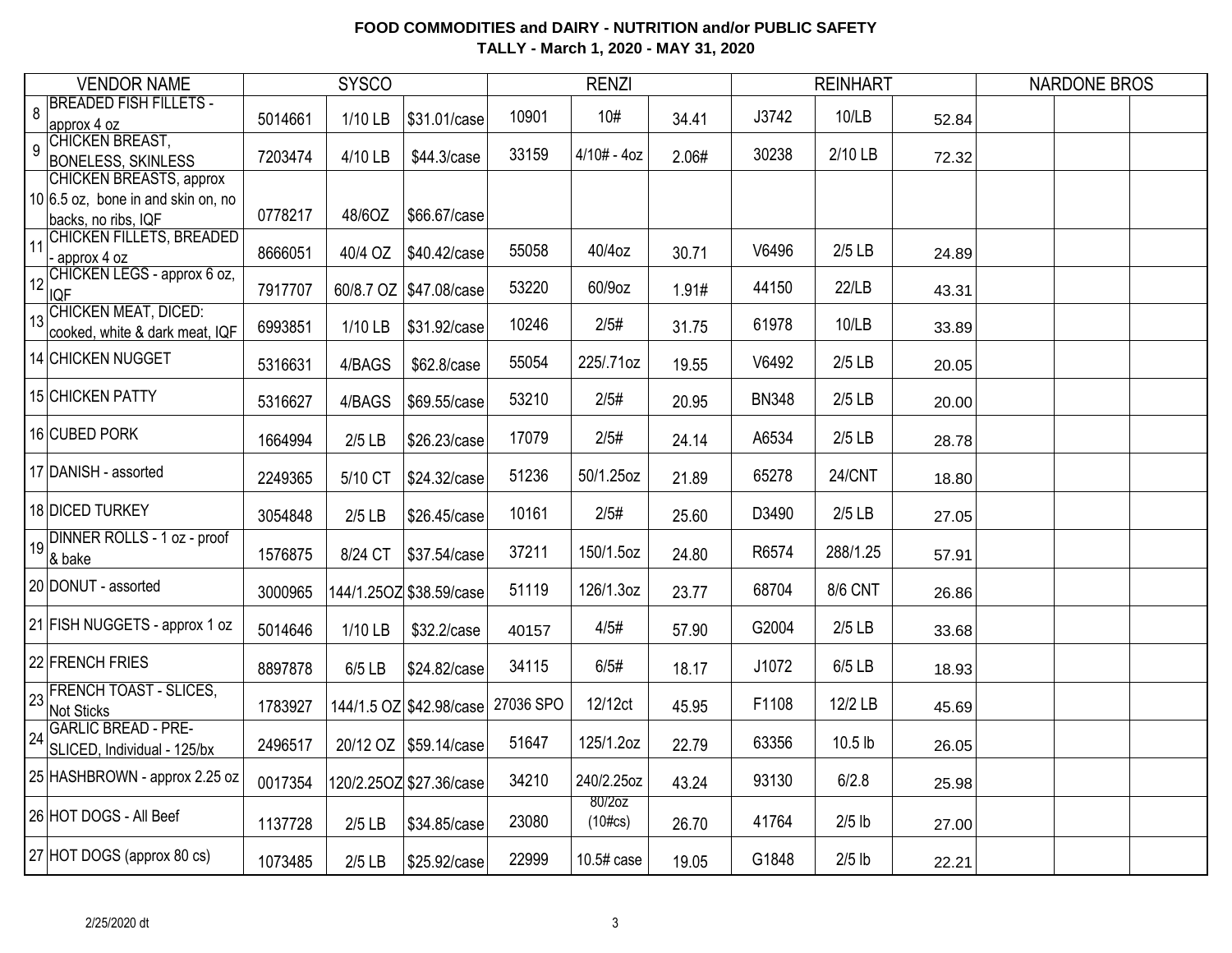| <b>VENDOR NAME</b>                                    |         | <b>SYSCO</b> |                                      |       | <b>RENZI</b>           |       |       | <b>REINHART</b> |       |               | <b>NARDONE BROS</b> |         |
|-------------------------------------------------------|---------|--------------|--------------------------------------|-------|------------------------|-------|-------|-----------------|-------|---------------|---------------------|---------|
| 28 HOT DOGS - LOW SODIUM                              |         |              |                                      | 14094 | $8/1# -$<br>10#case RS | 21.45 | 98856 | $2/5$ lb        | 32.21 |               |                     |         |
| 29 HOT DOGS - TURKEY                                  | 9822586 | $2/5$ LB     | \$16.08/case                         | 23099 | 160/2oz                | 26.89 | 43474 | 4/5 LB          | 29.89 |               |                     |         |
| <b>ITALIAN SAUSAGE CUBES:</b><br>30<br>cooked         | 6862298 | 3/5 LB       | \$62.28/case                         | 10489 | 4/5#                   | 48.30 | 53070 | $2/5$ LB        | 28.44 |               |                     |         |
| 31 MANICOTTI - approx 3 oz                            | 1042878 |              | 60/2.75OZ \$37.28/case               | 35243 | 60/2.75oz              | 30.45 | CP206 | 5/2.06LB        | 31.14 |               |                     |         |
| 32 MEATBALLS                                          | 5063138 | 160/1 OZ     | \$25.5/case                          | 11234 | 10#                    | 21.50 | 53084 | $2/5$ LB        | 29.37 |               |                     |         |
| 33 MEATLOAF SLICES                                    |         |              |                                      | 33167 | 75/3.2oz<br>15# case   | 50.51 |       |                 |       |               |                     |         |
| 34 OMELETS - approx 1 oz                              | 9546797 |              | 200/1 OZ \\$35.98/case               |       |                        |       |       |                 |       |               |                     |         |
| 35 OMELETS - approx 3 oz                              | 7360704 |              | 72/3.5 OZ   \$51.18/case   26044 SPO |       | 84/3oz                 | 47.51 | B7934 | 84/3 OZ         | 42.29 |               |                     |         |
| 36 PANCAKES                                           | 1010255 |              | 144/1.25OZ \$26.84/case              | 46034 | 144/1.2oz              | 16.85 | J0968 | 12/12CNT        | 24.60 |               |                     |         |
| <b>PANCAKES - BUTTERMILK -</b><br>37<br>approx 1.2 oz | 1783935 |              | 216/1.25OZ \$39.02/case              | 46001 | 144/1.3oz              | 19.00 | J0968 | 12/12CNT        | 24.60 |               |                     |         |
| 38 PEPPERONI: sliced                                  | 2368769 | 2/12.5LB     | \$90.22/case                         | 32067 | 10#                    | 31.41 | 18862 | 10/LB           | 37.95 |               |                     |         |
| 39 PIE SHELLS - 10" - Unbaked                         | 1676667 |              | 54/5.2 OZ \$60.45/case               | 48006 | 20ct                   | 21.44 | 90534 | $4/5$ ct        | 25.03 |               |                     |         |
| 40 PIZZA, CHEESE, 5" ROUND -<br>approx 5 oz           | 9127358 | 48/6 OZ      | \$47.74/case                         | 80010 | 60ct                   | 50.22 | A6786 | 60/CNT          |       | 41.84 5WRMNY2 | 60                  | \$46.00 |
| PIZZA CRUST, sheet pan -<br>41<br>approx 24 oz        | 2222545 |              | 22/24 OZ   \$45.85/case              | 38713 | 12/24oz                | 19.90 | MB340 | 14/20 OZ        | 44.20 | 2WPS          | 10                  | \$28.00 |
| 42 PIZZA CRUST, sheet pan -<br>approx 44 oz           | 2096760 |              | 10/45.5OZ \$27.22/case               | 37807 | 10/43oz                | 23.86 |       |                 |       |               |                     |         |
| 43 PIZZA TOPPING, SAUSAGE                             | 8131443 | $2/5$ LB     | \$27.12/case                         | 10489 | 4/5#                   | 48.30 | 53070 | $2/5$ LB        | 28.44 |               |                     |         |
| POLLOCK POTATO CRUNCH<br>44<br>NUGGET - approx 1 oz   | 5014646 | 1/10 LB      | \$32.2/case                          | 40157 | 4/5#                   | 57.90 |       |                 |       |               |                     |         |
| 45 POPCORN CHICKEN, Plain                             | 9486192 | 2/5LB        | \$30.45/case                         | 55121 | 2/5#                   | 26.30 | 12366 | $2/5$ LB        | 31.58 |               |                     |         |
| PORK BBQ RIBETTES,<br>46<br>cooked, approx 3-4 oz     | 7154263 | 53/3 OZ      | \$40.11/case                         | 33024 | 75/3.2oz               | 54.15 | 26338 | 10/LB           | 39.11 |               |                     |         |
| POTATOES, CUBED (to pan<br>47<br>fry)                 | 3644036 | 6/5 LB       | \$45.44/case                         | 34109 | 4/5#                   | 29.21 | G2452 | 4/5 LB          | 30.25 |               |                     |         |
| 48 PULLED TURKEY                                      | 7497217 | $1/10$ LB    | \$39.78/case                         | 52031 | 2/5#                   | 40.00 | J5504 | 10/LB           | 43.68 |               |                     |         |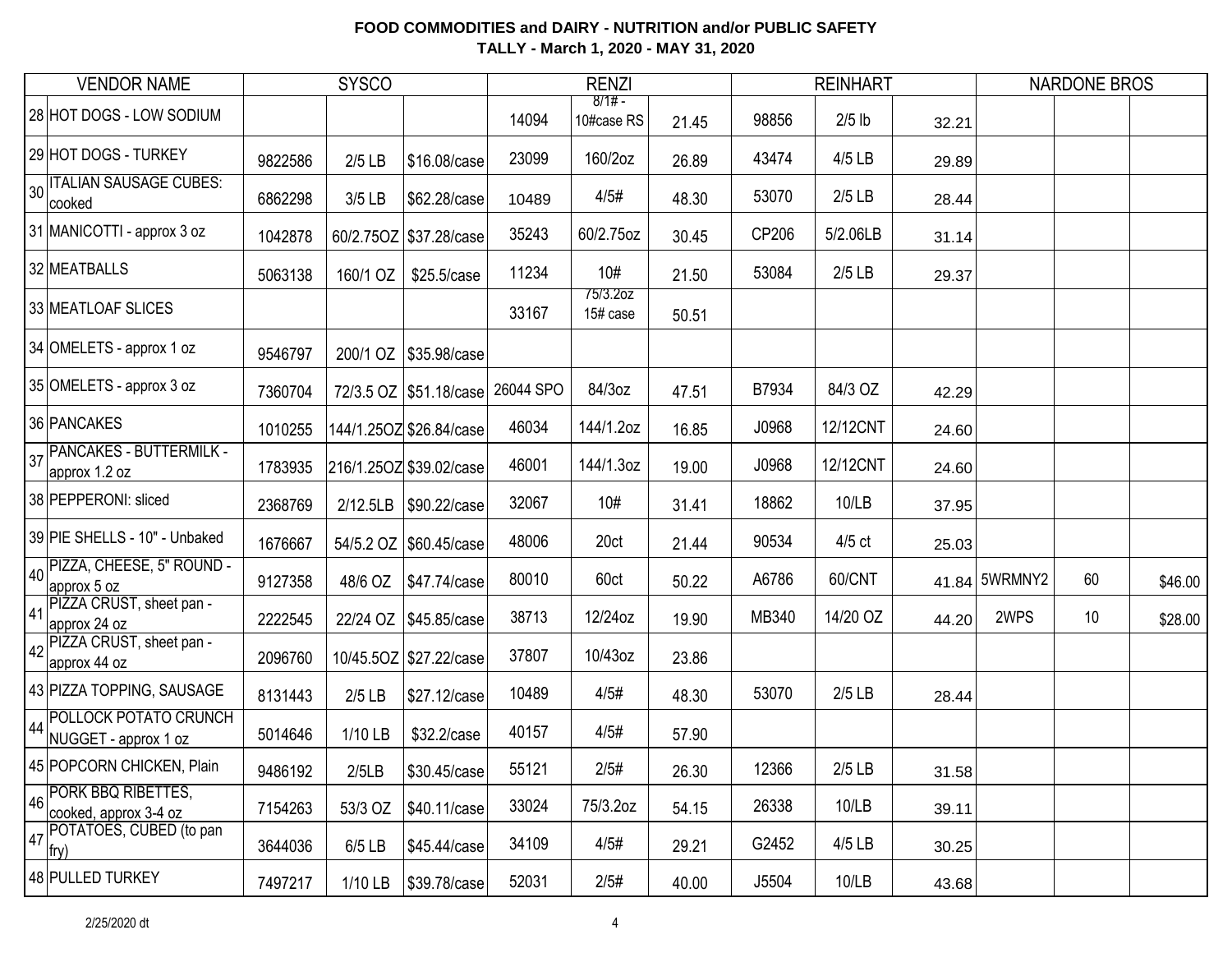| <b>VENDOR NAME</b>                                     |         | <b>SYSCO</b> |                          |           | <b>RENZI</b>         |       |       | <b>REINHART</b> |       | <b>NARDONE BROS</b> |  |
|--------------------------------------------------------|---------|--------------|--------------------------|-----------|----------------------|-------|-------|-----------------|-------|---------------------|--|
| 49 RAVIOLI                                             | 2467637 | 3/3 LB       | \$26.15/case             | 86212     | 4/3#                 | 25.05 | 60068 | $2/5$ LB        | 25.61 |                     |  |
| 50 STEAK UM                                            | 7161395 | 40/4 OZ      | \$43.68/case             | 33168     | 56/3oz               | 36.96 | J5388 | 10/LB           | 53.41 |                     |  |
| 51 SWEET POTATO FRIES                                  | 5020197 | 6/2.5 LB     | \$31.94/case             | 34120     | 6/2.5#               | 28.79 | 16420 | 5/3 LB          | 30.41 |                     |  |
| 52STUFFED SHELLS - approx 2<br> oz                     | 1948512 | 96/20Z       | \$43.95/case             | 35249     | 2/7.5#               | 40.44 | J3636 | 2/5.46LB        | 37.15 |                     |  |
| 53 TATOR TOT - approx 1 oz                             | 1050954 | 6/5 LB       | \$49.47/case             | 34008     | 8/5#                 | 27.57 | M8750 | 6/5 LB          | 29.93 |                     |  |
| 54 TURKEY, WHOLE - raw, frozen                         | 3465881 | 2/20-22#     | \$1.6/lb                 | 52030     | 2ct - 22/24#         | 2.73# | G1982 | 2/30 UP         | 1.18  |                     |  |
| 55 TURKEY BREAST - raw, frozen                         | 4347126 | $2/8 - 10#$  | $$3.34$ /lb              | 52036     | $2/11$ #avg          | 2.79# | 12216 | 2/9.5 UP        | 2.96  |                     |  |
| $\frac{1}{56}$ UNBREADED FISH FILLETS -<br>approx 4 oz | 8085698 | 4/10 LB      | \$124.12/case 10662 SPO  |           | UPC#10029<br>76      | 28.70 | 11238 | 10/LB           | 31.62 |                     |  |
| 57 UNBREADED VEAL PATTY -<br>approx 4 oz               | 2590222 | 1/10 LB      | \$42.46/case             |           |                      |       | 99418 | 10/LB           | 36.22 |                     |  |
| 58 VEGGIE BURGER, regular                              | 2023125 |              | 48/3.40Z   \$61.14/case  | 11100 SPO | 48/3.4oz             | 51.65 | 30064 | 48/3.40Z        | 52.42 |                     |  |
| $\frac{1}{59}$ VEGGIE BURGER,<br>southwestern          | 9349960 |              | 48/3.4 OZ   \$54.14/case | 11075 SPO | 48/3.4oz             | 51.32 | 80436 | 48/4.25         | 67.73 |                     |  |
| 60 WAFFLES                                             | 3158494 | 18/8 CT      | \$18.4/case              | 46009     | 144/1.23oz           | 17.15 | AR818 | <b>144/CNT</b>  | 20.82 |                     |  |
| 61 WRAPS - 12"                                         | 6291595 | 6/12 CT      | \$24.51/case             | 60048     | 6/12ct               | 16.70 | 67582 | 8/12 CNT        | 24.69 |                     |  |
| <b>FISH</b>                                            |         |              |                          |           |                      |       |       |                 |       |                     |  |
| TUNA FISH - 12 oz                                      | 7045083 |              | 24/12 OZ   \$78.99/case  | 43232 SPO | 24/12oz in<br>water  | 64.20 | B9646 | 24/12 OZ        | 65.05 |                     |  |
| 2 TUNA FISH - 66.5 oz                                  | 7519285 |              | 6/66.5OZ   \$47.07/case  | 64025     | 6/66.50Z IN<br>water | 44.10 | 36646 | 6/66.5 oz       | 55.32 |                     |  |
| <b>EGGS</b>                                            |         |              |                          |           |                      |       |       |                 |       |                     |  |
| EGG PATTIES - 1 oz - frozen                            | 9546797 | 200/1 OZ     | \$35.98/case             | 27062     | 144/1oz              | 19.78 | G6244 | 144/1 OZ        | 20.65 |                     |  |
| 2 EGG PATTIES - 1.5 oz - frozen                        | 3984396 |              | 160/1.5 OZ \$36.62/case  | 27049     | 120/1.5oz            | 24.36 |       |                 |       |                     |  |
| $\frac{1}{3}$ EGG PATTIES - 1.75 oz -<br>frozen        | 3984396 |              | 160/1.5 OZ \$36.62/case  | 27092     | 144/1.75oz           | 34.50 | 25380 | 200 ct          | 45.64 |                     |  |
| 4 EGG PATTIES - 2 oz - frozen                          | 2738623 |              | 100/2 OZ   \$29.6/case   | 27093     | 100/2oz              | 26.60 | J3444 | 100/2 OZ        | 27.96 |                     |  |
| 5 FRESH EGGS - 15/doz                                  | 4767022 |              | 1/15 DZ   \$15.51/case   | 28006     | 15doz                | 19.23 | L3694 | 15/DZ           | 18.87 |                     |  |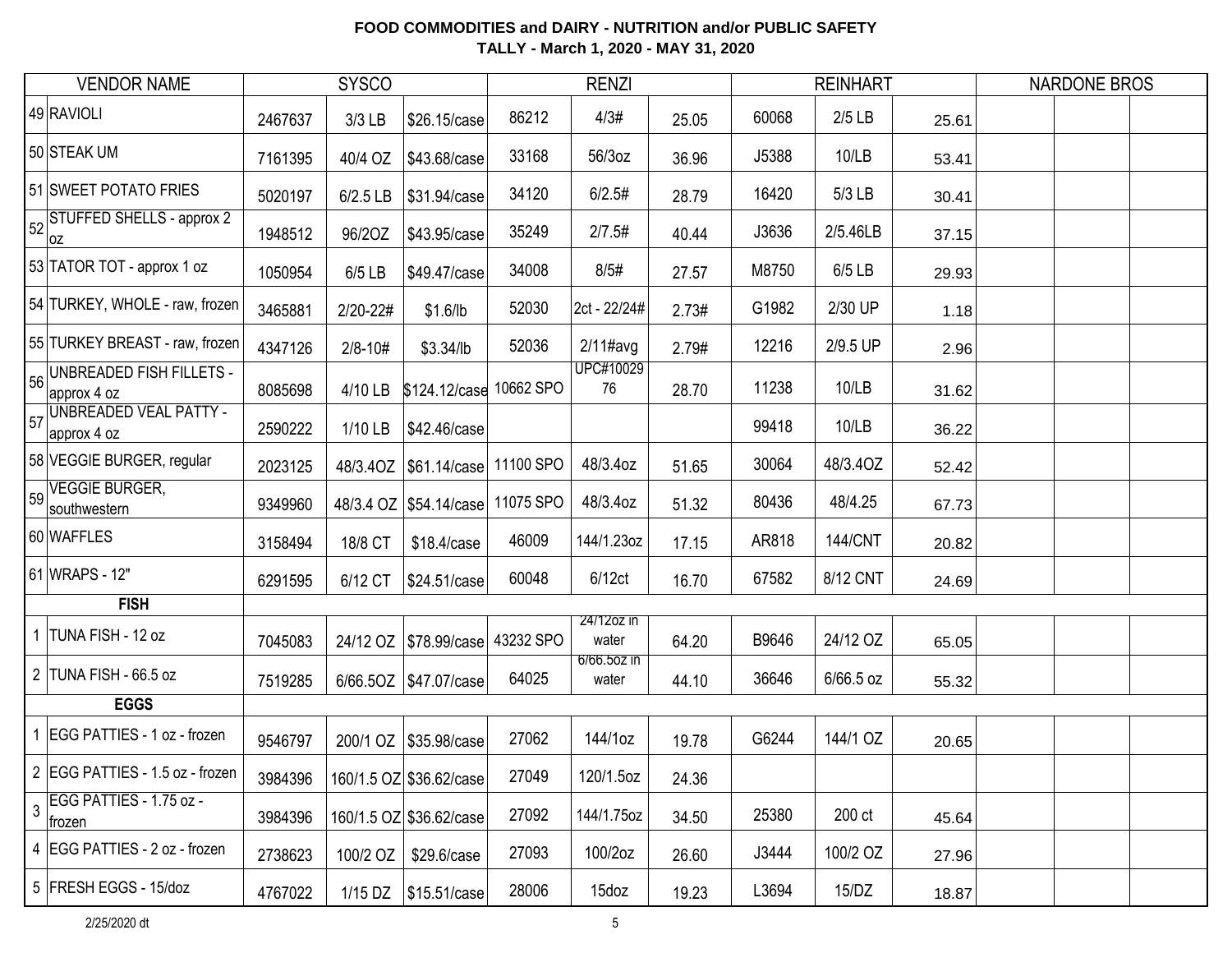| <b>VENDOR NAME</b>                                         |         | <b>SYSCO</b> |                        |           | <b>RENZI</b> |       |       | <b>REINHART</b> |       | <b>NARDONE BROS</b> |  |
|------------------------------------------------------------|---------|--------------|------------------------|-----------|--------------|-------|-------|-----------------|-------|---------------------|--|
| 6 FRESH EGGS - 30/doz                                      | 4767038 | 1/30 DZ      | \$30.92/case           | 28028     | 30doz        | 32.90 | L3602 | 15/DZ           | 16.42 |                     |  |
| 7   PASTEURIZED EGGS - 15/2#                               | 2366607 | 15/2 LB      | \$50.13/case           | 27048     | 15/2#        | 44.20 | A6998 | 15/2 LB         | 45.61 |                     |  |
| 8 PEELED HARD COOKED - 25#                                 | 8847491 | $1/25$ LB    | \$55.24/case           | 28108     | 25#          | 47.85 | 25460 | 12/12/ ct       | 30.55 |                     |  |
| <b>PASTA &amp; GRAINS</b>                                  |         |              |                        |           |              |       |       |                 |       |                     |  |
| <b>BARLEY</b>                                              | 4487633 | 24/1 LB      | \$23.3/case            | 78309 SPO | 24/1#        | 20.62 | L6434 | 24/1 LB         | 21.07 |                     |  |
| <b>CASSEROLE EIbOW</b><br>$\overline{2}$<br><b>NOODLES</b> | 5204544 | 2/10 LB      | \$23.9/case            | 76884     | 2/10#        | 19.90 | 24806 | 3/10 LB         | 29.94 |                     |  |
| 3 EGG NOODLES                                              | 5204617 | $2/5$ LB     | \$19.05/case           | 84082     | 1/10#        | 11.99 | 25486 | $2/5$ LB        | 13.83 |                     |  |
| 4 EIbOW MACARONI                                           | 4862702 | 2/10 LB      | \$23.76/case           | 84073     | 20#          | 15.54 | 24806 | 3/10 LB         | 29.94 |                     |  |
| 5 LASAGNA NOODLES                                          | 4933164 | 1/10 LB      | \$16.69/case           | 76879     | 12/1#        | 15.45 | 24612 | 12/1 LB         | 15.25 |                     |  |
| 6   RICE - par boil - $25#$                                | 4671350 | 1/25 LB      | \$17.2/case            | 66014     | 25#          | 13.50 | 25204 | 25/LB           | 14.97 |                     |  |
| 7   RICE - par boil - $50#$                                | 4323366 | 1/50 LB      | \$30.1/case            | 66014     | 25#          | 13.50 |       |                 |       |                     |  |
| 8 ROTINI - tricolor                                        | 5204551 | 2/10 LB      | \$28.38/case           | 76882     | 2/10#        | 23.20 | 28036 | 2/10 LB         | 23.03 |                     |  |
| 9 ROTINI - plain                                           | 5204569 | 2/10 LB      | \$24.43/case           | 84083     | 20#          | 16.99 | 25490 | 2/10 LB         | 20.45 |                     |  |
| 10 SHELLS - Medium Size                                    | 5204585 | 2/10 LB      | \$24.27/case           | 76913     | 20#          | 19.78 | 25472 | 2/10 LB         | 20.45 |                     |  |
| 11 SPAGHETTI                                               | 4862983 | 2/10 LB      | \$23.74/case           | 84072     | 20#          | 17.45 | 30312 | 2/10 LB         | 19.86 |                     |  |
| $12$ ZITI                                                  | 4862835 | 2/10 LB      | \$26.8/case            | 84074     | 2/10#        | 17.45 | 25868 | 2/10 LB         | 20.45 |                     |  |
| <b>BAKING PRODUCTS</b>                                     |         |              |                        |           |              |       |       |                 |       |                     |  |
| 1 BAKING COCOA                                             | 5792684 | 6/5 LB       | \$112.49<br>/case      | 92337     | 6/5#         | 84.57 | J7957 | $1/5$ lb        | 13.95 |                     |  |
| 2 BAKING POWDER                                            | 4040580 | 6/5 LB       | \$57.86/case           | 68064     | 6/5#         | 39.99 | 22384 | 6/5 LB          | 41.29 |                     |  |
| 3 BAKING SODA                                              | 7077490 |              | 24/16 OZ \\$17.62/case | 68058     | 24/1#        | 15.35 | 22396 | 24/1 LB         | 15.45 |                     |  |
| 4 CANOLA OIL                                               | 7028113 | 4/1 GAL      | \$34.98/case           | 30088     | $6/1$ gal    | 28.99 | J2902 | 6/1 GAL         | 29.18 |                     |  |
| 5 COCONUT: unsweetened                                     | 4510921 | $5/2$ LB     | \$26.61/case           |           |              |       |       |                 |       |                     |  |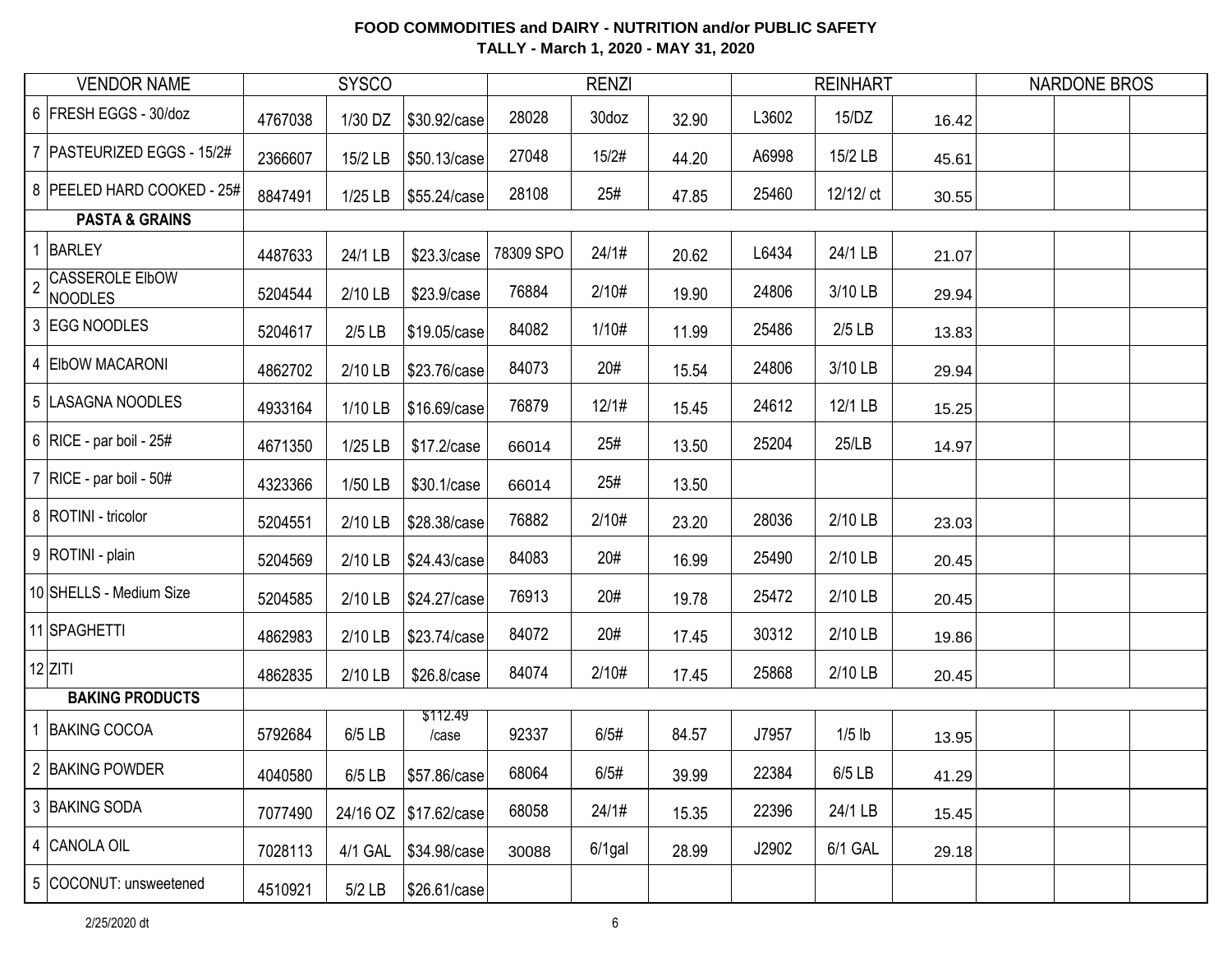| <b>VENDOR NAME</b>                               | <b>SYSCO</b> |           |              |           | <b>RENZI</b>     |       |              | <b>REINHART</b> |       | <b>NARDONE BROS</b> |
|--------------------------------------------------|--------------|-----------|--------------|-----------|------------------|-------|--------------|-----------------|-------|---------------------|
| 6 CORN STARCH                                    | 4032991      | 24/1LB    | \$20.18/case | 91369     | 24/1#            | 17.00 | 19702        | 24/1 LB         | 17.78 |                     |
| 7 $ CRAISINS - 5#$                               |              |           |              | 73094     | 5#               | 19.09 | 82696        | 5/LB            | 16.69 |                     |
| 8 CRAISINS - 10#                                 | 6889125      | 1/10 LB   | \$26.58/case | 73094     | 5#               | 19.09 |              |                 |       |                     |
| 9 FLOUR - 25#                                    | 8379270      | 2/25 LB   | \$17.02/case | 10820     | 2/25#            | 15.35 | 27620        | 25/LB           | 10.52 |                     |
| 10 FLOUR - 50#                                   | 4267274      | 1/50 LB   | \$17.31/case | 10864     | 50#              | 16.10 | 27636        | 2/25 LB         | 17.75 |                     |
| 11 PEANUT BUTTER CHIPS - 25#                     |              |           |              | 75071 SPO | 25#              | 69.40 |              |                 |       |                     |
| 12 SEMI-SWEET CHOCOLATE<br>$ CHIPS - 25#$        | 5335732      | $1/25$ LB | \$58.13/case | 92210     | 25#              | 46.02 | 25958        | 25/LB           | 65.76 |                     |
| 13 SHORTENING                                    | 4684250      | 1/50 LB   | \$50.77/case | 10954     | 50#              | 33.10 | MB164        | 50/LB           | 33.24 |                     |
| 14 SUGAR, BROWN - $2#$                           | 5593702      | 12/2 LB   | \$29.58/case | 11183     | 12/2#            | 25.20 | J3166        | 12/2 LB         | 27.29 |                     |
| $15$ SUGAR, BROWN - 50#                          | 1854926      | 1/50 LB   | \$46.06/case | 67009     | 50#              | 34.85 | 27692        | 50/LB           | 38.04 |                     |
| 16 SUGAR, CONFECTIONERY -                        | 5593900      | 12/2 LB   | \$29.54/case | 92205     | 12/2#            | 24.67 | 33218        | 12/2 LB         | 27.29 |                     |
| 17 SUGAR, CONFECTIONERY -                        | 1854918      | 1/50 LB   | \$45.77/case | 67007     | 50#              | 34.95 | J3154        | 50/LB           | 37.78 |                     |
| 18 SUGAR, GRANULATED - 5#                        | 2926727      | 10/4 LB   | \$36.05/case | 68393     | 10/4#            | 29.88 | A7648        | 10/4 LB         | 31.91 |                     |
| 19 SUGAR, GRANULATED - 50#                       | 4782694      | 1/50 LB   | \$37.37/case | 68395     | 50#              | 30.00 | 28182        | 50/LB           | 33.07 |                     |
| 20 VANILLA EXTRACT - Gal                         | 5239389      | 6/32 OZ   | \$35.01/case | 96205     | $4/1$ gal        | 31.91 | 26684        | 1/GAL           | 15.69 |                     |
| 21 VEGETABLE OIL - Gal                           | 4119061      | 6/1 GAL   | \$46.39/case | 30088     | $6/1$ gal        | 28.99 | J2902        | 6/1 GAL         | 29.18 |                     |
| 22 WALNUTS                                       | 4645404      | $3/2$ LB  | \$65.11/case | 92353     | 5#<br>halves/pcs | 34.85 | 23044        | $2/2.5$ LB      | 34.00 |                     |
| <b>INDIVIDUAL / BULK CEREALS</b>                 |              |           |              |           |                  |       |              |                 |       |                     |
| <b>BRAN FLAKES - Individual - 1</b><br><b>OZ</b> |              |           |              | 75488 SPO | 96/1oz           | 25.30 |              |                 |       |                     |
| 2 BRAN FLAKES - Bulk - 35 oz                     | 6709414      | 4/35 OZ   | \$15.32/case | 92331 SPO | $4/35$ oz        | 14.30 | K2994        | 4/28 OZ         | 20.31 |                     |
| 3 CHEERIOS - Individual - 1 oz                   | 2177584      | 96/1 OZ   | \$21.86/case | 84160     | 96/1oz           | 20.26 | <b>BA940</b> | 96/1 OZ         | 41.18 |                     |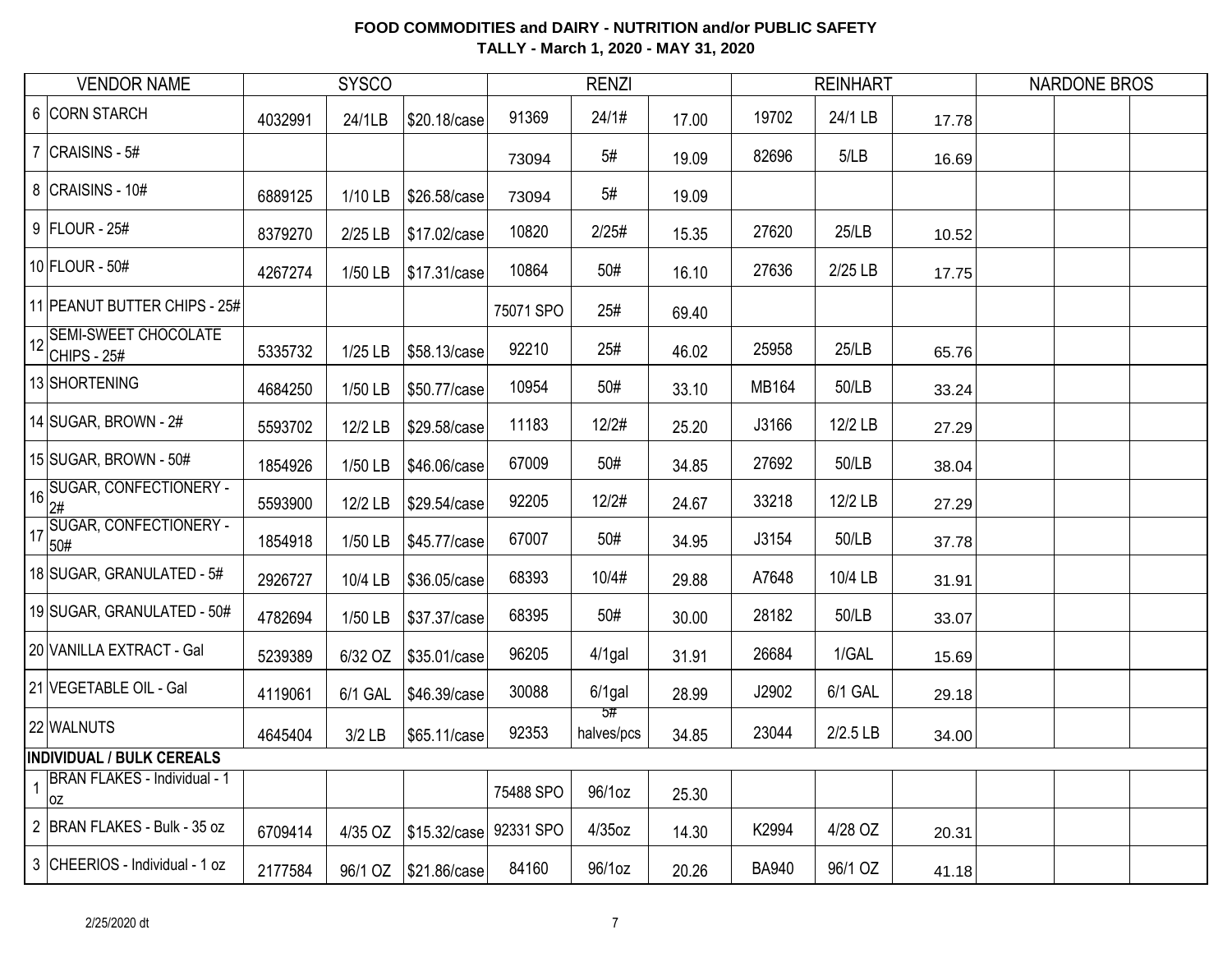|                        | <b>VENDOR NAME</b>                             |         | <b>SYSCO</b> |                          |           | <b>RENZI</b> |       |       | <b>REINHART</b> |       | <b>NARDONE BROS</b> |  |
|------------------------|------------------------------------------------|---------|--------------|--------------------------|-----------|--------------|-------|-------|-----------------|-------|---------------------|--|
| $\overline{4}$<br>0Z   | CHEERIOS - Bulk - 29 oz - 35                   | 6732754 | 4/35 OZ      | \$17.98/case             | 76254     | 4/35oz       | 14.79 | K3066 | 4/28 OZ         | 20.69 |                     |  |
| 5<br>Individual - 1 oz | <b>CINNAMON TOASTIES -</b>                     | 4119723 | 96/1 OZ      | \$21.86/case             | 84065     | 96/1oz       | 20.26 | 33626 | 96/CNT          | 41.09 |                     |  |
| 6<br>32 oz - 35 oz     | <b>CINNAMON TOASTIES - Bulk -</b>              | 4396446 | 4/45 OZ      | \$51.88/case             | 92334 SPO | 4/35oz       | 22.90 |       |                 |       |                     |  |
| $\overline{7}$<br>0Z   | CORN FLAKES - Individual - 1                   | 4044640 |              | 96/3/4 OZ   \$43.17/case | 76496 SPO | 96/1oz       | 21.04 | 12316 | 96/.75OZ        | 26.65 |                     |  |
| 8<br>35 oz             | CORN FLAKES - Bulk - 32 oz -                   | 6709307 | 4/35 OZ      | \$16.73/case             | 76255     | 4/35oz       | 13.51 | K3006 | 4/28 OZ         | 21.52 |                     |  |
| 9<br>oz - 35 oz        | <b>CREAM OF WHEAT - Bulk - 28</b>              | 8562639 |              | 12/28 OZ \$35.61/case    | 85520     | 12/28oz      | 26.90 | 25562 | 12/28 OZ        | 43.92 |                     |  |
| Individual - 1 oz      | 10 CREAM OF WHEAT -                            |         |              |                          |           | NO BID       |       |       |                 |       |                     |  |
| 11<br>. 1 oz           | <b>FROSTED FLAKES - Individual</b>             | 4044707 | 96/1 OZ      | \$43.17/case             | 10522     | 96/1oz       | 24.53 | W6354 | 96/1 OZ         | 40.15 |                     |  |
| oz - 45 oz             | 12 FROSTED FLAKES - Bulk - 35                  | 6781587 | 4/35 OZ      | \$19.76/case             | 92321 SPO | 4/32oz       | 13.99 | K3022 | 4/28 OZ         | 21.37 |                     |  |
|                        | 13 OATMEAL - Individual - 1 oz                 | 8562621 | 12/420Z      | \$37.67/case             | 76593     | 48/1oz       | 9.99  | 92336 | 10/12CNT        | 24.76 |                     |  |
|                        | 14 QUICK OATS - 35 oz - 45 oz                  | 8562621 | 12/420Z      | \$37.67/case             | 85522     | 12/42oz      | 28.05 | C2468 | 12/42 OZ        | 28.51 |                     |  |
| 0Z                     | 15 RAISIN BRAN - Individual - 1                | 4044624 |              | 96/1.25OZ \$43.17/case   | 10519 SPO | 96/1oz       | 21.50 | 12330 | 96/CNT          | 26.65 |                     |  |
|                        | 16 RAISIN BRAN - Bulk - 35 oz                  | 6732788 |              |                          | 76243     | $4/35$ oz    | 16.65 | K3058 | 4/28 OZ         | 22.33 |                     |  |
|                        | 17 SPECIAL K - Individual - 1 oz               | 4044699 |              | 96/5/8 OZ \$43.17/case   | 84026     | 96/1oz       | 28.82 |       |                 |       |                     |  |
| 0Z                     | 18 RICE CRISPIES - Individual - 1              | 4044681 |              | 96/5/8 OZ \$43.17/case   | 10634     | 96/1oz       | 23.15 | 57412 | 70/.88OZ        | 33.24 |                     |  |
| 35 oz                  | 19 RICE CRISPIES - Bulk - 32 oz -              | 6709455 | 4/35 OZ      | \$16.5/case              | 76256     | 4/35oz       | 15.48 | 57412 | 70/.88OZ        | 33.24 |                     |  |
| 20                     | SHREDDED WHEAT -<br>Individual - 1 oz - 1.2 oz | 6199269 |              | 70/1.2 OZ   \$42.17/case | 10518 SPO | 96/1oz       | 25.69 |       |                 |       |                     |  |
| 21<br>32 oz - 35 oz    | SHREDDED WHEAT - Bulk -                        | 5029087 | 4/56 OZ      | \$56.54/case             | 76253 SPO | 4/35oz       | 25.30 |       |                 |       |                     |  |
| 22<br>OZ               | <b>TOOTIE FRUTIES - Individual -</b>           | 2093431 | 96/1 OZ      | \$43.48/case             | 10520     | 96/1oz       | 24.53 |       |                 |       |                     |  |
| 23<br> oz              | <b>TOOTIE FRUTIES - Bulk - 35</b>              | 6768436 | 4/35 OZ.     | \$20.6/case              | 92336 SPO | 4/35oz       | 16.80 | K3034 | 4/28 OZ         | 22.28 |                     |  |
|                        | <b>DESSERT MIXES</b>                           |         |              |                          |           |              |       |       |                 |       |                     |  |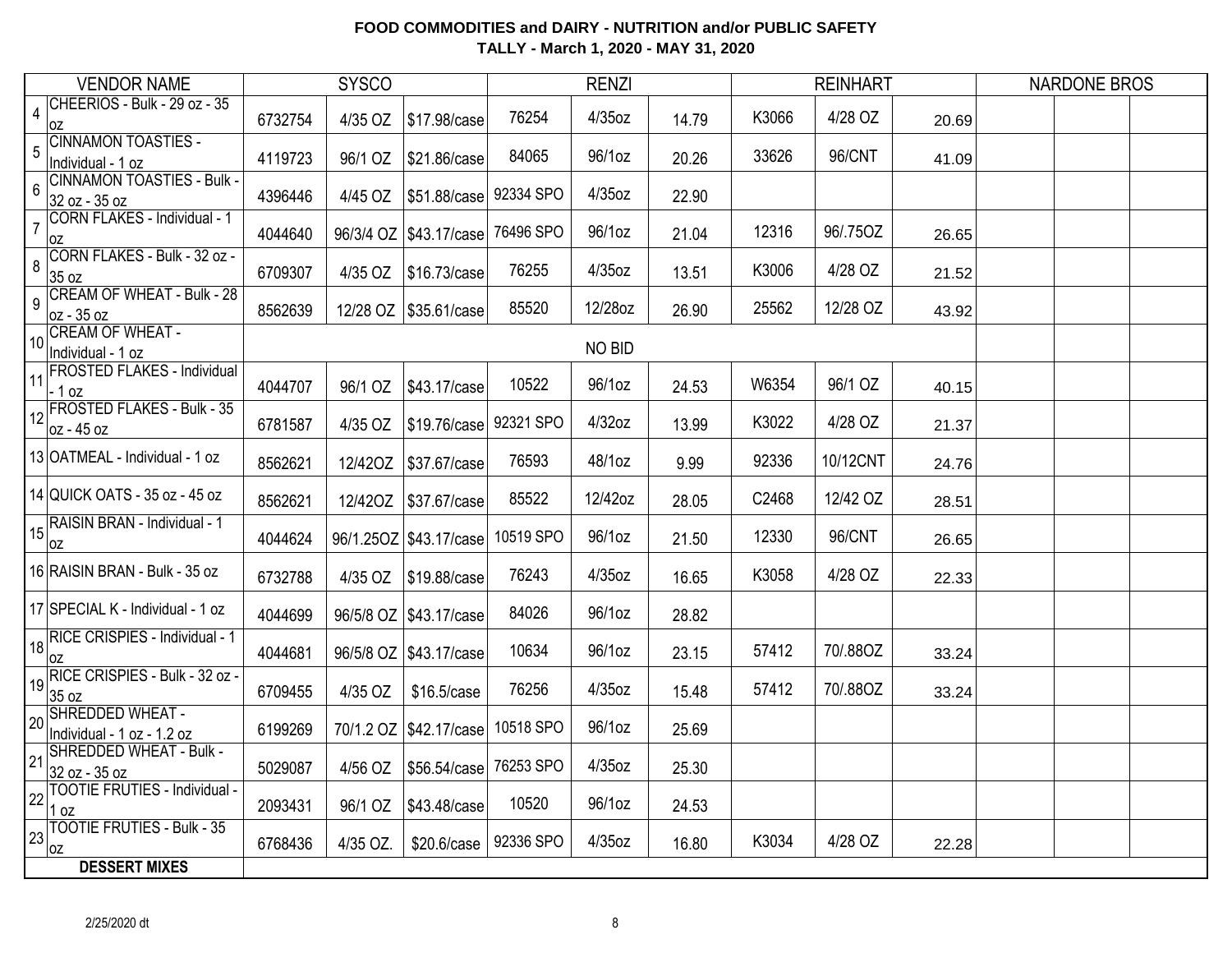|                  | <b>VENDOR NAME</b>                                                     |         | <b>SYSCO</b> |                        |           | <b>RENZI</b> |       |       | <b>REINHART</b> |       | <b>NARDONE BROS</b> |  |
|------------------|------------------------------------------------------------------------|---------|--------------|------------------------|-----------|--------------|-------|-------|-----------------|-------|---------------------|--|
|                  | ANGEL FOOD CAKE - 12/1#                                                | 5357559 | 6/20OZ       | \$36.18/case           | 17918     | 12/16oz      | 42.50 | 27302 | 12/16 OZ        | 66.14 |                     |  |
|                  | 2 APPLE PIE FILLING - #10                                              | 6348015 | 6/#10        | \$49.01/case           | 73066     | 6/#10        | 43.50 | J2994 | 6/#10CAN        | 44.47 |                     |  |
|                  | 3 BROWNIE MIX - 6/5#                                                   | 1242439 | 6/5 LB       | \$30.14/case           | 28038     | 6/5#         | 26.75 | J3144 | 6/5 LB          | 27.26 |                     |  |
|                  | 4 BROWNIE MIX, Sugar Free                                              |         |              |                        |           | NO BID       |       |       |                 |       |                     |  |
|                  | 5 CAKE MIX, CARROT                                                     |         |              |                        | 28139     | 6/5#         | 36.49 |       |                 |       |                     |  |
| $6\phantom{a}$   | CAKE MIX, CARROT, Sugar<br>Free                                        |         |              |                        |           | NO BID       |       |       |                 |       |                     |  |
|                  | 7 CAKE MIX, CHOCOLATE                                                  | 1242985 | 6/5 LB       | \$29.63/case           | 27955     | 6/5#         | 27.30 | 29272 | 6/5 LB          | 58.21 |                     |  |
| $\boldsymbol{8}$ | CAKE MIX, CHOCOLATE,<br>Sugar Free                                     |         |              |                        |           | NO BID       |       |       |                 |       |                     |  |
|                  | 9 CAKE MIX, SPICE                                                      | 6048904 | 6/5LB        | \$68.52/case 28250 SPO |           | 6/5#         | 51.25 |       |                 |       |                     |  |
|                  | 10 CAKE MIX, YELLOW                                                    | 5301627 | 6/5 LB       | \$27.45/case 27973 SPO |           | 6/5#         | 23.75 | G5228 | 6/5 LB          | 24.01 |                     |  |
|                  | 11 CAKE MIX, WHITE                                                     | 5301601 | 6/5 LB       | \$27.49/case 28221 SPO |           | 6/5#         | 23.75 | G5234 | 6/5 LB          | 24.01 |                     |  |
|                  | 12 CAKE MIX, WHITE, Sugar Free                                         |         |              |                        |           | NO BID       |       |       |                 |       |                     |  |
|                  | 13 CHEESECAKE                                                          | 1678481 | 6/4 LB       | \$99.74/case           | 28216     | 6/4#         | 61.50 |       |                 |       |                     |  |
|                  | 14 GINGERBREAD MIX                                                     | 6048904 | 6/5LB        | \$68.52/case           | 28114     | 6/5#         | 37.90 |       |                 |       |                     |  |
|                  | ICING, READY TO SPREAD:<br>15 MUST BE SHELF STABLE:<br>Chocolate - 12# | 4158929 | 2/11 LB      | \$62.04/case           | 45314     | 12#          | 23.64 | 72082 | 12/LB           | 25.15 |                     |  |
|                  | ICING, READY TO SPREAD:<br>16 MUST BE SHELF STABLE:<br>Vanilla - 12#   | 4046124 | 2/11 LB      | \$57.17/case           | 45315     | 12#          | 21.95 | 38998 | 12/LB           | 22.92 |                     |  |
| 17               | ICING, CHOCOLATE, Sugar<br>Free                                        |         |              |                        |           | NO BID       |       |       |                 |       |                     |  |
|                  | 18 ICING, WHITE, Sugar Free                                            |         |              |                        |           | NO BID       |       |       |                 |       |                     |  |
|                  | 19 MUFFIN MIX, BANANA NUT                                              | 1681519 | $2/8$ LB     | \$39.88/case           | 28014 SPO | 6/5#         | 54.99 | L3456 | $2/8$ lb        | 37.63 |                     |  |
|                  | 20 MUFFIN MIX, BASIC                                                   | 1242425 | 6/5 LB       | \$25.06/case           | 28231     | 6/5#         | 24.55 | J7662 | 6/5 LB          | 22.77 |                     |  |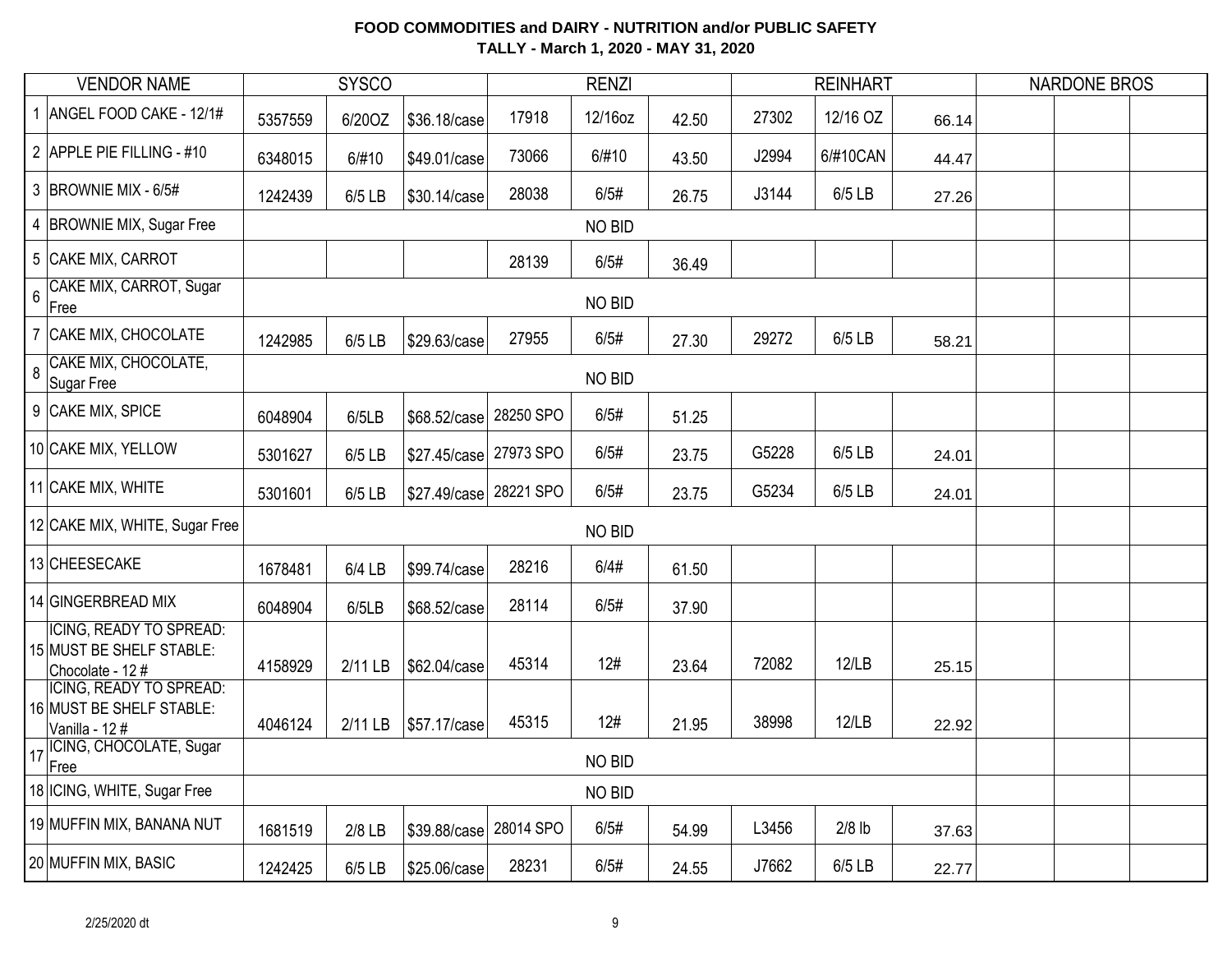|                | <b>VENDOR NAME</b>                                                      |         | <b>SYSCO</b> |                        |           | <b>RENZI</b>      |       |       | <b>REINHART</b> |        | <b>NARDONE BROS</b> |  |
|----------------|-------------------------------------------------------------------------|---------|--------------|------------------------|-----------|-------------------|-------|-------|-----------------|--------|---------------------|--|
|                | 21 MUFFIN MIX, BLUEBERRY                                                | 4664504 | 6/78 OZ      | \$79.74/case           | 28424 SPO | 6/5#              | 25.65 |       |                 |        |                     |  |
|                | 22 MUFFIN MIX, BRAN                                                     | 4044020 | 6/5 LB       | \$59.33/case           | 76608 SPO | 6/5#              | 53.50 |       |                 |        |                     |  |
|                | 23 MUFFIN MIX, CORN                                                     | 2748905 | 6/5 LB       | \$35.8/case            | 28217     | 6/5#              | 29.10 | 27468 | 6/5 LB          | 65.00  |                     |  |
|                | 24 MUFFIN MIX, HONEY BRAN                                               | 4044020 | 6/5 LB       | \$59.33/case           | 28225 SPO | 6/5#              | 41.95 |       |                 |        |                     |  |
|                | <b>COOKING PRODUCTS</b>                                                 |         |              |                        |           |                   |       |       |                 |        |                     |  |
|                | 1 BEEF BASE                                                             | 4944203 | 6/1 LB       | \$38.04/case           | 57719     | 12/1#             | 55.50 | 22976 | 6/1 LB          | 35.88  |                     |  |
|                | 2 BEEF BASE, LOW SODIUM                                                 | 5814421 | 6/1 LB       | \$58.14/case           | 57716     | 12/1#             | 65.58 | J1248 | 6/1 LB          | 45.60  |                     |  |
|                | 3 BEEF BROTH, LOW SODIUM                                                |         |              |                        |           | NO BID            |       |       |                 |        |                     |  |
|                | 4 BISQUICK MIX                                                          | 2810392 | 6/5 LB       | \$27.88/case           | 28237     | 6/5#              | 25.10 | 10306 | 6/5 LB          | 51.52  |                     |  |
|                | 5 BREAD CRUMBS, ITALIAN                                                 | 5249727 | $2/5$ LB     | \$12.75/case           | 29131     | 6/5#              | 27.81 | T9558 | 6/5 LB          | 37.64  |                     |  |
|                | 6 CHICKEN BROTH                                                         | 5568241 |              | 12/49 OZ \\$30.73/case | 36580     | 12/48oz           | 27.90 | 21270 | 12/48 OZ        | 31.26  |                     |  |
| $\overline{7}$ | <b>CHICKEN BROTH, LOW</b><br>SODIUM                                     | 5568241 | 12/49 OZ     | \$30.73/case           |           |                   |       |       |                 |        |                     |  |
|                | 8 CHICKEN GRAVY                                                         | 7452600 | 12/#5        | \$40.82/case           | 58109 SPO | 12/50oz           | 35.50 | 22998 | 12/48 OZ        | 44.80  |                     |  |
| 9              | CHICKEN GRAVY, LOW<br>Sodium                                            | 8877219 | 8/22.6 Z     | \$45.67/case           | 28448     | 8/15oz<br>Poultry | 29.10 |       |                 |        |                     |  |
|                | 10 CHICKEN BASE - 1#                                                    | 4944534 | 6/1 LB       | \$33.4/case            | 57721     | 12/1#             | 52.56 | 25124 | 6/1 LB          | 36.60  |                     |  |
|                | 11 CHICKEN BASE - 5#                                                    | 4342770 | 4/5 LB       | \$154.75/case          | 57724     | 6/1#              | 38.88 | 22562 | 4/5 LB          | 117.17 |                     |  |
| 12             | <b>CHICKEN BASE, LOW</b><br>SODIUM                                      | 6213359 | 6/1LB        | \$48.19/case           | 57715     | 12/1#             | 58.35 | G5244 | 6/1 LB          | 45.15  |                     |  |
|                | 13 CRISPY ONIONS                                                        | 0435671 | 6/24 OZ      | \$38.98/case           | 73125     | $6/24$ oz         | 33.39 | W6170 | 6/24 OZ         | 33.74  |                     |  |
|                | 14 FALAFEL                                                              | 8022297 | $2/5$ LB     | \$28.46/case           |           |                   |       | H0892 | 100/CNT         | 70.53  |                     |  |
|                | <b>INSTANT BROTH &amp;</b><br>15 SEASONING - BEEF, LOW<br><b>SODIUM</b> |         |              |                        | 91235 SPO | 300/4gm           | 35.80 | N1744 | $6/1$ lb        | 51.02  |                     |  |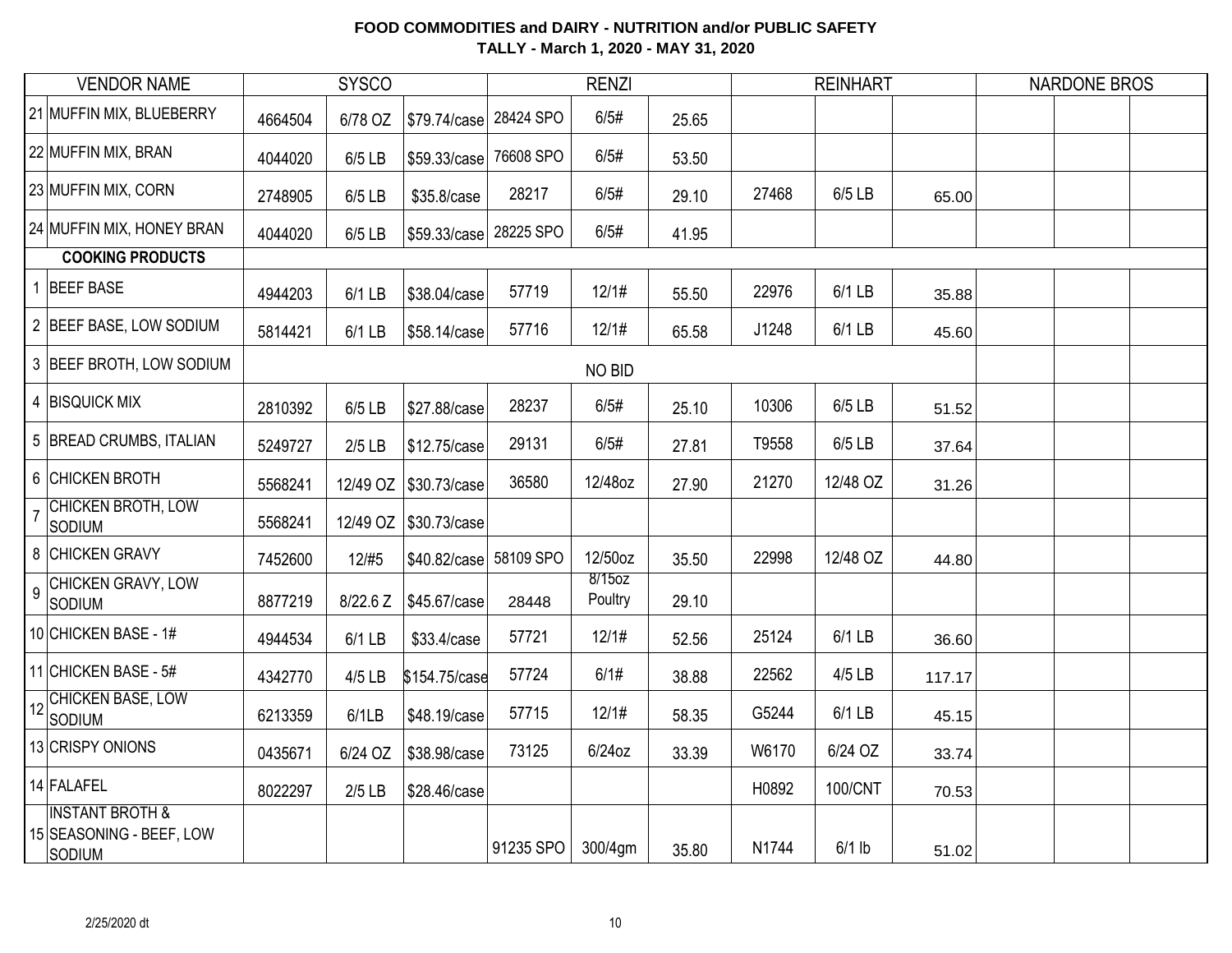| <b>VENDOR NAME</b>                                                   |         | <b>SYSCO</b> |                                     |           | <b>RENZI</b>      |       |       | <b>REINHART</b> |       | <b>NARDONE BROS</b> |
|----------------------------------------------------------------------|---------|--------------|-------------------------------------|-----------|-------------------|-------|-------|-----------------|-------|---------------------|
| <b>INSTANT BROTH &amp;</b><br>16 SEASONING - CHICKEN, LOW<br> Sodium |         |              |                                     | 91236 SPO | 300/4gm           | 35.80 | N1688 | #N/A            | 50.25 |                     |
| 17 MINCED GARLIC, IN LIQUID                                          | 7127293 | 6/32 OZ      | \$34.69/case                        | 68103     | $6/35$ oz         | 34.19 | 76278 | 6/32 OZ         | 37.07 |                     |
| 18 PANCAKE MIX                                                       | 2810432 | 6/5 LB       | \$24.69/case                        | 28085     | 6/5#              | 22.76 | 28814 | 6/5 LB          | 29.25 |                     |
| 19 PORK GRAVY MIX                                                    | 9829748 | 6/11.30Z     | \$27.98/case                        | 57709     | 8/16oz            | 31.95 | 26942 | 8/16 OZ         | 32.22 |                     |
| PORK GRAVY MIX, LOW<br>20<br>SODIUM                                  | 8877714 | 8/16 OZ      | \$39.79/case                        |           |                   |       |       |                 |       |                     |
| 21 SOY SAUCE, LOW SODIUM                                             | 4897641 | 6/.5 GAL     | \$43.23/case                        | 37300 SPO | $6/.5$ gal        | 37.77 | 20348 | 6/.5 GAL        | 38.71 |                     |
| 22 STUFFING MIX, CHICKEN -<br> 6/3.5#                                | 4396404 | 4/3.56LB     | \$53.39/case                        | 65040     | $6/55$ oz         | 59.51 | 31438 | 4/57.50Z        | 50.62 |                     |
| 33 STUFFING MIX, CORNBREAD<br>$-6/3.5#$                              | 3747732 | 6/56OZ       | \$70.05/case                        | 65034 SPO | 6/28oz            | 33.75 | W7760 | 6/56 OZ         | 66.23 |                     |
| <b>SWEETENED CONDENSED</b><br>24<br>MILK - 24/14 oz                  | 9312596 |              | 24/14 OZ   \$46.04/case   92179 SPO |           | $6/0.5$ gal       | 46.26 | 59640 | 24/14 OZ        | 48.52 |                     |
| 25 TEMPURA BATTER                                                    | 4979027 | 6/5 LB       | \$49.8/case                         | 28130     | 6/5#              | 48.94 | 11390 | $6/5$ lb        | 50.54 |                     |
| <b>THICK-IT INSTANT</b><br>26<br>HEALTHCARE FOOD                     | 0101758 | 100/7 G      | \$17.22/case                        | 76723 SPO | 100/6.5gm         | 15.00 | E2218 | 100/6.5G        | 15.03 |                     |
| THICK-IT INSTANT<br>27<br><b>HEALTHCARE FOOD</b>                     | 0102194 | 1/25 LB      | \$71.69/case                        | 76732     | 25#               | 68.50 | 21444 | 25/LB           | 69.98 |                     |
| 28 TOFU - 12/14 oz                                                   | 9907433 |              | 12/14 OZ \\$17.32/case              |           |                   |       | 19828 | 6/14 OZ         | 10.61 |                     |
| 29 TOFU - 6/4#                                                       | 6723201 | 6/4 LBS.     | \$38.14/case                        | 88520     | 6/4#              | 33.15 | B7068 | 4/5 LB          | 30.61 |                     |
| 30 TURKEY GRAVY MIX                                                  | 7452618 | 8/16 OZ      | \$41.86/case                        | 57698     | 8/16oz            | 38.40 | 24746 | 8/12 OZ         | 39.32 |                     |
| TURKEY GRAVY MIX, LOW<br>31<br>SODIUM                                | 8877219 | 8/22.6 Z     | \$45.67/case                        | 28448     | 8/150Z<br>Poultry | 27.30 |       |                 |       |                     |
| 32 VEGETABLE BASE                                                    | 5682935 | 6/1LB        | \$31.65/case 57696 SPO              |           | 6/1#              | 22.75 | 28138 | 6/1 LB          | 28.96 |                     |
| 33 VINEGAR                                                           | 5868328 | 4/1 GAL      | \$7.74/case                         | 56100     | $4/1$ gal         | 6.75  | J2626 | 4/1 GAL         | 7.42  |                     |
| 34 WORCESTERSHIRE SAUCE                                              | 1762927 | 4/1 GAL      | \$43.82/case                        | 75181     | $4/1$ gal         | 26.99 | 10214 | 4/1 GAL         | 42.02 |                     |
| WORCESTERSHIRE SAUCE,<br>35<br>LOW SODIUM                            |         |              |                                     |           | NO BID            |       |       |                 |       |                     |
| <b>SALAD DRESSINGS</b>                                               |         |              |                                     |           |                   |       |       |                 |       |                     |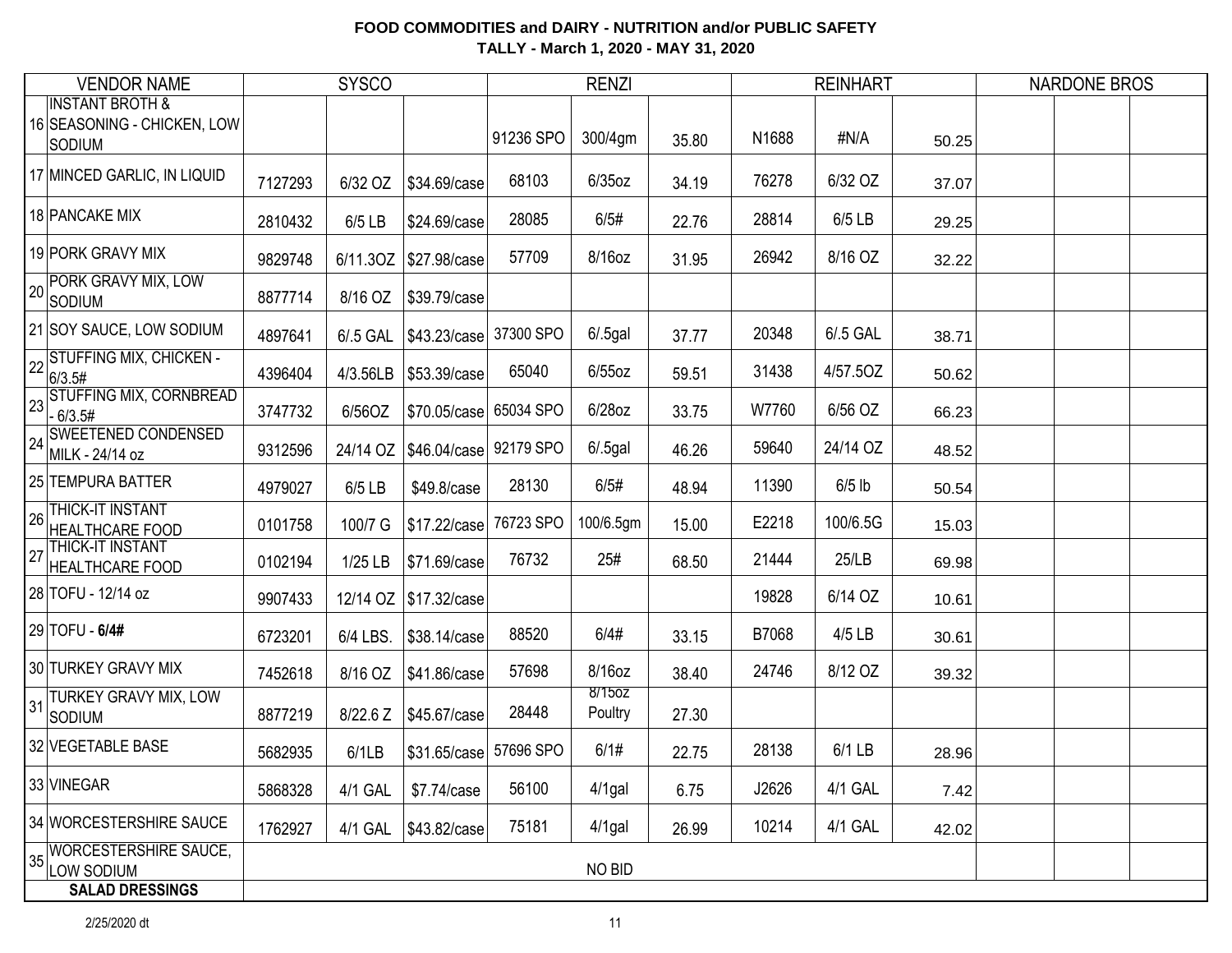|                | <b>VENDOR NAME</b>                                      |         | <b>SYSCO</b> |                                     |           | <b>RENZI</b> |       |       | <b>REINHART</b> |       | <b>NARDONE BROS</b> |  |
|----------------|---------------------------------------------------------|---------|--------------|-------------------------------------|-----------|--------------|-------|-------|-----------------|-------|---------------------|--|
|                | <b>SALAD DRESSING Low Fat</b><br>French                 |         |              |                                     | 56058 SPO | 4/1gal       | 34.65 | 13652 | 4/1 GAL         | 37.71 |                     |  |
| $\overline{2}$ | <b>SALAD DRESSING Low Fat</b><br>Ranch                  | 4086575 | 4/1GAL       | \$39.68/case                        | 78427     | 4/1gal       | 39.05 | R3776 | 4/1 GAL         | 40.12 |                     |  |
| 3              | <b>SALAD DRESSING Low Fat</b><br>Golden Italian         | 4488946 | 4/1 GAL      | \$33.18/case                        | 56025     | $4/1$ gal    | 28.49 | 12910 | 4/1 GAL         | 28.97 |                     |  |
| $\overline{4}$ | <b>SALAD DRESSING Low Fat</b><br><b>Thousand Island</b> |         |              |                                     | 56147 SPO | $4/1$ gal    | 36.84 |       |                 |       |                     |  |
|                | 5 SALAD DRESSING Catalina                               |         |              |                                     | 67266 SPO | $4/1$ gal    | 40.49 |       |                 |       |                     |  |
|                | 6 SALAD DRESSING Italian                                | 4003687 | 4/1 GAL      | \$36.11/case                        | 56176     | $4/1$ gal    | 31.97 | 17188 | 4/1 GAL         | 42.62 |                     |  |
|                | <b>SALAD DRESSING Ranch</b>                             | 4003679 | 4/1 GAL      | \$37.1/case                         | 56171     | 4/1gal       | 33.94 | 12340 | 4/1 GAL         | 43.81 |                     |  |
| 8              | <b>SALAD DRESSING Thousand</b><br>Island                | 4069431 | 4/1 GAL      | \$38.43/case                        | 56175 SPO | 4/1gal       | 32.30 | 23654 | 4/1 GAL         | 41.31 |                     |  |
| 9              | <b>SALAD DRESSING POWDER</b><br>MIX, Italian            | 4847323 | 18/7.6 OZ    | \$50.3/case                         | 28215     | 12/7.6oz     | 29.86 | 18934 | 12/7.60Z        | 50.02 |                     |  |
|                | <b>SPICES</b>                                           |         |              |                                     |           |              |       |       |                 |       |                     |  |
|                | <b>BASIL LEAVES</b>                                     | 8173397 | 3/22 OZ.     | \$68.93/case                        | 68009     | $3/20$ oz    | 36.50 | 24222 | 26/OZ           | 26.26 |                     |  |
|                | 2 BASIL, CRUSHED                                        |         |              |                                     | 68017 SPO | $6/12$ oz    | 45.90 | 10510 | 12/0Z           | 12.18 |                     |  |
|                | 3 BLACK PEPPER                                          | 5229273 | 6/1 LB       | \$88.94/case                        | 69355 SPO | 6/1#         | 54.16 | 24108 | 18/OZ           | 12.18 |                     |  |
|                | 4 CELERY SALT                                           | 5228465 | 6/30 OZ      | \$45.44/case                        | 68010 SPO | $6/36$ oz    | 41.04 | 24156 | 32/OZ           | 7.08  |                     |  |
|                | 5 CHILI POWDER                                          | 9806498 | 6/20 OZ      | \$65.73/case 67992 SPO              |           | 6/1#         | 38.40 | 22890 | 17/0Z           | 8.15  |                     |  |
|                | 6 CHIVES, DRIED - 1 oz                                  | 5913694 |              | 6/1.35OZ   \$47.73/case   67991 SPO |           | $6/1$ oz     | 25.50 | 24012 | 1/OZ            | 5.27  |                     |  |
|                | CHIVES, DRIED - 6/#10                                   |         |              |                                     |           | NO BID       |       |       |                 |       |                     |  |
|                | 8 CINNAMON                                              | 6639512 | $6/18$ Z     | \$72.96/case                        | 68011     | 6/1#         | 43.20 | 24180 | 15/OZ           | 7.49  |                     |  |
|                | 9 CRUSHED RED PEPPER                                    | 9806423 |              | 6/13 OZ \$58.12/case                | 67999     | $6/12$ oz    | 34.20 | 24018 | 12/OZ           | 7.67  |                     |  |
|                | 10 DILL WEED                                            | 5228770 | 6/5 OZ       | \$74.8/case                         | 68001 SPO | $6/5$ oz     | 49.15 | 10512 | 5/OZ            | 11.08 |                     |  |
|                | 11 GARLIC, GRANULATED                                   | 6639165 |              | 6/26 OZ \$104.54/case               | 68002     | $6/25$ oz    | 68.79 | 24210 | 24/OZ           | 12.99 |                     |  |
|                | 12 GARLIC POWDER                                        | 9806449 |              | 6/21 OZ   \$84.17/case   69343 SPO  |           | $6/19$ oz    | 51.40 | 24042 | 21/OZ           | 11.31 |                     |  |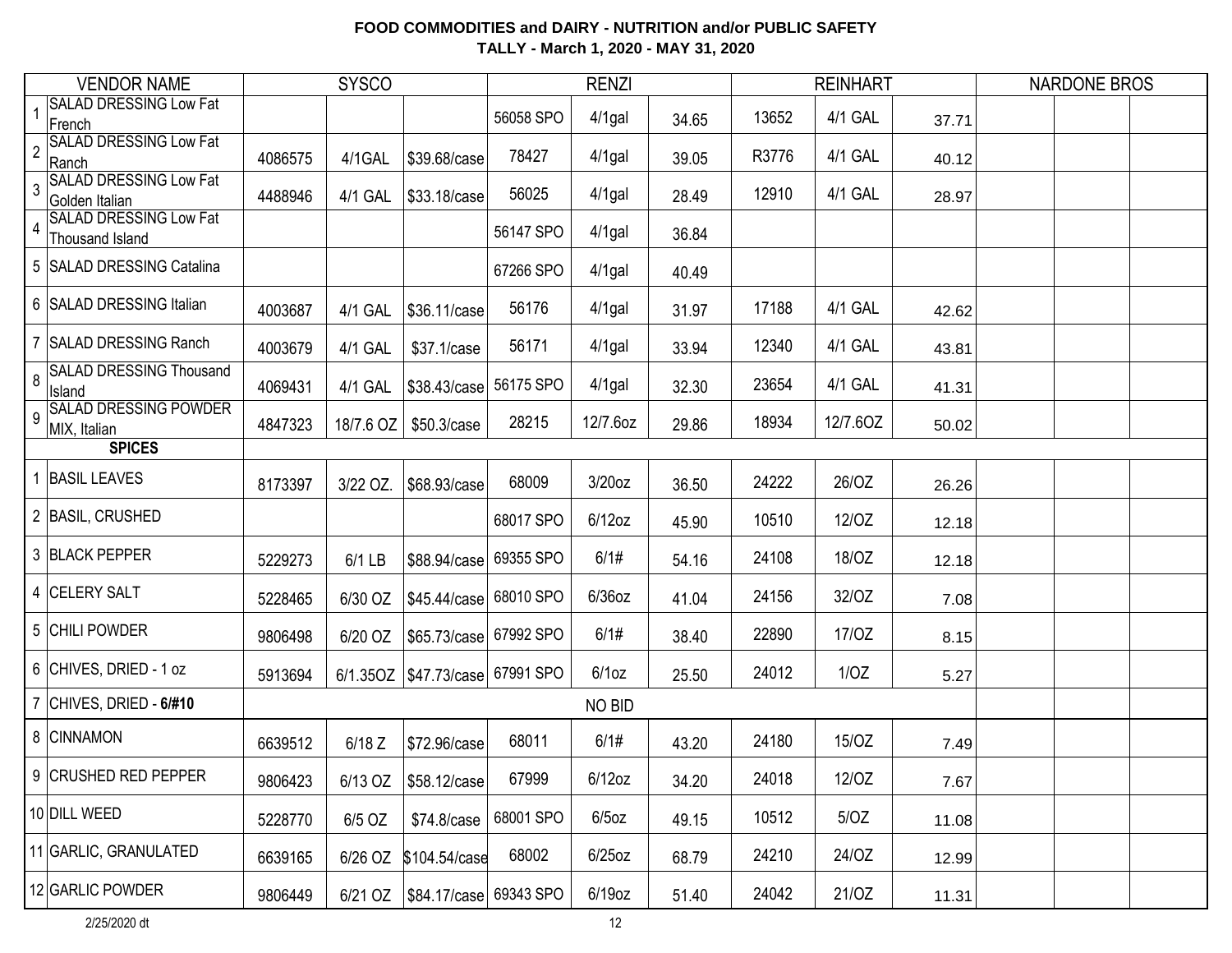|                | <b>VENDOR NAME</b>                         | <b>SYSCO</b> |            |                                   |           | <b>RENZI</b> |       |       | <b>REINHART</b> |       | <b>NARDONE BROS</b> |  |
|----------------|--------------------------------------------|--------------|------------|-----------------------------------|-----------|--------------|-------|-------|-----------------|-------|---------------------|--|
|                | 13 GROUND GINGER                           | 4827832      | 6/12.5OZ   | \$81.2/case                       | 69260 SPO | $6/16$ oz    | 53.00 | 24054 | 16/OZ           | 14.12 |                     |  |
|                | 14 LEMON PEPPER                            | 9806480      | 6/28 OZ    | \$78.49/case                      | 69345 SPO | $6/26$ oz    | 62.40 | 28588 | 28/OZ           | 11.62 |                     |  |
| 15             | MONTREAL STEAK<br><b>SEASONING</b>         | 6639553      | $6/29$ Z   | \$70.9/case                       | 69350 SPO | $6/26$ oz    | 53.82 | 28758 | 28/OZ           | 10.31 |                     |  |
|                | 16 MRS. DASH SALT<br>SUBSTITUTE - ORIGINAL | 1116052      |            | 300/0.03OZ \$23.81/case 93047 SPO |           | $3/21$ oz    | 42.10 | 13694 | 19/0Z           | 12.77 |                     |  |
|                | 17 NUTMEG                                  | 5229067      | $6/1$ LB   | \$107.52/case                     | 68012     | 6/1#         | 90.80 | 24084 | 16/OZ           | 15.94 |                     |  |
|                | 18 ONIONS, dehydrated                      | 5865498      | $6/2$ LB   | \$61.48/case 68005 SPO            |           | 6/1#         | 34.50 | T8326 | 14/OZ           | 6.25  |                     |  |
|                | 19 ONION POWDER                            | 5229125      | 6/20 OZ    | \$49.43/case 68006 SPO            |           | $6/20$ oz    | 37.20 | 24400 | 20/OZ           | 6.72  |                     |  |
|                | 20 OREGANO                                 | 5264320      | $3/1.5$ LB | \$78.56/case                      | 68014     | 3/1.5#       | 46.20 | 24252 | 24/OZ           | 23.31 |                     |  |
|                | 21 PAPRIKA                                 | 5229174      | 6/18 OZ    | \$59.88/case 68007 SPO            |           | $6/16$ oz    | 34.20 | 24186 | 18/OZ           | 9.92  |                     |  |
|                | 22 PARSLEY FLAKES                          | 5229265      | 3/10 OZ    | \$42.19/case                      | 68276     | $6/2$ oz     | 12.60 | 24198 | 11/OZ           | 13.37 |                     |  |
|                | 23 POULTRY SEASONING                       | 5229562      | 6/12 OZ    | \$77.25/case                      | 67995     | $6/12$ oz    | 54.01 | 24132 | 10/OZ           | 9.42  |                     |  |
|                | 24 TACO SEASONING                          | 0822611      | $1/5$ LB   | \$16.57/case                      | 56683     | 5#           | 14.90 | 28252 | 6/9 OZ          | 21.65 |                     |  |
|                | <b>SOUP</b>                                |              |            |                                   |           |              |       |       |                 |       |                     |  |
| $\mathbf{1}$   | CHICKEN NOODLE LO-SO -<br>7.5 oz           | 4104469      |            | 24/7.25OZ \$21.39/case            | 76569     | 24/7.25oz    | 20.94 | 22576 | 24/7.25         | 21.73 |                     |  |
| $\overline{2}$ | CHICKEN NOODLE LO-SO -<br>50 oz            |              |            |                                   | 11892 SPO | 12/50oz      | 44.20 |       |                 |       |                     |  |
|                | 3 CREAM OF CELERY - 7.5 oz                 |              |            |                                   |           | NO BID       |       |       |                 |       |                     |  |
| 4              | CREAM OF CELERY,<br>CONDENSED - 50 oz      | 4040317      |            | 12/50 OZ   \$47.79/case           | 76592     | 12/50oz      | 41.97 |       |                 |       |                     |  |
|                | 5 CREAM OF CHICKEN - 7.5 oz                |              |            |                                   | 36699     | 24/7.25oz    | 21.80 |       |                 |       |                     |  |
| 6              | CREAM OF CHICKEN, LO-SO -<br>7.5 oz        |              |            |                                   |           | NO BID       |       |       |                 |       |                     |  |
|                | <b>CREAM OF MUSHROOM - 7.5</b><br>0Z       | 4013041      |            | 24/7.25OZ \$20.96/case            | 36670     | 24/7.25oz    | 19.39 |       |                 |       |                     |  |
| 9              | <b>CREAM OF MUSHROOM - 50</b><br>0Z        | 4040382      |            | 12/50 OZ \\$50.92/case            | 11899     | 12/50oz      | 46.40 | 11290 | 12/#5CAN        | 44.91 |                     |  |
|                | 10 CREAM OF MUSHROOM LO-<br>SO #5          |              |            |                                   | 36671 SPO | 24/7.25oz    | 19.99 |       |                 |       |                     |  |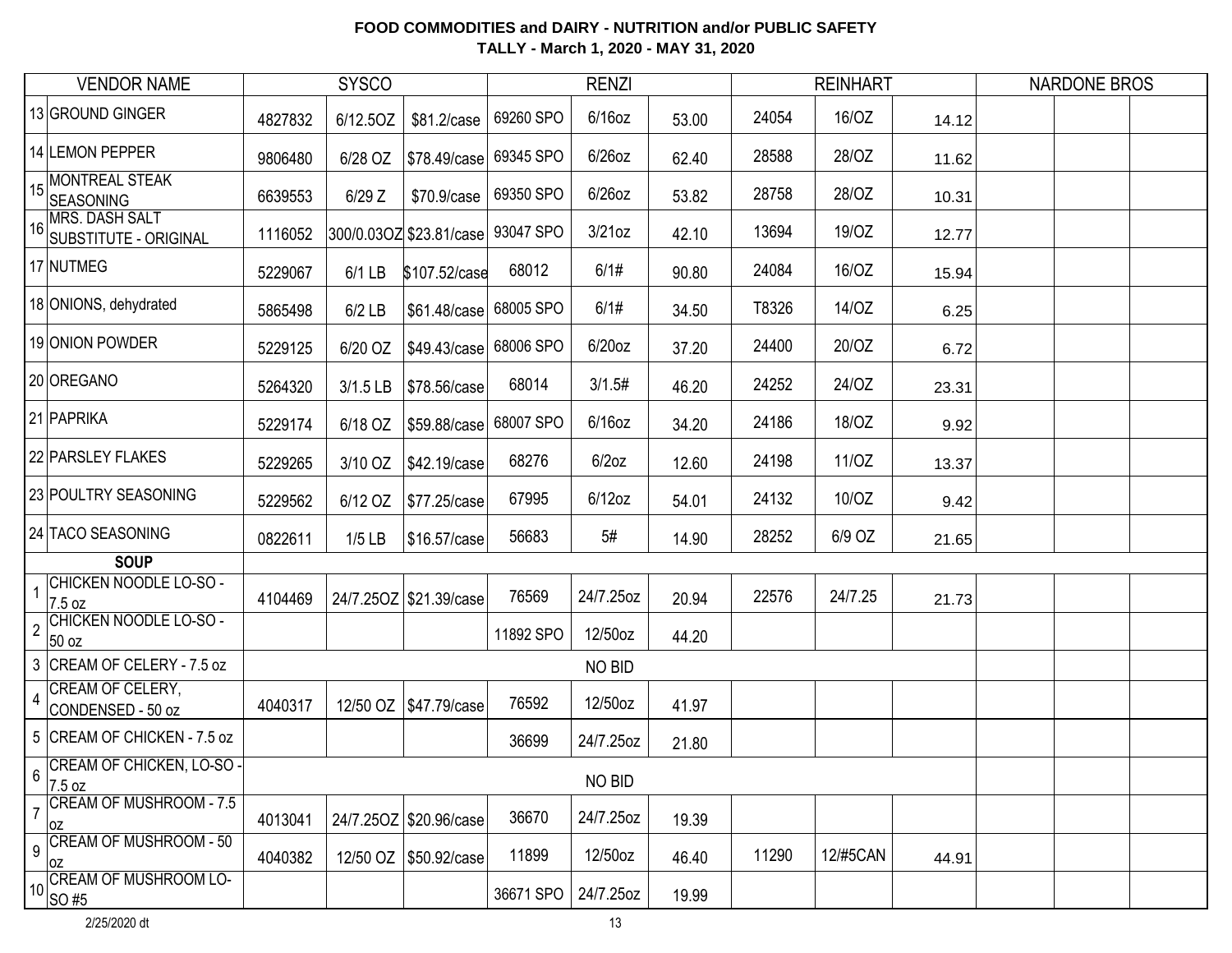|              | <b>VENDOR NAME</b>                              | <b>SYSCO</b> |           |                        | <b>RENZI</b> |            |       | <b>REINHART</b> |                  | <b>NARDONE BROS</b> |  |
|--------------|-------------------------------------------------|--------------|-----------|------------------------|--------------|------------|-------|-----------------|------------------|---------------------|--|
|              | 11 TOMATO - 7.5 oz                              | 4040481      | 24/7.25OZ | \$20.5/case            | 76590        | 24/7.25oz  | 18.15 |                 |                  |                     |  |
| 12           | TOMATO, CONDENSED - 50<br>0Z                    | 4040390      | 12/50 OZ  | \$38.8/case            | 11890        | 12/50oz    | 33.80 | 11132           | 12/#5CAN         | 36.97               |  |
|              | 13 TOMATO LO-SO - #5                            | 4146445      | 12/50 OZ  | \$49.2/case            |              |            |       |                 |                  |                     |  |
|              | 14 TOMATO LO-SO - 7.5 oz                        | 4013066      |           | 24/7.25OZ \$20.83/case | 36994 SPO    | 24/7.25oz  | 19.50 | 29300           | 24/7.50Z         | 20.46               |  |
|              | 15 VEGETABLE LO-SO - 7.5 oz                     |              |           |                        | 36997 SPO    | 24/7.25oz  | 20.17 |                 |                  |                     |  |
|              | <b>FROZEN DESSERTS</b>                          |              |           |                        |              |            |       |                 |                  |                     |  |
| $\mathbf{1}$ | <b>ANGEL FOOD CAKE - Uniced -</b><br>6/20 oz    | 5357559      | 6/20OZ    | \$36.18/case           | 17922        | 6/8" Round | 31.30 |                 |                  |                     |  |
|              | 2 APPLE PIE RAW                                 | 1972744      | 6/46 OZ   | \$34.93/case           | 48034        | $6/46$ oz  | 32.15 | H8706           | 6/44 OZ          | 38.18               |  |
|              | 3 APPLE PIE BAKED                               | 9787748      | 6/48 OZ   | \$47.85/case           | 48336        | 6/10"      | 39.04 |                 |                  |                     |  |
|              | 4 APPLE PIE SUGAR FREE                          | 6122085      | 6/10IN    | \$50.92/case           |              |            |       | D6966           | 6/38 OZ          | 37.17               |  |
|              | 5 BERRY MEDLEY                                  | 1410976      | $2/5$ LB  | \$39.57/case           | 45264        | 2/5#       | 24.25 | G2056           | 10 <sub>lb</sub> | 24.54               |  |
|              | 6 BLUEBERRY PIE RAW                             | 1972728      | 6/46 OZ   | \$48.07/case           | 48092        | 6/46oz     | 43.00 | R2520           | 6/42 OZ          | 44.33               |  |
|              | <b>BLUEBERRY PIE, DIET</b><br><b>SUGAR FREE</b> |              |           |                        |              | NO BID     |       |                 |                  |                     |  |
|              | 8 BOSTON CREAM PIE                              | 1972090      | 6/33 OZ   | \$42.92/case           | 48025        | 6/33oz     | 38.35 | B5370           | 6/33 OZ          | 38.68               |  |
|              | 9 CARROT CAKE premade                           | 1285113      | 4/59 OZ   | \$56.17/case           | 48042        | 4/96oz     | 72.94 | 21572           | 2/114 OZ         | 71.52               |  |
|              | 10 CHERRY PIE RAW                               | 1972702      | 6/46 OZ   | \$46.07/case           | 48030        | $6/46$ oz  | 42.90 | E9240           | 6/42 OZ          | 40.74               |  |
|              | 11 CHERRY PIE, DIET SUGAR<br>FREE               |              |           |                        |              | NO BID     |       |                 |                  |                     |  |
|              | 12 CREAM PIE: Banana Cream                      | 9788936      | 6/27 OZ   | \$35.81/case           | 48176        | 6/27oz     | 33.40 | 66376           | 4/45 oz          | 39.11               |  |
|              | 13 CREAM PIE: Chocolate                         | 1074806      | 6/27 OZ   | \$36.66/case           | 48089        | 6/10"      | 33.45 | 63708           | 4/38 OZ          | 36.59               |  |
|              | 14 CREAM PIE: Coconut Cream                     | 9809294      | 6/27 OZ   | \$35.81/case           | 48024        | $6/27$ oz  | 33.45 | 71612           | 4/43 OZ          | 35.60               |  |
|              | 15 FRUIT OF THE FOREST PIE                      | 9785601      | 6/48 OZ   | \$57.6/case            | 48040        | 6/10"      | 52.90 |                 |                  |                     |  |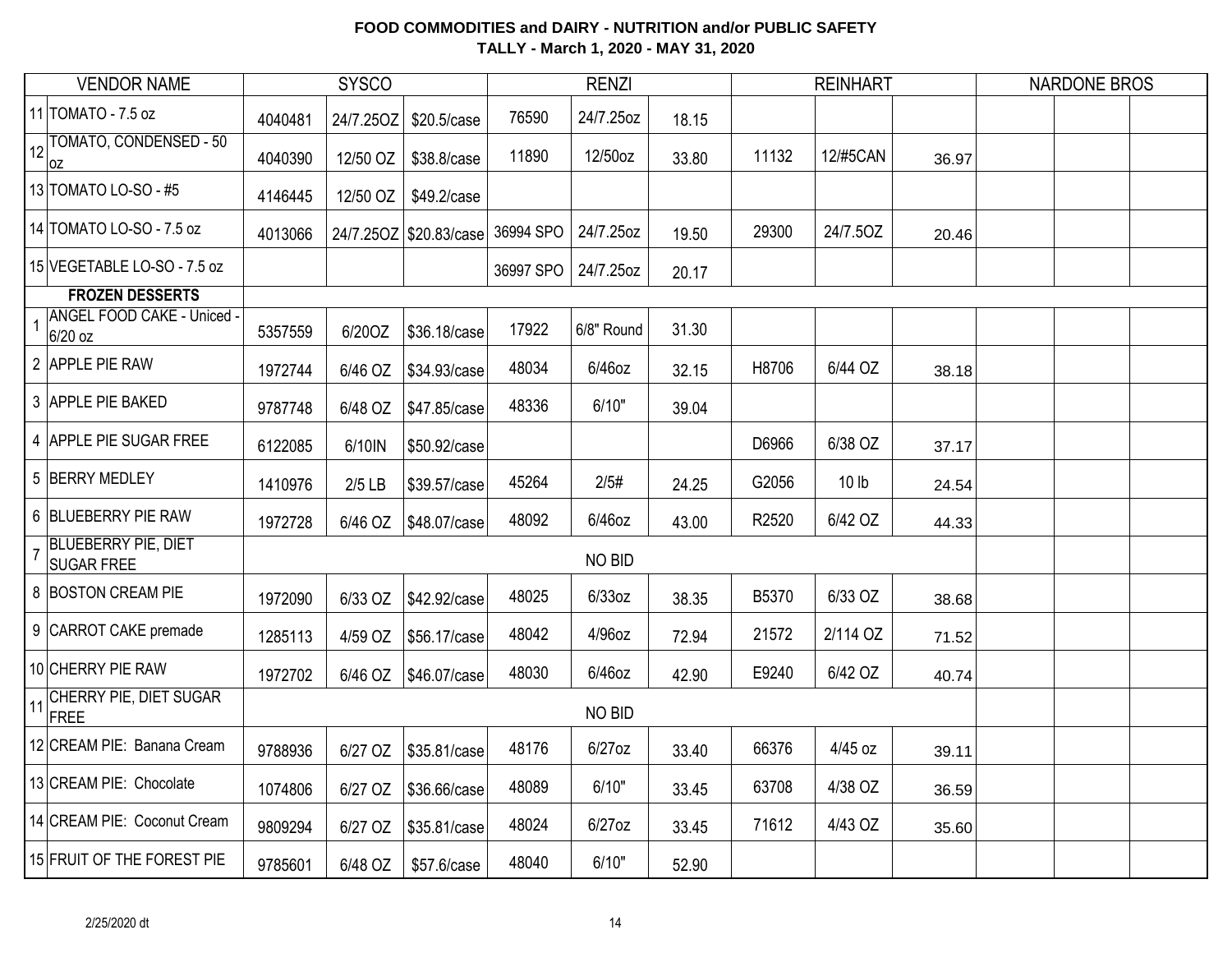|    | <b>VENDOR NAME</b>                               |         | <b>SYSCO</b> |                                      |           | <b>RENZI</b> |       |       | <b>REINHART</b> |       | <b>NARDONE BROS</b> |  |
|----|--------------------------------------------------|---------|--------------|--------------------------------------|-----------|--------------|-------|-------|-----------------|-------|---------------------|--|
| 16 | <b>ICE CREAM, CHOCOLATE -</b><br>approx 4 oz     | 3412424 | 48/4 OZ      | \$16.49/case                         | 71012     | 24/4oz       | 7.47  | A5094 | 2/24 CNT        | 15.81 |                     |  |
| 17 | <b>ICE CREAM, STRAWBERRY -</b><br>approx 4 oz    | 3412394 | 48/4 OZ      | \$16,48/case                         | 71013     | 24/4oz       | 7.47  | A5120 | <b>2/24 CNT</b> | 15.81 |                     |  |
| 18 | ICE CREAM, VANILLA - approx<br>$4$ oz            | 3412410 | 48/4 OZ      | \$16.48/case                         | 71011     | 24/4oz       | 7.47  | 98228 | 2/24 CNT        | 14.73 |                     |  |
| 19 | ICE CREAM, VANILLA -<br>LACTOSE - approx 4 oz    | 1819242 | 24/4 OZ      | \$10.36/case                         |           |              |       |       |                 |       |                     |  |
| 20 | <b>ICE CREAM, NSA</b><br>CHOCOLATE - approx 4 oz | 3581662 | 48/4OZ       | \$22.86/case                         | 71002     | 24/4oz       | 7.34  |       |                 |       |                     |  |
| 21 | ICE CREAM, NSA VANILLA -<br>approx 4 oz          | 3581699 | 48/4 OZ      | \$22.85/case                         | 71009     | 24/4oz SF    | 7.34  | G0622 | 48/CNT          | 21.85 |                     |  |
|    | 22 LEMON PIE                                     | 9788522 | 6/36 OZ      | \$41.78/case                         | 48141     | 6/36oz       | 37.15 | 62372 | 6/36 OZ         | 37.75 |                     |  |
|    | 23 STRAWBERRY RHUBARB PIE                        | 9785312 | 6/46 OZ      | \$41.68/case                         | 48028     | 6/48oz       | 46.95 | R2478 | 6/43 OZ         | 39.66 |                     |  |
|    | 24 WHIP TOPPING - 12/32 oz                       | 1060375 | 12/32 OZ     | \$44.82/case                         | 91000     | 12/32oz      | 33.50 | 26704 | 12/32 oz        | 49.19 |                     |  |
| 25 | <b>WHIPPED TOPPING - White -</b><br>12/16oz Bags | 2389534 |              | 12/16 OZ   \$43.18/case              | 10304     | 12/16oz      | 40.88 | 26700 | 12/16 oz        | 39.86 |                     |  |
|    | <b>JUICES / DRINK MIXES</b>                      |         |              |                                      |           |              |       |       |                 |       |                     |  |
|    | 1 APPLE - $46$ oz                                | 6050140 | 12/46 OZ     | \$38.63/case                         | 47050     | 12/46oz      | 24.00 | 14812 | 8/64 OZ         | 24.45 |                     |  |
|    | 2 CRANBERRY - 46 oz                              | 7032160 | 8/46 OZ      | \$24.29/case                         | 47052     | 12/46oz      | 27.89 | 14814 | 8/64 OZ         | 22.67 |                     |  |
|    | 3 GRAPE JUICE - 46 oz                            | 6050132 | 12/46OZ      | \$42.82/case                         | 47051     | 12/46oz      | 31.97 | K3544 | 12/46 OZ        | 33.82 |                     |  |
|    | $4$ ORANGE - 64 oz                               | 6050124 |              | 12/46 OZ \\$37.12/case               | 47057     | 12/46oz      | 32.55 | 14780 | 12/46 OZ        | 34.94 |                     |  |
|    | 5 PINEAPPLE - 46 oz                              | 6050140 |              | 12/46 OZ \\$38.63/case               | 47058     | 12/46oz      | 35.45 | 14790 | 12/46 OZ        | 37.03 |                     |  |
|    | 6   TOMATO - 46 oz                               | 4081584 |              | 12/46 OZ   \$24.82/case              | 47060     | 12/46oz      | 19.50 | 13272 | 12/46 OZ        | 20.59 |                     |  |
|    | 7 APPLE EZO - 5.5 oz                             | 4164034 |              | 48/5.5 OZ \$22.81/case               | 47046     | 48/5.5oz     | 21.22 | C9180 | 48/5.5OZ        | 22.20 |                     |  |
|    | 8 CRANBERRY EZO - 5.5 oz                         | 4036315 |              | 48/5.5 OZ   \$21.35/case             | 47068 SPO | 48/5.5oz     | 22.44 | 14840 | 48/5.5OZ        | 20.06 |                     |  |
|    | 9 GRAPE EZO - 5.5 oz                             | 4164497 |              | 48/5.5 OZ \$24.12/case               |           |              |       |       |                 |       |                     |  |
|    | 10 ORANGE JUICE EZO - 5.5 oz                     | 4164018 |              | 48/5.5 OZ   \$23.44/case   47049 SPO |           | 48/5.5oz     | 23.25 | C9182 | 48/5.50Z        | 25.34 |                     |  |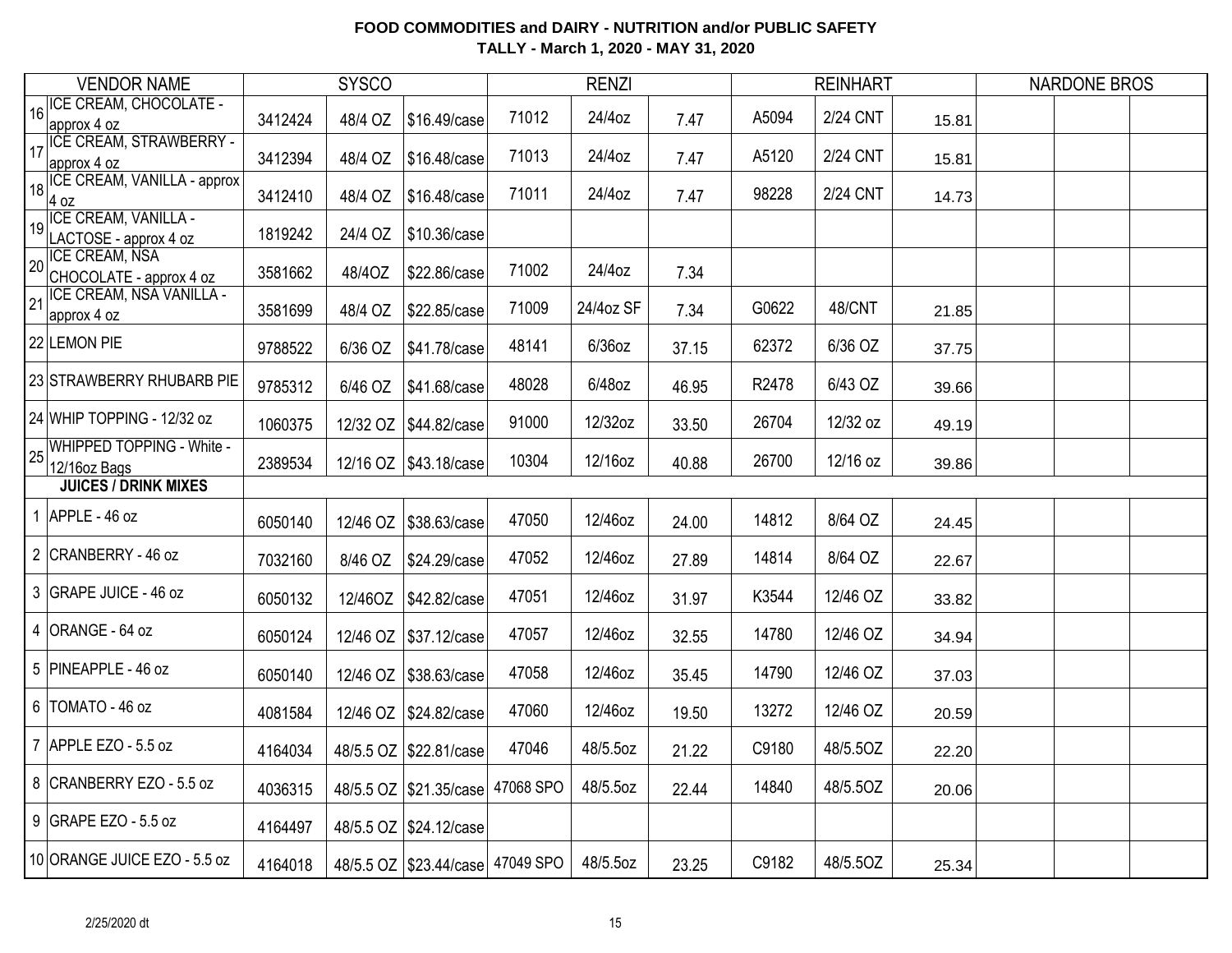| <b>VENDOR NAME</b>                                           |         | <b>SYSCO</b> |                         |       | <b>RENZI</b> |       |       | <b>REINHART</b> |       | <b>NARDONE BROS</b> |
|--------------------------------------------------------------|---------|--------------|-------------------------|-------|--------------|-------|-------|-----------------|-------|---------------------|
| <b>ORANGE/PINEAPPLE EZO -</b><br>11<br>5.5 oz                |         |              |                         |       | NO BID       |       |       |                 |       |                     |
| 12 PINEAPPLE EZO - 5.5 oz                                    | 4121950 | 48/6 OZ      | \$21.01/case            | 47048 | 48/5.5oz     | 22.15 | P3392 | 48/5.5OZ        | 22.22 |                     |
| 13 PRUNE EZO - 4 oz                                          | 9857319 |              |                         | 47356 | 72/4oz       | 14.90 | C4130 | 96/4 OZ         | 20.89 |                     |
| 14 PRUNE EZO - 5.5 oz                                        |         |              |                         |       | NO BID       |       |       |                 |       |                     |
| 15 TOMATO EZO - 5.5 oz                                       | 0533683 |              | 48/5.5 OZ \$18.92/case  | 47325 | 48/5.5oz     | 17.05 | 14872 | 48/5.5OZ        | 21.60 |                     |
| V-8 EZO LO SO - 5.5 oz, low<br>16<br>sodium                  | 5142187 | 48/5.5 OZ    | \$27.9/case             | 47331 | 48/5.5oz     | 24.76 | 54738 | <b>8/6 CNT</b>  | 25.77 |                     |
| $\boxed{17}$<br>NO SUGAR ADDED - APPLE -<br>5.5 oz           |         |              |                         |       | NO BID       |       |       |                 |       |                     |
| 18 NO SUGAR ADDED - GRAPE -<br>5.5 oz                        |         |              |                         |       | NO BID       |       |       |                 |       |                     |
| 19 NO SUGAR ADDED -<br>ORANGE - 5.5 oz                       |         |              |                         |       |              |       |       |                 |       |                     |
| NO SUGAR ADDED -<br>20<br>PINEAPPLE - 5.5 oz                 |         |              |                         |       |              |       |       |                 |       |                     |
| <b>GRAPE DRINK MIX -</b><br>$ _{21}$<br>POWDER - 21-24 oz    | 4138616 |              | 12/24 OZ   \$29.51/case | 27529 | 12/24oz      | 17.80 |       |                 |       |                     |
| <b>ORANGE DRINK MIX -</b><br>22<br>POWDER - 21-24 oz         | 4138608 |              | 12/24 OZ \$29.53/case   | 27530 | 12/24oz      | 17.80 | 11470 | 12/24 OZ        | 27.20 |                     |
| LEMONADE DRINK MIX -<br>23<br>POWDER - 21-24 oz              | 6851562 |              | 12/21.6OZ \$19.51/case  | 27527 | 12/24oz      | 17.80 | 14522 | 12/24 OZ        | 27.78 |                     |
| PINK LEMONADE DRINK MIX -<br>24<br>POWDER - 21-24 oz         |         |              |                         | 27532 | 12/24oz      | 17.80 | 20492 | 12/24 OZ        | 27.78 |                     |
| ICE TEA DRINK MIX -<br> 25 <br>POWDER - 21 - 24 oz           | 9742602 | 12/23.4      | \$24.79/case            | 27533 | 12/24oz      | 17.95 | C2178 | 24/10.6         | 42.94 |                     |
| <b>BULK PRODUCTS</b>                                         |         |              |                         |       |              |       |       |                 |       |                     |
| 1   AU GRATIN POTATOES - #10                                 | 4703567 | 6/2.25LB     | \$63.04/case            | 34161 | 12/20.35oz   | 57.68 | N8382 | 6/2.54LB        | 57.73 |                     |
| <b>BAKED BEANS (Gramma</b><br>$\overline{2}$<br>Brown) - #10 | 5112107 | 6/#10        | \$28.4/case             | 66045 | 6/#10        | 43.60 | 12664 | 6/#10           | 27.51 |                     |
| 3 BEEF STEW - 10#                                            | 4067039 | 6/#10        | \$100.94/case 66062 SPO |       | 6/#10        | 45.20 | C6898 | 4/4 LB          | 48.75 |                     |
| $\vert$ 4 BEETS, SLICED - #10                                | 4015343 | 6/#10        | \$37.1/case             | 62065 | 6/#10        | 22.40 | 10930 | 6/#10CAN        | 25.82 |                     |
| $5$ BEETS, DICED - #10                                       | 4109310 | 6/#10        | \$33.88/case            | 62067 | 6/#10        | 27.47 | 10922 | 6/#10CAN        | 26.74 |                     |
| 6 BLACK OLIVES - #10                                         | 3590999 | 6/#10        | \$57.71/case            | 59012 | 6/#10        | 38.15 | 32088 | 6/#10CAN        | 47.98 |                     |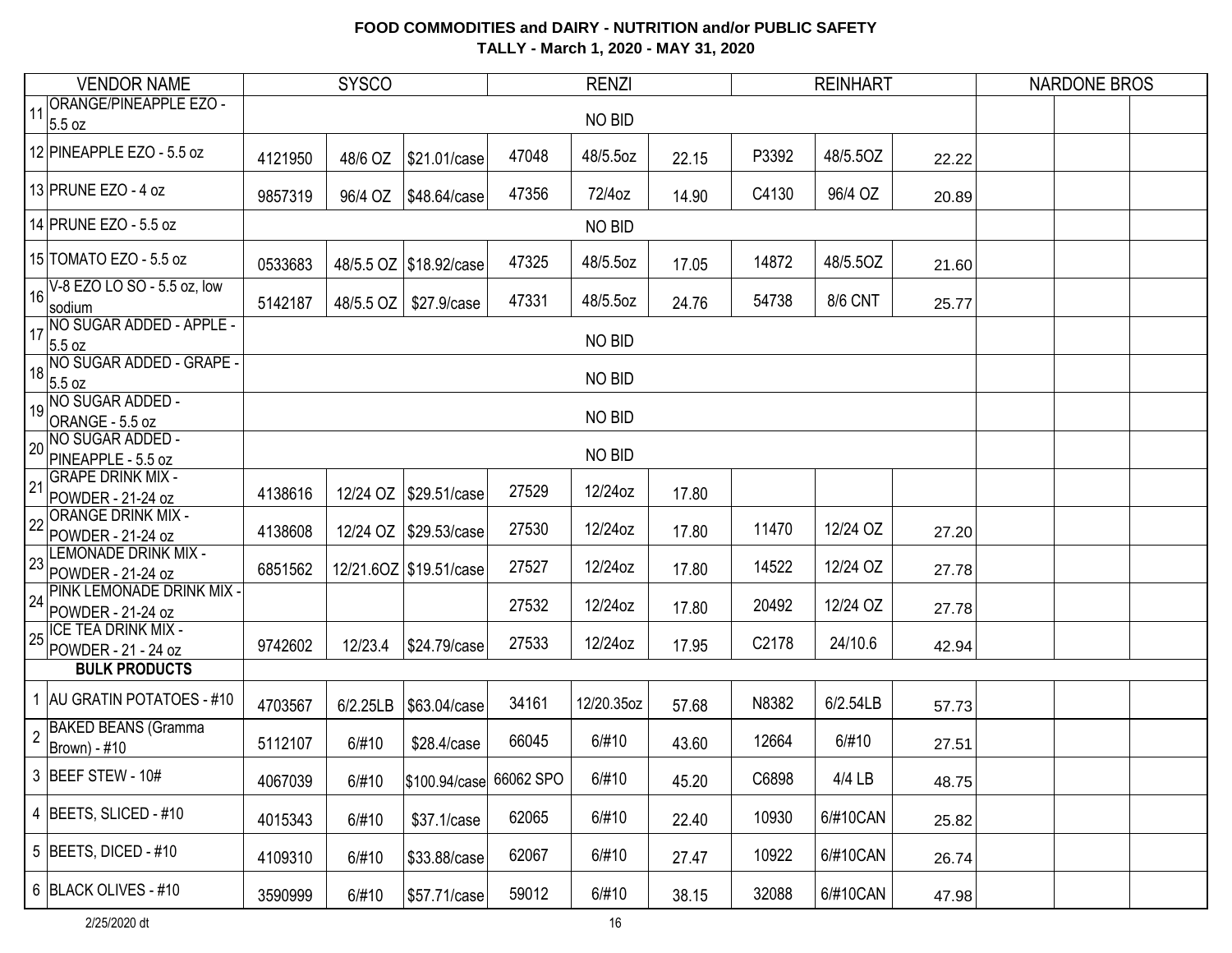|                | <b>VENDOR NAME</b>                                                                                           | <b>SYSCO</b> |         |                                      |            | <b>RENZI</b> |        |       | <b>REINHART</b> |        | <b>NARDONE BROS</b> |  |
|----------------|--------------------------------------------------------------------------------------------------------------|--------------|---------|--------------------------------------|------------|--------------|--------|-------|-----------------|--------|---------------------|--|
| $\overline{7}$ | <b>BROWN GRAVY, LOW</b><br>SODIUM - #5                                                                       | 8877714      | 8/16 OZ | \$39.79/case                         | 57754      | 8/16oz Dry   | 33.40  |       |                 |        |                     |  |
| 8              | <b>CANNONBALL BBQ SAUCE -</b><br>lgal                                                                        | 5754890      | 4/1 GAL | \$52.04/case                         | 57212      | $4/1$ gal    | 22.50  | 24908 | 4/1 GAL         | 43.75  |                     |  |
| 9              | <b>CHEDDAR CHEESE SAUCE -</b><br>#10                                                                         | 1940725      | 6/#10   | \$41.74/case                         | 63027      | 6/#10        | 36.20  | V2108 | 6/#10CAN        | 44.27  |                     |  |
|                | 10 CHILI SAUCE - #10                                                                                         | 4093886      | 6/#10   | \$43.69/case                         | 57131      | 6/#10        | 28.30  | 11222 | 6/#10CAN        | 28.68  |                     |  |
|                | 11 COFFEE - 14 - 16 oz                                                                                       | 4036976      |         | 24/14 OZ \$195.74/case               | 71105      | 24/14oz      | 123.37 |       |                 |        |                     |  |
|                | $\big  12 \big  $ COFFEE, PILLOW PACK - 2.5<br>loz                                                           | 4053567      |         | 192/2 OZ \$132.73/case               | 71021      | 84/2oz       | 59.99  | 10948 | 128/2 OZ        | 100.25 |                     |  |
|                | $\begin{array}{ c c c c }\hline \text{13} & \text{COFFEE}, \text{PILLOW PACK - 14} \hline \end{array}$<br>0Z | 4036976      |         | 24/14 OZ \$195.74/case               | 71105      | 24/14oz      | 123.37 |       |                 |        |                     |  |
|                | 14 COFFEE, DECAF - 14 - 16 oz                                                                                | 6958045      |         | 18/14 OZ \$112.73/case 70988 SPO     |            | 24/12oz      | 92.00  |       |                 |        |                     |  |
|                | 15 COFFEE, DECAF, PILLOW<br><b>PACK - 2.5 oz</b>                                                             | 0762371      |         | 42/2.25OZ   \$73.72/case   71260 SPO |            | 84/2.5oz     | 87.60  | 10462 | 64/2 OZ         | 61.73  |                     |  |
| 16             | COFFEE, DECAF, PILLOW<br>PACK - 14 oz                                                                        | 6958045      |         | 18/14 OZ \$112.73/case 70988 SPO     |            | 24/12oz      | 100.80 |       |                 |        |                     |  |
|                | 17 COLESLAW DRESSING - Gal                                                                                   | 4002499      | 4/1 GAL | \$41.36/case                         | 56090      | $4/1$ gal    | 38.10  | 23844 | 4/1 GAL         | 38.87  |                     |  |
|                | 18 CREAM STYLE CORN - #10                                                                                    | 4107587      | 6/#10   | \$38.5/case                          | 62035      | 6/#10        | 29.25  | 10816 | 6/#10CAN        | 31.80  |                     |  |
|                | 19 GARBANZO BEANS (CHIC<br>PEAS) - #10                                                                       | 4062337      | 6/#10   | \$26.94/case                         | 62059      | 6/#10        | 21.66  | 81692 | 6/#10CAN        | 23.42  |                     |  |
|                | 20 GRAPE JELLY - #10                                                                                         | 4184461      | 6/#10   | \$64.06/case                         | 91435      | 6/132oz      | 43.15  | M3894 | 6/#10CAN        | 57.15  |                     |  |
|                | 21 GRAPE JELLY - 132 oz                                                                                      | 4184453      | 6/4 LB  | \$34.9/case                          | 91435      | 6/132oz      | 43.15  | M3894 | 6/#10CAN        | 57.15  |                     |  |
|                | 22 GREEN BEANS - $#10$                                                                                       | 4986998      | 6/#10   | \$21.74/case                         | 60093      | 6/#10        | 21.44  | CP716 | 6/#10CAN        | 26.51  |                     |  |
|                | 23 GREEN BEANS, 14 -16 oz                                                                                    |              |         |                                      | 45244 Frzn | 12/2#        | 21.56  |       |                 |        |                     |  |
|                | 24 GREEN PEPPERS - #10                                                                                       |              |         |                                      | 60095      | 6/#10        | 29.45  |       |                 |        |                     |  |
|                | 25 HOT SAUCE, MONARCH or<br>equal - gal                                                                      | 5146154      | 4/1 GAL | \$25.07/case                         | 61004      | 4/1gal       | 22.25  | 10474 | 4/1 GAL         | 32.64  |                     |  |
|                | 26 JALAPENOS - #10                                                                                           | 5882758      | 6/#10   | \$37.71/case                         | 63065      | 6/#10        | 24.51  | 18938 | 4/1 GAL         | 38.47  |                     |  |
|                | 27 KETCHUP - #10                                                                                             | 5686266      | 6/#10   | \$25.95/case                         | 57081      | 6/#10        | 23.94  | 12050 | 6/#10CAN        | 27.03  |                     |  |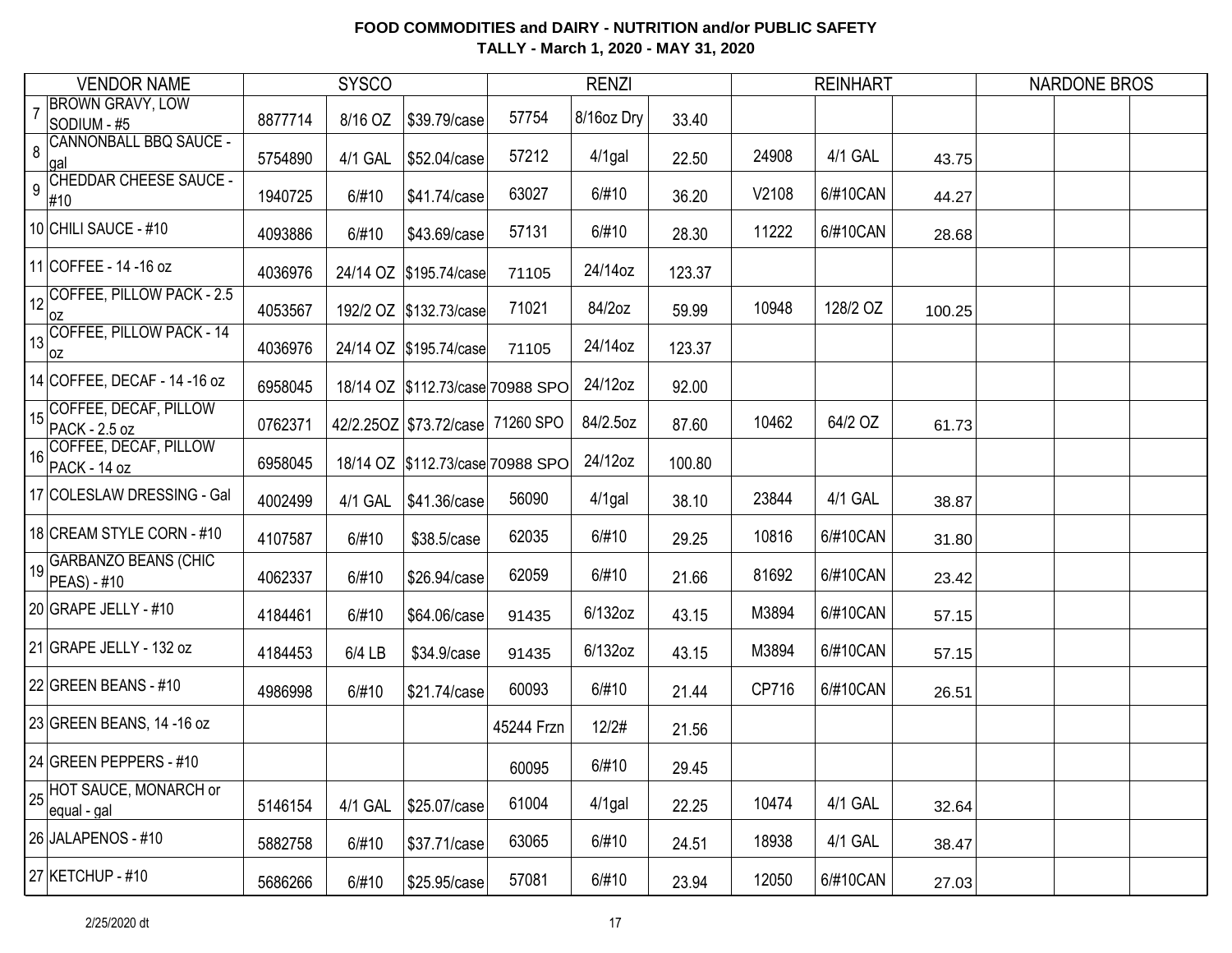| <b>VENDOR NAME</b>                                   | <b>SYSCO</b> |                |                        |           | <b>RENZI</b> |       |       | <b>REINHART</b> |       | <b>NARDONE BROS</b> |
|------------------------------------------------------|--------------|----------------|------------------------|-----------|--------------|-------|-------|-----------------|-------|---------------------|
| 28 KETCHUP, 12 - 14 oz bottle                        | 4560934      | 36/14OZ        | \$37.65/case           | 57257     | 20/14oz      | 26.97 | 12040 | 24/14 OZ        | 24.87 |                     |
| 29 KIDNEY BEANS - #10                                | 4014973      | 6/#10          | \$26.65/case           | 62000     | 6/#10        | 23.69 | C1646 | 6/#10CAN        | 25.52 |                     |
| 30 KIDNEY BEANS, 14 - 16 oz                          |              |                |                        |           | NO BID       |       |       |                 |       |                     |
| 31 MASHED POTATOES - #10                             | 3677739      | 6/5.31LB       | \$55.75/case           | 34139     | 6/#10        | 49.70 | 31396 | 6/#10CAN        | 55.24 |                     |
| 32 MAYONNAISE, REGULAR -<br>Gal                      | 4002432      | 4/1 GAL        | \$25.7/case            | 56205     | 4/1gal       | 23.19 | 23970 | 4/1 GAL         | 25.82 |                     |
| MAYONNAISE, LOW FAT -<br>33<br>Gal                   | 4244513      | 4/1 GAL        | \$28.69/case           | 56024     | 4/1gal       | 28.30 | B6232 | 4/1 GAL         | 49.12 |                     |
| 34 MUSHROOMS - #10                                   | 5072137      | 6/#10          | \$58.62/case           | 68024     | 6/#10        | 39.80 | 11082 | 6/#10CAN        | 45.17 |                     |
| 35 MUSTARD - 12 oz bottle                            | 4736070      |                | 12/12 OZ \$19.79/case  | 57927     | 12/12oz      | 18.00 | H9822 | 16/13 OZ        | 20.72 |                     |
| 36 MUSTARD - Gal                                     | 4006797      | 4/1 GAL        | \$25.69/case           | 30058     | 4/1gal       | 17.90 | L4824 | 4/1 GAL         | 12.34 |                     |
| 37 NORTHERN BEAN - 10#                               | 4062360      | 6/#10          | \$25.71/case           | 95412     | 6/#10        | 23.05 | 16982 | 6/#10CAN        | 30.65 |                     |
| 38 PEANUT BUTTER - 5#                                | 4009189      | 6/5 LB         | \$65.05/case           | 92542     | 6/5#         | 43.15 | 31766 | 6/5 LB          | 52.11 |                     |
| 39 PEPPERS, RED & GREEN -<br>10#                     | 4189247      | 6/#10          | \$46.63/case           | 60095     | 6/#10        | 29.45 | C1682 | 6/#10CAN        | 40.42 |                     |
| 40 PICKLES, DILL - gal                               | 7469893      | 4/1 GAL        | \$28.38/case           | 61040     | $2/1$ gal    | 14.03 | J2546 | 4/1 GAL         | 33.33 |                     |
| 41 PICKLES, DILL - 5 gal                             | 7158815      | <b>1/5 GAL</b> | \$26.65/case           | 60125     | $1/5$ gal    | 26.89 | D7260 | 5 GAL           | 30.21 |                     |
| 42 PINTO BEANS - #10                                 | 3362274      | 6/#10          | \$23.37/case           | 62075 SPO | 6/#10        | 22.10 | E4836 | 6/#10CAN        | 22.19 |                     |
| 43 PIZZA SAUCE Grade A - #10                         | 5102660      | 6/#10          | \$37.75/case           | 57051     | 6/#10        | 24.49 | 12084 | 6/#10CAN        | 26.65 |                     |
| 44 POTATOES, DICED - 10#                             | 4108866      | 6/#10          | \$33.26/case           | 62084     | 6/#10        | 25.55 | 10854 | 6/#10CAN        | 28.63 |                     |
| 45 POTATOES, DICED, FRESH                            | 3009406      | 2/10LB         | \$18.1/case            | 26026     | 2/10#        | 17.10 | 24086 | 2/10 LB         | 19.65 |                     |
| <b>POTATO PEARL Vitamin C</b><br>46<br>Enriched - 5# |              |                |                        | 34139     | 6/#10        | 49.70 | M6588 | 6/6 LB          | 51.60 |                     |
| POTATO - SCALLOPED -<br> 47<br>20.35 oz              | 7489378      |                | 6/2.25LB \\$63.07/case | 34165     | 12/20.35oz   | 54.30 | N8360 | 6/2.54LB        | 57.73 |                     |
| 48 PUMPKIN - #10                                     | 4111498      | 6/#10          | \$49.94/case           | 62083     | 6/#10        | 39.44 | 19134 | 6/#10CAN        | 47.88 |                     |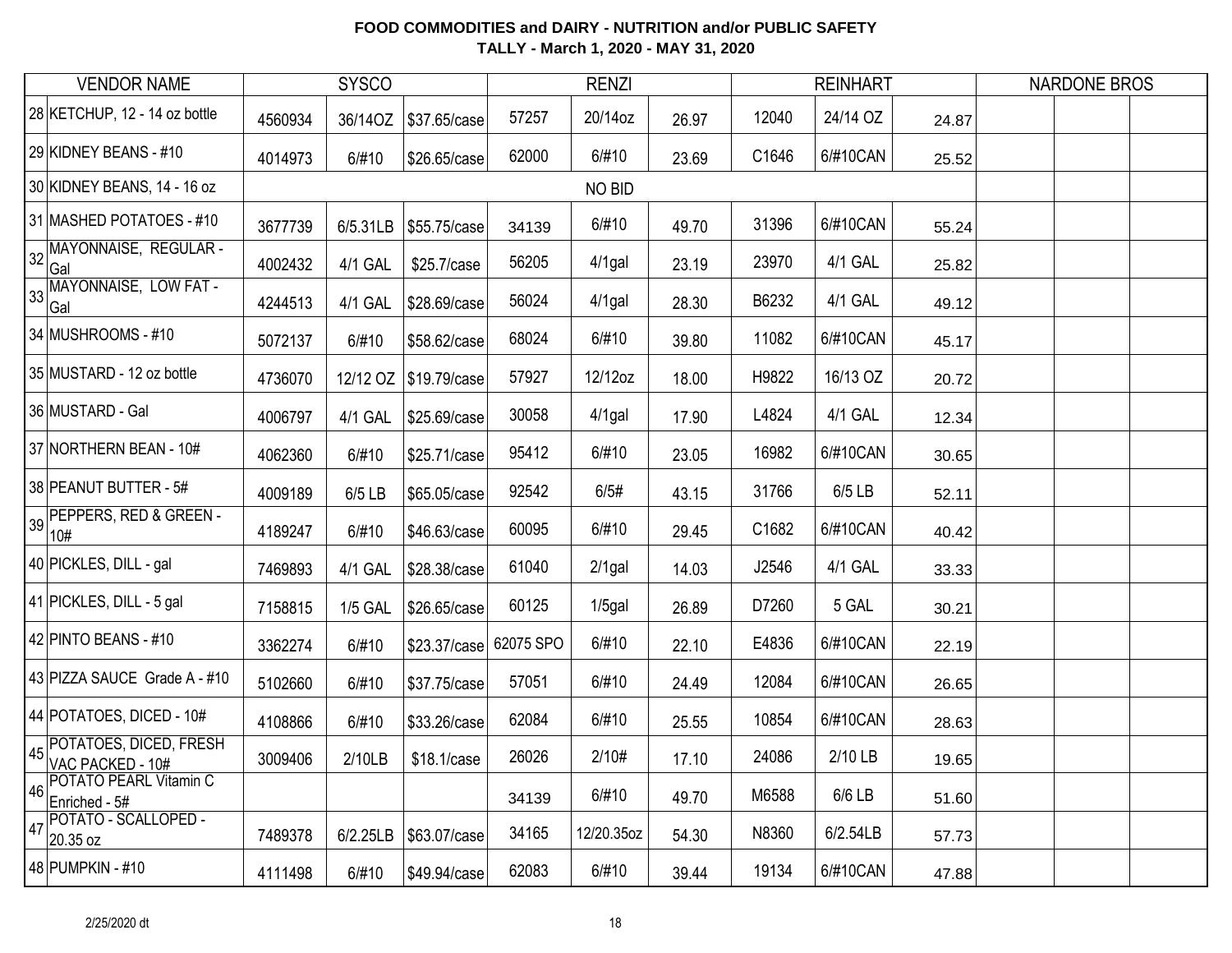| <b>VENDOR NAME</b>                                                                                 |         | <b>SYSCO</b> |                         |            | <b>RENZI</b> |       |       | <b>REINHART</b> |       | <b>NARDONE BROS</b> |
|----------------------------------------------------------------------------------------------------|---------|--------------|-------------------------|------------|--------------|-------|-------|-----------------|-------|---------------------|
| 49 RAISINS - 30#                                                                                   | 3386712 | 1/30 LB      | \$67.39/case            | 92345      | 30#          | 58.57 | 14588 | 30/LB           | 48.34 |                     |
| 50 RAVIOLI - #10                                                                                   | 4364568 | 6/#10        | \$36.6/case             | 66065      | 6/#10        | 33.35 | 28196 | 6/#10CAN        | 39.88 |                     |
| 51 RED PEPPERS - #10                                                                               |         |              |                         | 58997      | 6/#10        | 32.59 | 65698 | 6/#10CAN        | 48.63 |                     |
| REFRIED BEANS - #10 or 115<br>52<br> OZ                                                            | 4673984 | 6/10 LB      | \$42.94/case            | 62013      | 6/112oz      | 38.55 | 19354 | 6/#10CAN        | 45.64 |                     |
| <b>REFRIED BEANS,</b><br>53<br>VEGETARIAN - #10                                                    | 5882311 | 6/#10        | \$31.7/case             | 92603      | 6/115oz      | 29.77 | 19354 | 6/#10CAN        | 45.64 |                     |
| 54 SALSA - #10                                                                                     | 9953068 | 6/# 10       | \$33.85/case            | 57061      | 6/#10        | 30.74 | 12070 | 6/#10CAN        | 32.19 |                     |
| 55 SAUERKRAUT - #10                                                                                | 4189171 | 6/#10        | \$41.81/case            | 62082      | 6/#10        | 26.10 | 10870 | 6/#10CAN        | 29.05 |                     |
| 56 SPAGHETTI SAUCE - #10                                                                           | 4189361 | 6/#10        | \$27.74/case            | 57336      | 6/#10        | 25.05 | 12146 | 6/#10CAN        | 45.01 |                     |
| <b>SPAGHETTI SAUCE, LOW</b><br>57<br>SODIUM - #10                                                  | 7025053 | 6/#10        | \$43.74/case            | 57021      | 6/#10        | 24.45 | 17454 | 6/#10CAN        | 26.56 |                     |
| STEWED TOMATO, Grade A -<br>58<br>#10                                                              | 4485272 | 6/#10        | \$37.7/case             | 56970      | 6/#10        | 24.10 | 10664 | 6/#10CAN        | 24.85 |                     |
| <b>STEWED TOMATO, LOW</b><br>59<br>SODIUM Grade A - #10                                            |         |              |                         |            | NO BID       |       |       |                 |       |                     |
| STRAWBERRY PRESERVES -<br>$\vert$ 60 $\vert$<br>4#                                                 | 4184628 | 6/4 LB       | \$46.82/case            | 91424      | 6/4#         | 43.20 | 81234 | 6/4 LB          | 55.15 |                     |
| STRAWBERRY TOPPING -<br>61<br>58oz                                                                 |         |              |                         | 75105      | 6/#5         | 55.45 | 31468 | 6/58 OZ         | 46.53 |                     |
| <b>SWEET POTATOES, syrup</b><br>62<br>Grade A - #10                                                | 4114625 | 6/#10        | \$39.33/case            | 92369      | 6/#10        | 31.73 | 19086 | 6/#10CAN        | 42.42 |                     |
| 63 TEA BAGS, Regular                                                                               | 4202214 |              | 10/100 CT \\$31.71/case | 71451      | 10/100ct     | 26.45 | B2656 | 10/100          | 27.12 |                     |
| 64 TOMATOES, CRUSHED - #10                                                                         | 4185930 | 6/#10        | \$26.94/case            | 57016      | 6/#10        | 23.65 | 11214 | 6/#10CAN        | 26.09 |                     |
| TOMATO PASTE, Grade A -<br> 65 <br>#10                                                             | 4030664 | 6/#10        | \$44.58/case            | 59085      | 6/#10        | 30.70 | 12054 | 6/#10CAN        | 37.36 |                     |
| <b>TOMATO PASTE, LOW</b><br>66   UWIATO TALLER 4-#10<br>  SODIUM Grade A - #10<br>  TO CALLER Grad |         |              |                         |            | NO BID       |       |       |                 |       |                     |
| 67 TOMATO SAUCE, Grade A -<br>#10                                                                  | 4978884 | 6/#10        | \$27.86/case            | 57055      | 6/#10        | 22.80 | 10640 | 6/#10CAN        | 23.81 |                     |
| 68 TOMATO SAUCE, LOW<br>SODIUM Grade A - #10                                                       |         |              |                         | 57021      | 6/#10        | 24.45 |       |                 |       |                     |
| 69 WAX BEANS - 14 - 16 oz                                                                          |         |              |                         | 45338 Frzn | 12/2#        | 21.77 |       |                 |       |                     |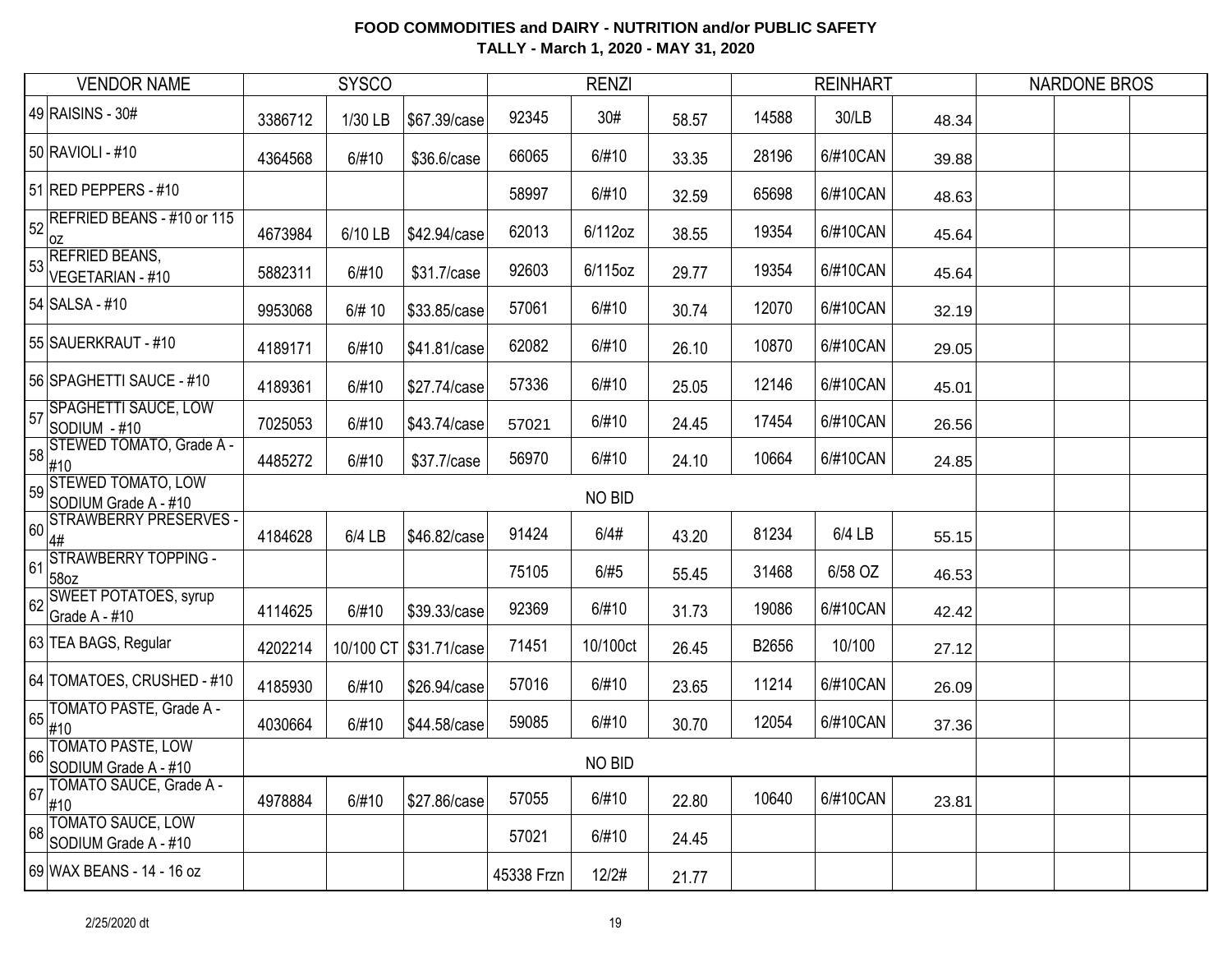| <b>SYSCO</b><br><b>VENDOR NAME</b>                                  |         |          |                                     |                 | <b>RENZI</b> |       |       | <b>REINHART</b> |        | <b>NARDONE BROS</b> |  |
|---------------------------------------------------------------------|---------|----------|-------------------------------------|-----------------|--------------|-------|-------|-----------------|--------|---------------------|--|
| 70 WAX BEANS - #10                                                  |         |          |                                     | 62022           | 6/#10        | 26.81 | 10798 | 6/#10CAN        | 31.07  |                     |  |
| 71 VEGETARIAN BEAN - #10                                            | 4110177 | 6/#10    | \$25.76/case                        | 60097           | 6/#10        | 23.39 | 66446 | 6/#10CAN        | 24.75  |                     |  |
| 72 3-BEAN SALAD - #10                                               | 4000782 | 6/#10    | \$37.87/case 10974 4 bean           |                 | 6/#10        | 31.99 | 56124 | 6/#10CAN        | 32.65  |                     |  |
| 73 4-BEAN SALAD - #10                                               | 4097598 | 6/#10    | \$38.46/case                        | 10974           | 6/#10        | 31.99 | 56110 | 6/#10CAN        | 33.92  |                     |  |
| <b>INDIVIDUAL SERVING ITEMS</b>                                     |         |          |                                     |                 |              |       |       |                 |        |                     |  |
| 1 CHIPS - Corn                                                      | 6743437 | 64/2 OZ  | \$32.54/case                        | 77540 SPO       | 104/1oz      | 30.99 | J1804 | 64/2 OZ         | 29.80  |                     |  |
| 2 DORITOS - Cool Ranch - 1 oz                                       | 5511910 |          | 104/1 OZ   \$36.92/case   77546 SPO |                 | 104/1oz      | 31.76 | F4892 | 72/1 OZ         | 23.41  |                     |  |
| DORITOS - Nacho Cheese - 1<br>$\overline{3}$<br> oz                 | 5511928 |          | 104/1 OZ \\$36.92/case              | 77545           | 104/1oz      | 31.76 | 54406 | 72/1 OZ         | 23.15  |                     |  |
| 4 FUNYUNS CHIPS - .75 oz                                            |         |          |                                     | 77484           | 104/.75oz    | 33.09 | C7180 | <b>104 CNT</b>  | 33.82  |                     |  |
| <b>HOT CHOCOLATE, SUGAR</b><br>$\overline{5}$<br><b>FREE PACKET</b> | 4250775 | 6/24 CT  | \$41.69/case                        | 48229 SPO       | 6/40ct       | 36.75 | 13922 | 6/24 CNT        | 37.86  |                     |  |
| 6 ORANGE JUICE - 4 oz                                               | 9856899 | 96/4 OZ  | \$32.35/case                        | 47000           | 72/4oz       | 13.01 | B4226 | 96/4 OZ         | 18.37  |                     |  |
| 7   POTATO CHIP - regular - 1 oz                                    | 5511175 |          | 104/1 OZ \\$36.92/case              | 77542           | 104/1oz      | 31.94 | 19264 | 120/.5OZ        | 18.26  |                     |  |
| 8 POTATO CHIP - BBQ - 1 oz                                          | 5511134 |          | 104/1 OZ \\$36.92/case              | 77541           | 104/1oz      | 31.94 | J1808 | 64/1.5OZ        | 29.46  |                     |  |
| POTATO CHIP - Sour Cream &<br>$\overline{9}$<br>Onion - 1 oz        | 5511183 |          | 104/1 OZ \$36.92/case               | 77543           | 104/1oz      | 31.94 | 74060 | 104/1 OZ        | 33.82  |                     |  |
| 10 PRETZELS - 1 oz                                                  | 8083164 | 88/1 OZ  | \$31.24/case                        | 77532           | 88/1oz       | 29.15 | 38600 | 104/.70Z        | 33.43  |                     |  |
| 11 TORTILLA CHIPS - 2 oz                                            |         |          |                                     | 78574<br>Scoops | 72/.875oz    | 22.95 |       |                 |        |                     |  |
| 12 PC APPLESAUCE                                                    | 2603005 | 72/4 OZ  | \$25.55/case                        | 64153           | 96/4.5oz     | 25.83 | 10388 | 72/3.90Z        | 25.54  |                     |  |
| 13 PC BBQ SAUCE                                                     | 3713567 |          | 100/1 OZ \$10.19/case               | 66218           | 100/1oz      | 9.11  | 19012 | 100/1 OZ        | 13.00  |                     |  |
| 14 PC BUTTER cups                                                   | 5419353 | $1/8$ LB | \$26.86/case                        | 25313           | 720/5gm      | 29.45 | G1358 | 8LB             | 26.75  |                     |  |
| 15 PC CEREAL - GLUTEN FREE<br>CHEX                                  |         |          |                                     | 84166           | 96/1oz       | 21.88 |       |                 |        |                     |  |
| 16 PC COFFEE                                                        | 7081291 |          | 192/1.25OZ\$114.18/case             | 71220           | 84/1.75oz    | 46.04 | 10948 | 128/2 OZ        | 100.25 |                     |  |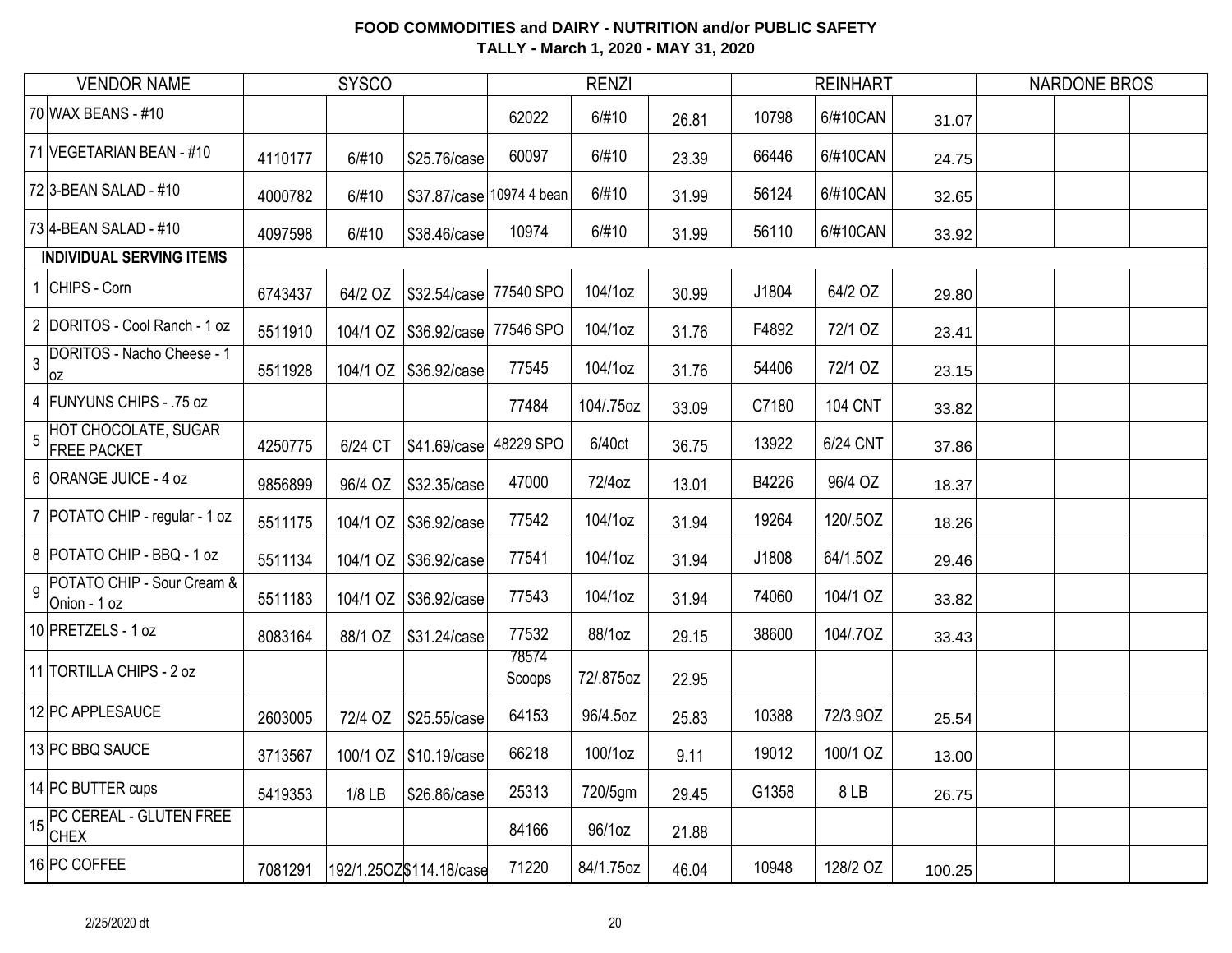| <b>VENDOR NAME</b>                               |         | <b>SYSCO</b> |                                   |           | <b>RENZI</b> |       |              | <b>REINHART</b> |       | <b>NARDONE BROS</b> |
|--------------------------------------------------|---------|--------------|-----------------------------------|-----------|--------------|-------|--------------|-----------------|-------|---------------------|
| 17 PC COFFEE, DECAF                              | 5259346 | 5/100 CT     | \$55.81/case                      | 71217     | 84/1.75oz    | 47.14 | 10462        | 64/2 OZ         | 61.73 |                     |
| 18 PC CREAM CHEESE                               | 4507432 |              | 100/1 OZ \\$19.28/case            | 25001     | 100/1oz      | 18.29 | <b>BW730</b> | 100/1 OZ        | 19.25 |                     |
| 19 PC DIET CRANBERRY SAUCE                       | 9278136 |              | 200/.5 OZ \$24.76/case            | 64053 SPO | 200/.5oz     | 25.48 |              |                 |       |                     |
| 20 PC HALF & HALF                                | 8116055 |              | 390/3/8 OZ \$18.56/case           | 67174     | 400 - 3/8oz  | 13.05 | J9342        | 400/CNT         | 12.94 |                     |
| 21 PC JELLY - diet                               | 6937445 |              | 200/3/8 OZ \$15.4/case            | 66222     | 200/12gm     | 14.38 |              |                 |       |                     |
| 22 PC JELLY - regular                            | 5258835 |              | 400/10 GM \$22.25/case            | 66572     | 200/10gm     | 11.99 | 18394        | 200/.5OZ        | 13.51 |                     |
| 23 PC KETCHUP                                    | 4029500 |              | 1000/9 GM \$18.05/case            | 59086     | 1000/9gm     | 17.50 | 15354        | 1000/9GM        | 20.02 |                     |
| 24 PC MAPLE SYRUP, Sugar<br>Free                 | 5932280 |              | 100/1.1 OZ \$16.23/case 66235 SPO |           | 100/1oz      | 9.30  | 10772        | 100/CNT         | 14.77 |                     |
| 25 PC MARGARINE cups                             | 4546949 |              | 900/5 GM \\$22.75/case            | 82112     | 900/5gm      | 21.85 | 11718        | 900/5 GM        | 24.16 |                     |
| 26 PC MAYONAISE                                  | 4219218 |              | 500/12 GM \$41.74/case            | 66585     | 500/9gm      | 16.30 | 15270        | 200/12GM        | 16.46 |                     |
| 27 PC MUSTARD                                    | 1608850 |              | 1000/5.5 GM \$19.1/case           | 66223     | 500/4.5gm    | 7.29  | 14798        | 500/4.5G        | 10.21 |                     |
| 28 PC PANCAKE SYRUP                              | 3911504 |              | 200/1.5 OZ \$29.63/case           | 66229     | 100/1.5oz    | 9.45  | 10670        | 100/CNT         | 12.43 |                     |
| PC PANCAKE SYRUP, Sugar<br>29<br>Free            | 5932280 |              | 100/1.1 OZ \$16.23/case 66235 SPO |           | 100/1oz      | 9.30  | 10772        | 100/CNT         | 14.77 |                     |
| 30 PC PEANUT BUTTER                              | 4046355 |              | 200/.75 OZ \$43.06/case           | 66527     | 200/.5oz     | 21.91 | 14806        | 200/CNT         | 32.51 |                     |
| 31 POPCORN, Smart Food, White<br>Cheddar - .5 oz | 7095624 |              | 72/.5 OZ   \$25.56/case           | 73325     | 72/.5oz      | 21.99 | J1916        | 64/1 OZ         | 29.80 |                     |
| 32 PC RELISH                                     | 4667093 |              | 500/9 GM \$24.96/case             | 66219     | 200/9gm      | 7.00  | 11698        | 200/9 GM        | 14.04 |                     |
| 33 PC SALT SUBSTITUTE                            | 1116052 |              | 300/0.03OZ \$23.81/case           |           |              |       |              |                 |       |                     |
| 34 PC SPLENDA                                    | 5817251 |              | 2000/1 GM \$27.18/case            | 67002     | 2000ct       | 25.07 | 43502        | 2000/CNT        | 29.79 |                     |
| 35 PC SUGAR                                      | 4000899 |              | 2000/1/10O2 \$14.96/case          | 67001     | 2000ct       | 11.89 | CA366        | 2000/CNT        | 13.66 |                     |
| 36 PC SOUR CREAM cups                            | 5031836 |              | 100/1 OZ \$16.94/case             | 25446     | 100/1oz      | 14.30 | 27792        | 100/1 OZ        | 13.80 |                     |
| 37 PC SWEET & SOUR                               | 3132065 | 200/1 OZ     | \$21.9/case                       | 66236     | 100/1oz      | 10.24 | 12984        | 100/1 OZ        | 15.60 |                     |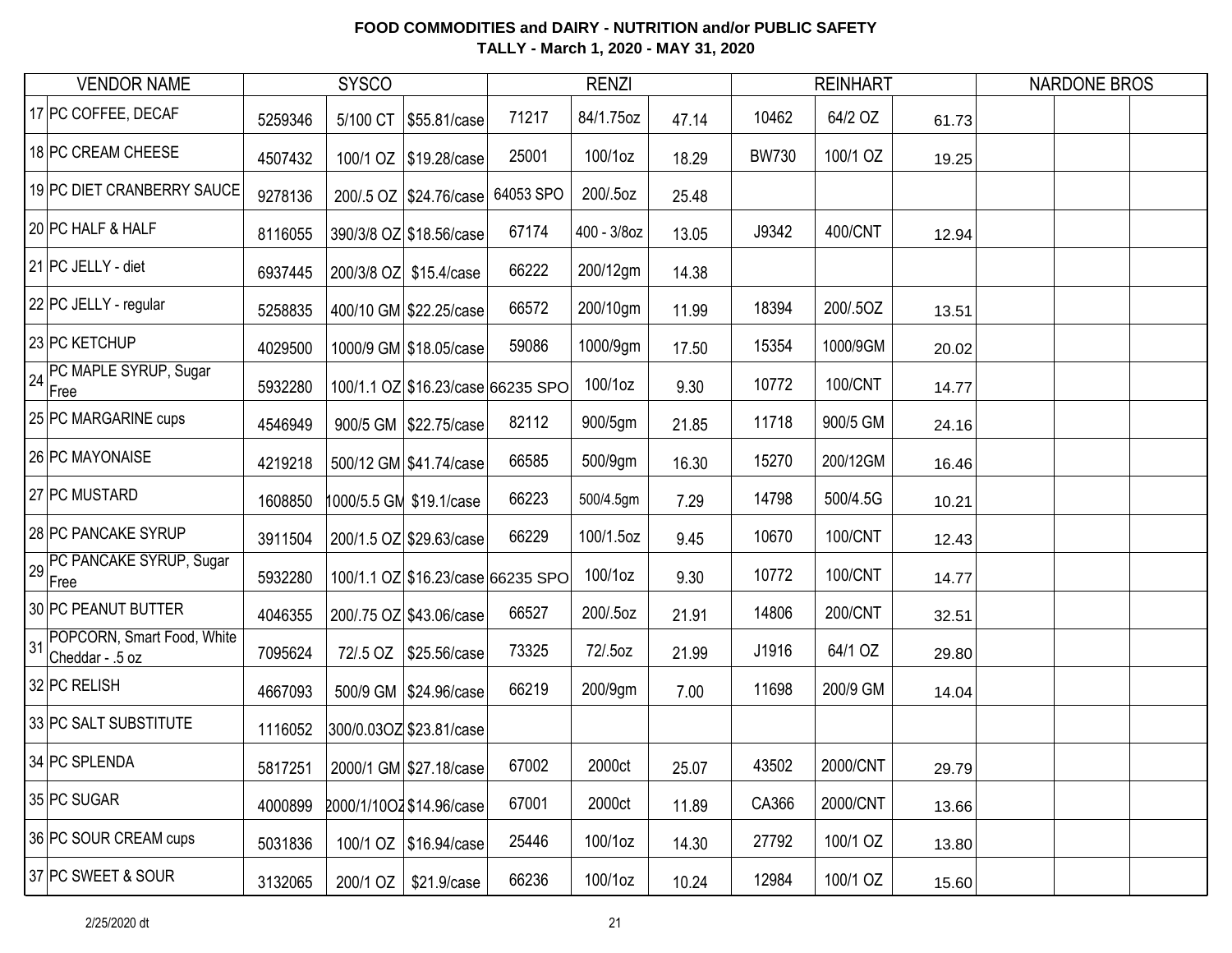| <b>VENDOR NAME</b>                                                                            |         | <b>SYSCO</b> |                         |           | <b>RENZI</b>      |       |              | <b>REINHART</b> |       | <b>NARDONE BROS</b> |  |
|-----------------------------------------------------------------------------------------------|---------|--------------|-------------------------|-----------|-------------------|-------|--------------|-----------------|-------|---------------------|--|
| <b>FRUITS &amp; VEGETABLES, FRESH</b>                                                         |         |              |                         |           |                   |       |              |                 |       |                     |  |
| $\overline{1}$<br>APPLES, fresh                                                               | 1408061 | 1/125 CT     | \$35.43/case            | 88025     | 40#120ct          | 21.30 | ER896        | 138/CNT         | 26.05 |                     |  |
| APPLES: sliced, juice or water<br>$\overline{2}$<br>packed, Grade A - #10                     | 1467968 | 6/#10        | \$50.65/case            | 10251     | 6/#10             | 36.99 | L6200        | 6/#10CAN        | 38.71 |                     |  |
| <b>APPLESAUCE Unsweetened,</b><br>$\mathbf{3}$<br>Grade A - #10                               | 7302151 | 6/#10        | \$24.27/case            | 65045     | 6/#10             | 23.61 | J2962        | 6/#10CAN        | 22.09 |                     |  |
| 4 APRICOTS - Grade A - #10                                                                    | 0029078 | 6/#10        | \$39.88/case            | 11266     | 6/#10             | 34.79 |              |                 |       |                     |  |
| 5 BANANAS, fresh - 150 ct                                                                     | 1007384 | 1/150 CT     | \$22.51/case            | 88036     | 150 <sub>ct</sub> | 22.40 | R1324        | 40/LB           | 24.38 |                     |  |
| <b>FROZEN BERRY MEDLEY -</b><br>$6\phantom{a}$<br>20#                                         |         |              |                         | 45264     | 2/5#              | 24.59 | G2056        | 10 LB           | 24.54 |                     |  |
| 7 CABBAGE, fresh                                                                              | 1007970 | 1/50 LB      | \$12.64/case            | 88088     | 50#               | 10.20 | 75006        | 50/LB           | 10.26 |                     |  |
| 8 CANTELOPE, fresh                                                                            | 1164375 | 1/6 CT       | \$15.3/case             | 88039     | 12-15ct           | 25.90 | 75104        | 35/LB           | 20.87 |                     |  |
| 9 CELERY. Bunch                                                                               | 9355264 | 1/6 CT       | \$12.14/case            | 88308     | 1ct               | 2.15  | 11990        | 3/CNT           | 6.77  |                     |  |
| 10 COLE SLAW MIX - 4/5# bags                                                                  | 1568369 | $2/7$ LB     | \$23.49/case            | 88139     | 4/5#              | 19.55 | 75054        | 4/5 LB          | 18.76 |                     |  |
| 11 CRANBERRY SAUCE Whole,<br>Grade A - #10                                                    | 5729983 | 6/#10        | \$54.54/case            | 64049 SPO | 6/101oz           | 41.10 | 73746        | 6/101 OZ        | 42.22 |                     |  |
| 12 CRANBERRY SAUCE, Jellied,<br>Grade A - #10                                                 | 4608907 |              | 6/101 OZ   \$41.64/case | 47037     | 6/101oz           | 41.59 | 12798        | 6/#10CAN        | 43.36 |                     |  |
| 13 CUCUMBERS, fresh - 24-30<br>case                                                           | 9908421 | 1/10 LB      | \$15.05/case            | 88110     | 15#               | 16.45 | 67732        | 45/LB           | 38.21 |                     |  |
| <b>CRUSHED PINEAPPLE: fancy,</b><br>14 juice Hawaiian Coarse, Grade A<br>-#10                 | 8921201 | 6/# 10       | \$24.88/case            | 64045     | 6/#10             | 22.79 | 11062        | 6/#10CAN        | 34.48 |                     |  |
| <b>FROZEN STRAWBERRIES,</b><br>15 UNSWEETENED - Grade A -<br>6/5#                             | 5341836 | 2/5LB        | \$20.83/case            | 45177     | 10#               | 16.00 | <b>BA722</b> | 30/LB           | 49.81 |                     |  |
| 16 FROZEN STRAWBERRIES,<br>SWEETENED - Grade A - 6/5#                                         | 2220806 | 6/6.5LB      | \$69.11/case            | 45175     | 6/6.5#            | 57.16 | J3988        | 6/6.5 LB        | 53.34 |                     |  |
| 17 FRUIT COCKTAIL, Grade A -<br>#10                                                           | 8576284 | 6/#10        | \$30.83/case            | 61041     | 6/#10             | 29.79 | 10696        | 6/#10CAN        | 44.75 |                     |  |
| 18 FRUIT CUPS, 4 oz - Grade A                                                                 | 4714663 | 36/4 OZ      | \$21.07/case            | 46233     | 36/4oz            | 18.76 | 89826        | 36/4 OZ         | 19.72 |                     |  |
| FRUIT MEDLEY,<br>19 Festival/Classic, melon pieces,<br>grapes - Grade A - #10<br>2/25/2020 dt | 3856507 | $2/8$ LB     | \$31.33/case            | 31207     | 1/8#<br>22        | 20.55 |              |                 |       |                     |  |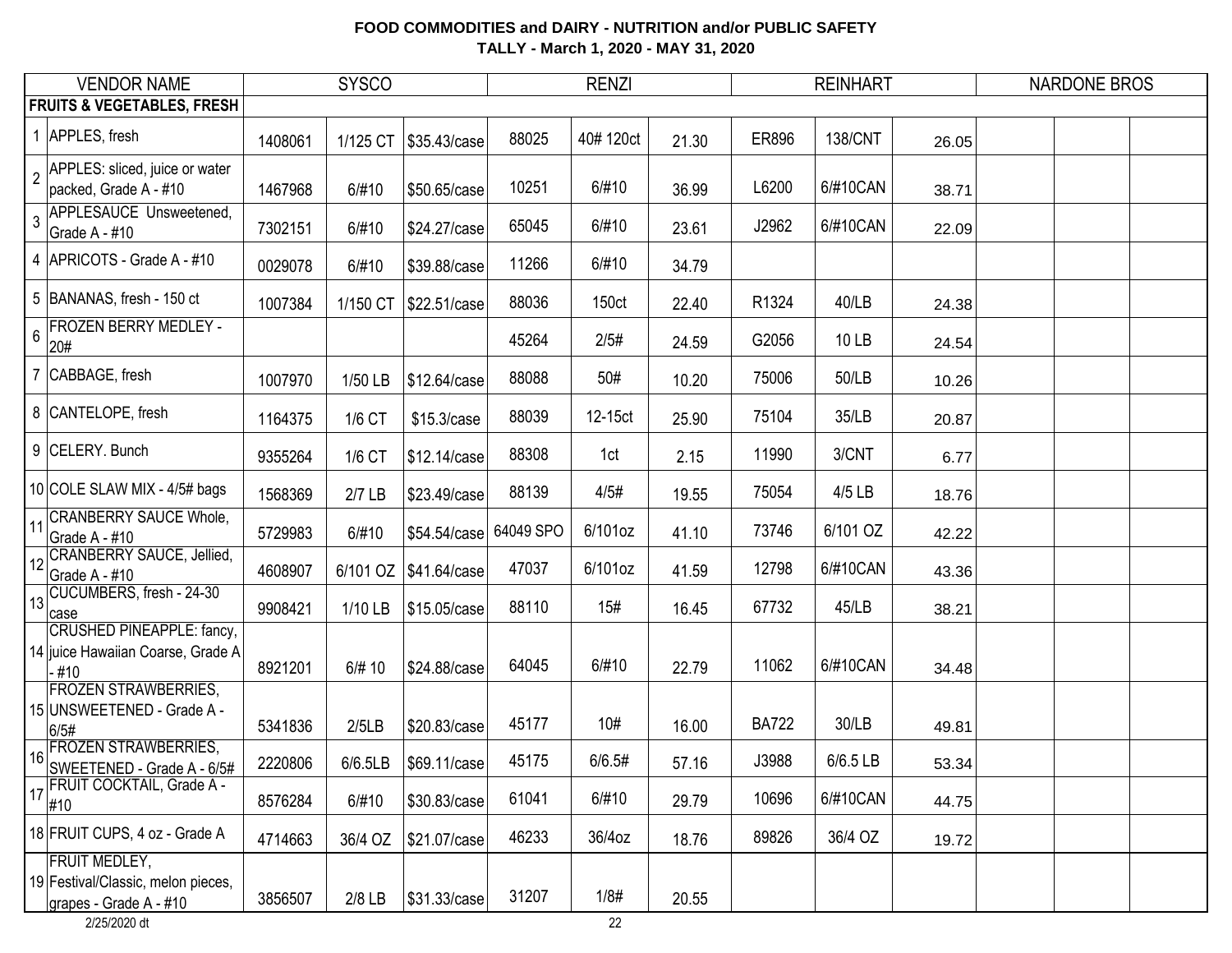|    | <b>VENDOR NAME</b>                                    |         | <b>SYSCO</b> |              |                          | <b>RENZI</b> |       |       | <b>REINHART</b> |       | <b>NARDONE BROS</b> |
|----|-------------------------------------------------------|---------|--------------|--------------|--------------------------|--------------|-------|-------|-----------------|-------|---------------------|
|    | 20 GREEN PEPPERS, fresh                               | 6902340 | $1/5$ LB     | \$12.23/case | 88168                    | 20#          | 29.20 | 75946 | 1 1/9 BU        | 26.62 |                     |
|    | 21 HONEYDEW MELON, fresh                              | 1000538 | 1/6 CT       | \$23.94/case | 88048                    | $5-6ct$      | 24.30 | 75736 | 6/CNT           | 20.52 |                     |
|    | 22 LETTUCE, Iceberg, fresh, head                      | 1906759 | 1/6 CT       | \$15.17/case | 88124                    | 24ct         | 41.62 | 75018 | 24 CNT          | 48.79 |                     |
|    | 23 LETTUCE, Iceberg, fresh, bag                       | 1675610 | 4/6 CT       | \$39.13/case | 88131                    | 4/5#         | 28.70 | 75026 | 24 CNT          | 39.47 |                     |
|    | 24 MANDARIN ORANGE,<br>sections, light, Grade A - #10 | 3548393 | 6/#10        | \$55.58/case | 66031                    | 6/#10        | 29.97 | 10852 | 6/#10CAN        | 37.26 |                     |
|    | 25 ONIONS, fresh                                      | 5430202 | 1/10 LB      | \$8.51/case  | 88153                    | 50#          | 28.46 | 78176 | 50 LB           | 13.68 |                     |
|    | 26 ORANGES, fresh                                     | 7651926 | 1/113 CT     | \$30.17/case | 88348                    | 113ct        | 34.50 | 78816 | <b>138/CNT</b>  | 31.43 |                     |
| 27 | PEACHES yellow, light cling<br>halves, Grade A - #10  | 3552643 | 6/#10        |              | \$53.26/case 64008 Diced | 6/#10        | 37.40 |       |                 |       |                     |
| 28 | PEACHES sliced, light Grade A<br>- #10                | 4218996 | 6/#10        | \$29.64/case | 63043                    | 6/#10        | 28.15 | 14362 | 6/#10CAN        | 41.80 |                     |
| 29 | PEARS halves, light Grade A -<br>#10                  | 3552643 | 6/#10        | \$53.26/case | 64019                    | 6/#10        | 41.53 |       |                 |       |                     |
| 30 | PEARS pieces, light Grade A -<br>#10                  | 4475438 | 6/#10        | \$40.56/case | 64012                    | 6/#10        | 27.75 | 10718 | 6/#10CAN        | 41.81 |                     |
| 31 | PINEAPPLE TIDBITS: light,<br>Grade A - #10            | 0680674 | 6/#10        | \$22.5/case  | 64043 in<br>juice        | 6/#10        | 23.95 | 10858 | 6/#10CAN        | 34.89 |                     |
|    | 32 PINEAPPLE, sliced, juice<br>packed, Grade A - #10  | 4106480 | 6/#10        | \$44.63/case | 63037                    | 6/#10        | 30.09 | 10846 | 6/#10CAN        | 36.81 |                     |
|    | 33 PLUMS, fresh                                       |         |              |              |                          |              |       | AJ654 | 28/LB           | 38.13 |                     |
|    | 34 POTATOES, fresh                                    | 1008507 | 1/50 LB      | \$34.82/case | 88609                    | 50#          | 17.30 | J5700 | 50/LB           | 16.84 |                     |
|    | 35 SEEDLESS RAISINS - Grade A                         | 3386712 | 1/30 LB      | \$67.39/case | 92345                    | 30#          | 58.57 | 14588 | 30/LB           | 48.34 |                     |
|    | 36 SNOW PEAS                                          | 1008382 | 1/10LB       | \$24.08/case |                          |              |       | 78424 | 10 LB           | 24.10 |                     |
|    | 37 SWEET POTATO, MASHED -<br>∣frozen                  | 2497089 | 12/2 LB      | \$51.94/case |                          |              |       |       |                 |       |                     |
|    | 38 TOMATOES, fresh                                    | 1763440 | $1/25$ LB    | \$46.97/case | 88208                    | 25#          | 40.15 | 25942 | 25 LB           | 58.68 |                     |
| 39 | TROPICAL FRUIT, papaya,<br>banana - Grade A - #10     | 7763675 | 6/#10        | \$48.32/case | 64030                    | 6/#10        | 32.59 | 11196 | 6/#10CAN        | 35.74 |                     |
|    | 40 TURNIPS                                            | 8775862 | 4/5 LB       |              | \$39.08/case 45327 Diced | 20# Frzn     | 35.00 |       |                 |       |                     |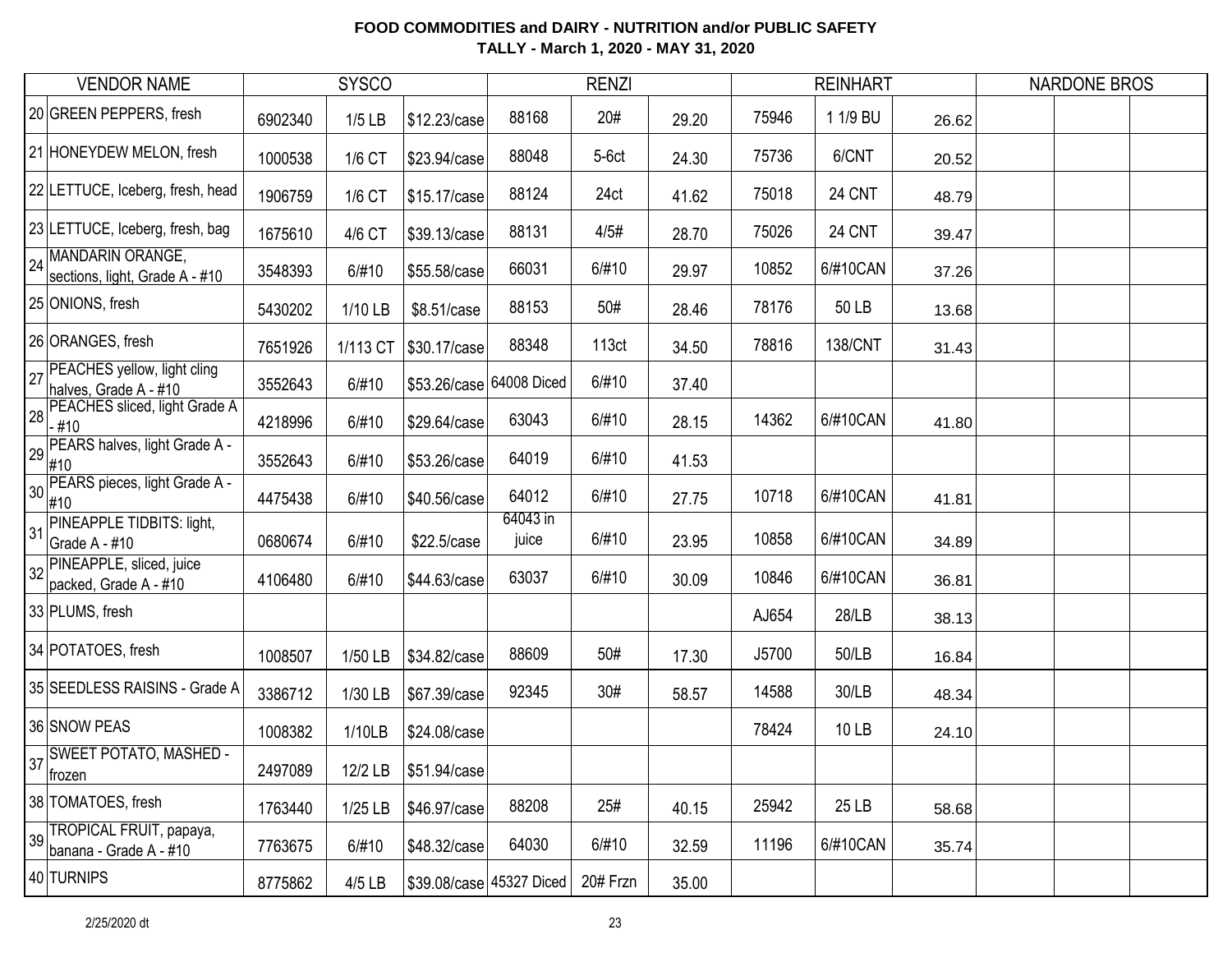|                | <b>VENDOR NAME</b>                                 | <b>SYSCO</b> |          |              |       | <b>RENZI</b> |       |              | <b>REINHART</b> |       | <b>NARDONE BROS</b> |  |
|----------------|----------------------------------------------------|--------------|----------|--------------|-------|--------------|-------|--------------|-----------------|-------|---------------------|--|
|                | 41 WATERMELON, fresh                               | 3855293      | 1/1 CT   | \$9.77/case  | 88076 | 1ct          | 8.61  | 74844        | 1/CNT           | 10.79 |                     |  |
|                | <b>VEGETABLES - FROZEN</b>                         |              |          |              |       |              |       |              |                 |       |                     |  |
|                | 1 ASPARAGUS, Grade A                               | 5124852      | 6/2.5 LB | \$30.58/case | 45086 | 6/2.5#       | 26.90 | G2472        | 6/2.5 LB        | 39.25 |                     |  |
| $\overline{2}$ | <b>BREAKFAST CUBE</b><br>POTATOES, Grade A         | 3644036      | 6/5 LB   | \$45.44/case | 34395 | 6/5#         | 42.16 | G2448        | 6/5 LB          | 44.16 |                     |  |
|                | 3 BROCCOLI, CUT, Grade A                           | 3831153      | 1/30 LB  | \$32.3/case  | 45131 | 20#          | 16.05 | G2482        | 20/LB           | 26.31 |                     |  |
|                | 4 BROCCOLI SPEARS, Grade A                         | 7288119      | 12/2 LB  | \$23.09/case | 45229 | 12/2#        | 24.78 | G2478        | 12/2 LB         | 34.85 |                     |  |
|                | 5 BRUSSEL SPROUTS, Grade A                         | 7288091      | 12/2 LB  | \$27.34/case | 45255 | 12/2#        | 25.25 | 61090        | 12/2 LB         | 32.61 |                     |  |
|                | 6 CALIFORNIA BLEND, Grade A                        | 1474964      | 12/2LB   | \$26.14/case | 45331 | 20#          | 21.30 | 61072        | 12/2 LB         | 30.75 |                     |  |
|                | 7 CAPRI MIX, Grade A                               | 1528769      | 12/2 LB  | \$25.41/case | 45318 | 20#          | 19.60 | 60568        | 12/2 LB         | 40.57 |                     |  |
| 8              | <b>BABY CARROTS, whole Grade</b><br>$\overline{A}$ | 1055508      | 12/2 LB  | \$34.89/case | 45228 | 20#          | 22.20 | 28006        | 12/2 LB         | 32.55 |                     |  |
|                | 9 CARROTS, CUT, Grade A                            | 3960341      | 1/30 LB  | \$25.87/case | 45018 | 20#          | 15.50 | 61008        | 12/2 LB         | 20.67 |                     |  |
|                | 10 CARROTS, DICED, 30#, Grade<br>A                 | 3960358      | 1/30 LB  | \$25.98/case | 45227 | 20#          | 14.25 | <b>DB108</b> | 20 LB           | 10.63 |                     |  |
|                | 11 CAULIFLOWER, grade A                            | 3772514      | 12/2 LB  | \$20.26/case | 45257 | 12/2#        | 20.70 | G2496        | 12/2 LB         | 37.69 |                     |  |
|                | 12 CORN, Grade A                                   | 3533494      | 1/30 LB  | \$33.18/case | 45024 | 20#          | 16.45 | 61114        | 20/LB           | 18.18 |                     |  |
|                | 13 GREEN BEANS, CUT, Grade A                       | 3533056      | 1/30 LB  | \$33.8/case  | 45130 | 20#          | 15.50 | 61096        | 20/LB           | 18.78 |                     |  |
|                | 14 GREEN BEANS, ITALIAN CUT,<br>Grade A            | 1435197      | 12/2 LB  | \$24.09/case | 45336 | 12/2#        | 24.65 |              |                 |       |                     |  |
|                | 15 DICED GREEN PEPPERS,<br>Grade A                 | 1876069      | 12/2 LB  | \$27.31/case | 45097 | 12/2#        | 24.75 |              |                 |       |                     |  |
|                | 16 FAJITA STRIPS                                   | 1647353      | 2/5LB    | \$37.74/case | 45101 | 12/2#        | 23.30 | AG676        | 12/2 LB         | 22.94 |                     |  |
|                | 17 FRENCH GREEN BEANS,<br>Grade A                  | 2266294      | 12/2LB   | \$31.34/case | 45253 | 12/2#        | 27.79 | B4344        | 12/32 OZ        | 27.86 |                     |  |
|                | 18 HUBBARD SQUASH, Grade A                         | 0571240      | 12/4 LB  | \$50.45/case | 45174 | 12/4#        | 41.99 |              |                 |       |                     |  |
|                | 19 ITALIAN MIX, Grade A                            | 1474998      | 12/2 LB  | \$30.01/case | 45348 | 20#          | 22.60 | 61458        | 12/2 LB         | 29.24 |                     |  |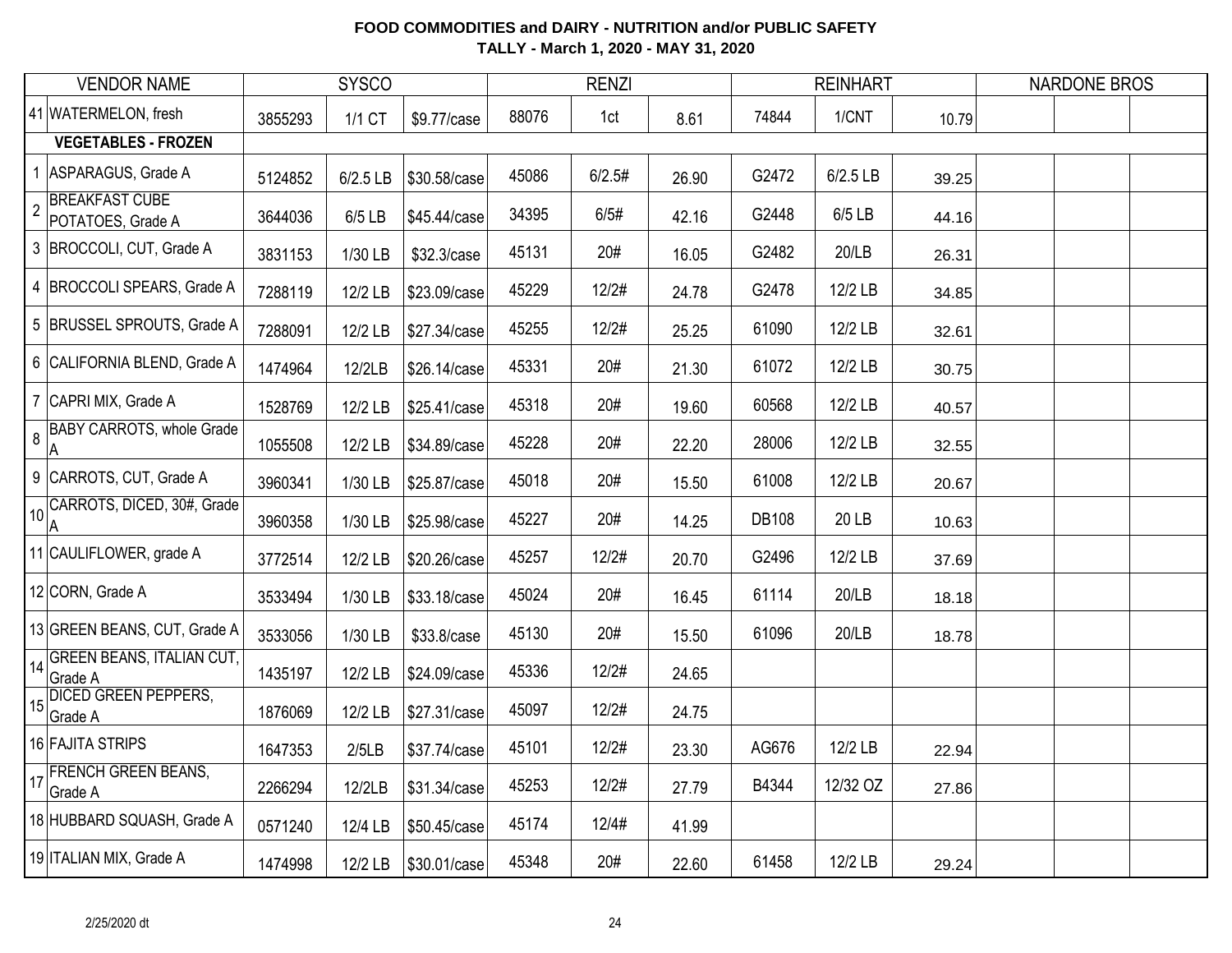| <b>VENDOR NAME</b>                                       | <b>SYSCO</b> |          |                          | <b>RENZI</b> |         |       |              | <b>REINHART</b> |       | <b>NARDONE BROS</b> |  |
|----------------------------------------------------------|--------------|----------|--------------------------|--------------|---------|-------|--------------|-----------------|-------|---------------------|--|
| 20 JAPANESE STIR FRY, Grade<br>ΙA                        | 1874817      | 6/4 LB   | \$39.94/case             | 45259        | 20#     | 24.44 | 61468        | 12/2 LB         | 29.55 |                     |  |
| 21 LIMA BEANS, Grade A                                   | 1440270      |          | 12/2.5 LB   \$43.15/case | 45312        | 20#     | 28.85 |              |                 |       |                     |  |
| 22 MIXED VEGETABLES Grade<br>A, 5 way mix                | 1263623      |          | 12/2.5 LB \\$33.75/case  | 45126        | 12/2.5# | 22.41 | 61120        | 20/LB           | 20.24 |                     |  |
| 23 ONIONS, DICED, Grade A                                | 6191712      | $6/2$ LB | \$16.59/case             | 45102        | 12/2#   | 24.40 |              |                 |       |                     |  |
| 24 ORIENTAL BLEND, Grade A                               | 1874817      | 6/4 LB   | \$39.94/case             | 45259        | 20#     | 24.44 | 61468        | 12/2 LB         | 29.55 |                     |  |
| 25 PEARL ONIONS. Grade A                                 | 1719517      | $4/2$ LB | \$16.37/case             | 45359 SPO    | 12/2#   | 32.25 | G2518        | 12/40 OZ        | 40.31 |                     |  |
| 26 PEAS, Grade A                                         | 3533528      | 1/30LB   | \$36.08/case             | 45136        | 20#     | 21.15 | 61126        | 20/LB           | 21.65 |                     |  |
| 27 PEAS/CARROTS, Grade A                                 | 3959277      | 1/30 LB  | \$34.11/case             | 45137        | 20#     | 19.24 | 61132        | 20/LB           | 20.24 |                     |  |
| 28 PEPPERS, RED & GREEN -<br>20#, Grade A                | 4843906      | 1/25LB   | \$21.95/case             | 45109        | 25#     | 24.97 |              |                 |       |                     |  |
| 29 SCAND BLEND, Grade A                                  | 1474980      | 12/2 LB  | \$28.91/case             | 45124        | 20#     | 19.85 | 61788        | 12/2 LB         | 17.11 |                     |  |
| 30 SPINACH, chopped Grade A                              | 2282234      | 12/2 LB  | \$29.72/case             | 45232        | 12/3#   | 28.21 | 61144        | 12/3 LB         | 41.28 |                     |  |
| 31 SWEET PEAS, Grade A                                   | 3533528      | 1/30LB   | \$36.08/case             | 45136        | 20#     | 21.15 | 61126        | 20/LB           | 21.65 |                     |  |
| 32 WAX BEANS, CUT, Grade A                               | 1877026      | 12/2 LB  | \$32.67/case             |              |         |       | G2492        | 12/2 LB         | 25.66 |                     |  |
| 33 WINTER BLEND, Grade A                                 | 3890969      | 1/30 LB  | \$30.99/case             | 45099        | 12/2#   | 22.90 | 61472        | 12/2 LB         | 29.83 |                     |  |
| 34 ZUCCHINI. Grade A                                     |              |          |                          | 45294        | 20#     | 22.70 |              |                 |       |                     |  |
| <b>PUDDING</b>                                           |              |          |                          |              |         |       |              |                 |       |                     |  |
| BUTTERSCOTCH - 6/10#<br>1                                | 4011011      | 6/#10    | \$33.4/case              | 73193        | 6/#10   | 28.80 | V2224        | 6/#10CAN        | 38.06 |                     |  |
| 2 CHOCOLATE - $6/10#$                                    | 5106554      | 12/2 LB  | \$50.46/case             | 73191        | 6/#10   | 28.35 | V2146        | 6/#10CAN        | 38.93 |                     |  |
| <b>CHOCOLATE POWDER MIX -</b><br>$\mathfrak{Z}$<br>12/2# | 5106554      | 12/2 LB  | \$50.46/case             | 28585        | 12/24oz | 26.10 | <b>WA014</b> | 12/28 OZ        | 51.23 |                     |  |
| 4  LEMON - 6/10#                                         | 4011052      | 6/#10    | \$33.37/case             | 73195        | 6/#10   | 29.61 | J2950        | 6/#10CAN        | 48.27 |                     |  |
| 5   PISTACHIO - 6/10#                                    |              |          |                          |              | NO BID  |       |              |                 |       |                     |  |
| 6   TAPIOCA - $6/10#$                                    | 4011102      | 6/#10    | \$34.11/case             | 73196        | 6/#10   | 30.71 | V2232        | 6/#10CAN        | 41.12 |                     |  |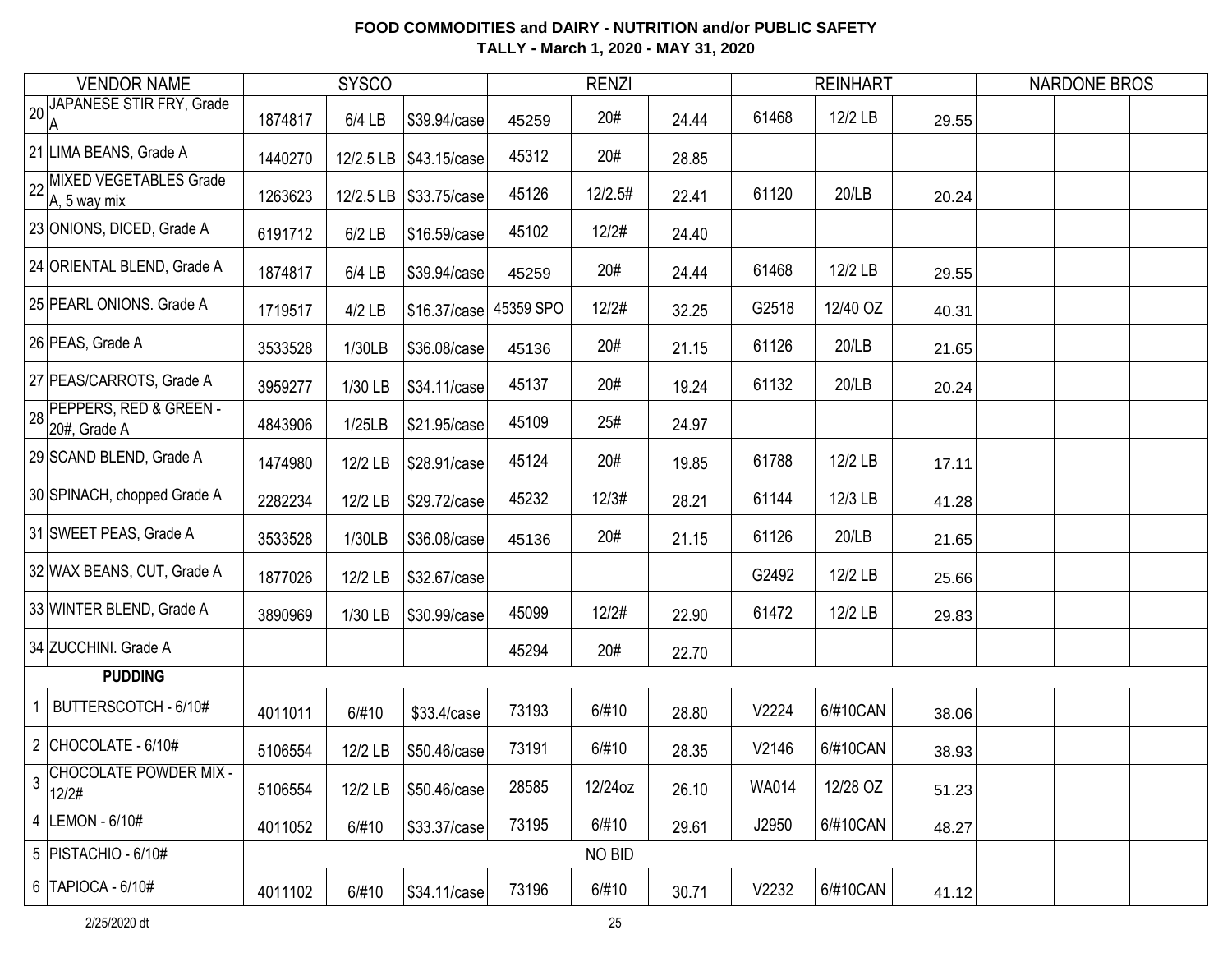|                 | <b>VENDOR NAME</b>                                      | <b>SYSCO</b> |           |                          | <b>RENZI</b> |           |       |              | <b>REINHART</b> |       | <b>NARDONE BROS</b> |  |  |
|-----------------|---------------------------------------------------------|--------------|-----------|--------------------------|--------------|-----------|-------|--------------|-----------------|-------|---------------------|--|--|
|                 | 7 VANILLA - 12/24 oz                                    | 4011078      | 6/#10     | \$33.67/case             | 73192        | 6/#10     | 28.35 | V2158        | 6/#10CAN        | 38.11 |                     |  |  |
| 8               | VANILLA POWDER MIX -<br>12/2#                           | 4010922      | 12/24 OZ  | \$34.44/case             | 28477        | 12/24oz   | 26.71 | <b>WA016</b> | 12/28 OZ        | 51.23 |                     |  |  |
| 9               | <b>SUGAR FREE -</b><br><b>BUTTERSCOTCH - 5 oz</b>       |              |           |                          | 28474 SPO    | 12/5oz    | 25.63 |              |                 |       |                     |  |  |
| 10 <sup>1</sup> | SUGAR FREE - CHOCOLATE -<br>5 oz                        | 6798658      |           | 12/3.5 OZ   \$23.96/case | 28473 SPO    | 12/3.5oz  | 21.64 |              |                 |       |                     |  |  |
| 11              | <b>SUGAR FREE - VANILLA - 5</b><br>loz                  | 6798637      | 12/3.5 OZ | \$21.3/case              | 28463 SPO    | 12/3.5oz  | 19.15 |              |                 |       |                     |  |  |
|                 | 12 SNACK PACK PUDDINGS,<br>BUTTERSCOTCH -3.5 oz         |              |           |                          | 73187        | 48/3.5oz  | 15.94 | C7350        | <b>12/4 CNT</b> | 20.72 |                     |  |  |
| 13              | <b>SNACK PACK PUDDINGS,</b><br>CHOCOLATE - 3.5 oz       | 5661582      |           | 48/3.5 OZ \$21.14/case   | 73188        | 48/3.5oz  | 15.94 | C7346        | <b>12/4 CNT</b> | 20.69 |                     |  |  |
| 14              | <b>SNACK PACK PUDDINGS,</b><br>VANILLA - 3.5 oz         | 5763834      |           | 48/3.5 OZ \$21.14/case   | 73186        | 48/3.5oz  | 15.94 | C7352        | <b>12/4 CNT</b> | 20.69 |                     |  |  |
| 15              | <b>SNACK PACK PUDDINGS,</b><br>DIABETIC, RICE - 4 oz    | 2496347      | 48/4 OZ   | \$22.11/case             |              |           |       |              |                 |       |                     |  |  |
| 16              | <b>SNACK PACK PUDDINGS,</b><br>DIABETIC, TAPIOCA - 4 oz | 1642362      | 48/4 OZ   | \$26.63/case             | 73209 SPO    | 48/4oz    | 23.30 |              |                 |       |                     |  |  |
| 17              | <b>SNACK PACK PUDDINGS,</b><br>DIABETIC, VANILLA - 4 oz | 2619500      | 48/4 OZ   | \$26.63/case             | 88862        | 48/3.25oz | 18.70 |              |                 |       |                     |  |  |
|                 | <b>JELLO</b>                                            |              |           |                          |              |           |       |              |                 |       |                     |  |  |
|                 | 1 REGULAR - 24 oz- asst                                 | 4010310      | 12/24 OZ  | \$33.49/case             | 29212 SPO    | 12/24oz   | 30.00 | <b>WA026</b> | 12/24 OZ        | 32.11 |                     |  |  |
|                 | 2 SUGAR FREE RED - 2.75 oz                              |              |           |                          | 28272 SPO    | 18/2.75oz | 37.00 |              |                 |       |                     |  |  |
| 3               | <b>SUGAR FREE CITRUS - 2.75</b><br>0Z                   |              |           |                          | 28273 SPO    | 18/2.75oz | 61.50 |              |                 |       |                     |  |  |
|                 | <b>DAIRY</b>                                            |              |           |                          |              |           |       |              |                 |       |                     |  |  |
|                 | <b>CHEESE AMER PROCESSED</b><br>SLICED - Yellow         | 6697890      | 4/5 LB    | \$52.31/case             | 25039        | 4/5#      | 47.90 | D3108        | 4/5 LB          | 50.66 |                     |  |  |
| $\overline{2}$  | CHEESE AMER PROCESSED<br>SLICED - White                 | 6697882      | 4/5 LB    | \$47.04/case             | 25038        | 4/5#      | 46.19 | G1248        | 4/5 LB          | 50.66 |                     |  |  |
|                 | 3 CHEESE, CHEDDAR - Block                               | 2825010      | 1/10#AVG  | \$2.64/lb                | 25081        | 10#       | 2.60# | G1306        | $40+1$ LB       | 2.42  |                     |  |  |
| 4               | CHEESE, EXTRA SHARP -<br>Block                          | 2822312      | 1/10#AVG  | \$2.82/lb                | 25064 NYS    | 10#       | 3.02# | 98068        | $10+1$ LB       | 3.24  |                     |  |  |
| 5               | CHEESE, MEXICAN -<br>Shredded                           | 1829369      | 4/5 LB    | \$59.76/case             | 25045        | 4/5#      | 53.10 | M4638        | 4/5 LB          | 50.19 |                     |  |  |
| 6               | CHEESE, MozZARELLA -<br>Shredded - 20lb                 | 2593440      | 4/5 LB    | \$57.88/case             | 25155        | 4/5#      | 51.15 | 24836        | 4/5 LB          | 48.92 |                     |  |  |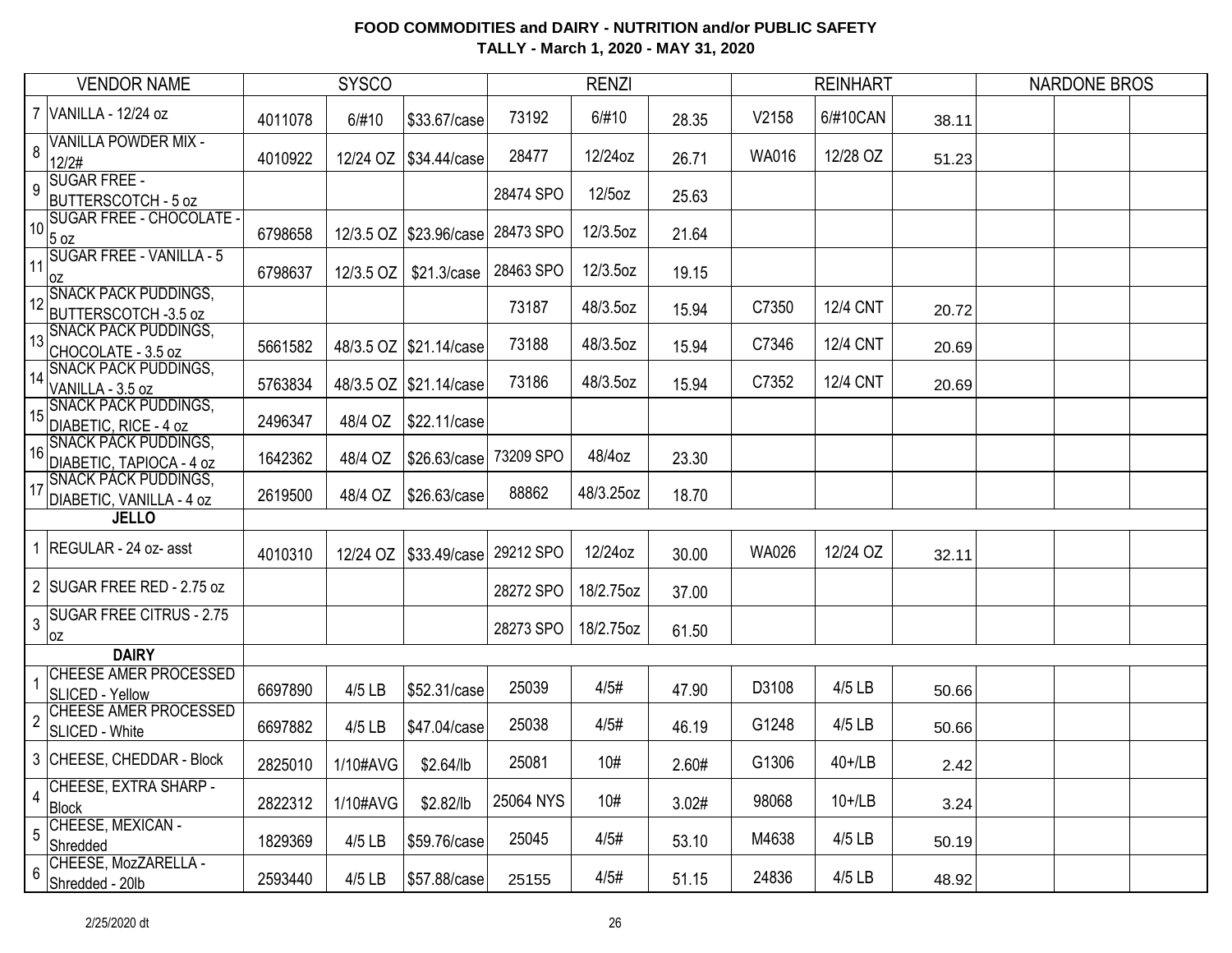| <b>VENDOR NAME</b>                                                                 |         | <b>SYSCO</b> |                                      |                                         | <b>RENZI</b> |       |       | <b>REINHART</b> |       | <b>NARDONE BROS</b> |
|------------------------------------------------------------------------------------|---------|--------------|--------------------------------------|-----------------------------------------|--------------|-------|-------|-----------------|-------|---------------------|
| CHEESE, MozZARELLA -<br>$\overline{7}$<br>Shredded - 30lb                          | 2336865 | 6/5LB        | \$87.44/case                         | 25155                                   | 4/5#         | 51.15 | G1238 | 6/5 LB          | 72.14 |                     |
| 8 CHEESE, SHARP - Shredded                                                         | 2818842 | 4/5LB        | \$70.89/case                         | 25042                                   | 4/5#         | 55.50 | V5056 | $6/2$ LB        | 55.83 |                     |
| CHEESE, SHARP, LOW<br>$\overline{9}$<br>SODIUM - Shredded                          |         |              |                                      |                                         | NO BID       |       |       |                 |       |                     |
| 10 CHEESE, SWISS - Block                                                           | 2822437 | 2/8#AVG      | \$3.23/lb                            | 25866                                   | 2/8#         | 3.27# | D9200 | $2/8 + LB$      | 3.29  |                     |
| 11 CHEESE, SWISS, LOW<br>SODIUM - Block                                            |         |              |                                      |                                         | NO BID       |       |       |                 |       |                     |
| 12 CREAM CHEESE - 3#                                                               | 8635740 | 4/3 LB       | \$24.15/case                         | 25919                                   | 10/3#        | 61.55 | 70082 | 10/3#           | 60.74 |                     |
| 13 COTTAGE CHEESE                                                                  | 7772296 | 6/5 LB       | \$44.42/case                         | 25117                                   | 4/5#         | 31.59 | T8998 | 4/5 LB          | 29.44 |                     |
| 14 COTTAGE CHEESE, 1%                                                              | 5020169 | $2/5$ LB     | \$23.78/case                         | 25109                                   | 4/5#         | 39.47 |       |                 |       |                     |
| 15 LIQUID BUTTER                                                                   | 3355757 | 3/1 GAL      | \$33.46/case                         | 58470                                   | 3/1gal       | 29.31 | 71022 | 3/1 GAL         | 32.25 |                     |
| 16 MARGARINE                                                                       | 4549099 | 30/1 LB      | \$26.12/case                         | 29088                                   | 30/1#        | 18.63 | 98400 | 30/1 LB         | 17.87 |                     |
| 17 PARMESAN CHEESE                                                                 | 6370571 | 4/5 LB       | \$58.82/case                         | 25330                                   | 4/5#         | 53.55 | 20028 | 4/5 LB          | 82.28 |                     |
| 18 PIZZA CRUST, rectangular par<br>baked                                           | 2972923 | 16/17 OZ     | \$38.15/case                         | 37807                                   | 10/43oz      | 23.86 | MB340 | 14/20 OZ        | 44.20 |                     |
| 19 SOUR CREAM                                                                      | 1309194 | 6/5 LB       | \$39.45/case                         | 25328                                   | 4/5#         | 27.40 | G1372 | 6/5 LB          | 34.69 |                     |
| 20 YOGURT - assorted                                                               | 8221958 | 24/4 OZ      | \$15.62/case 26087 Vanilla           | 26086<br>Strawb,<br>26088<br>Stra/bana, | 48/4oz       | 15.45 | F4544 | 48/4 OZ         | 19.98 |                     |
| YOGURT, LIGHT - assorted<br>21<br>flavors                                          | 7849706 | 48/4 OZ      | \$20.33/case                         | 26078                                   | 48/4oz       | 17.99 |       |                 |       |                     |
| 22 YOGURT, VANILLA - 2 lb - 5 lb                                                   | 6472502 | 6/4 LB       | \$26.99/case                         | 76516                                   | 6/32oz       | 13.90 | E8888 | 6/32 OZ         | 18.63 |                     |
| 23 YOGURT, VANILLA - 4 - 6 oz                                                      | 9903576 |              | 12/5.3 OZ   \$10.35/case   26154 SPO |                                         | $12/6$ oz    | 8.88  |       |                 |       |                     |
| <b>COOKIES &amp; CRACKERS</b>                                                      |         |              |                                      |                                         |              |       |       |                 |       |                     |
| <b>COOKIES, CHOCOLATE</b><br>1 CHIP, frozen ready to bake<br>dough - 1 oz - 1.5 oz |         |              | 1412642 240/1.33OZ \$81.23/case      | 39976                                   | 320/1oz      | 41.96 | 17858 | 16/LB           | 30.82 |                     |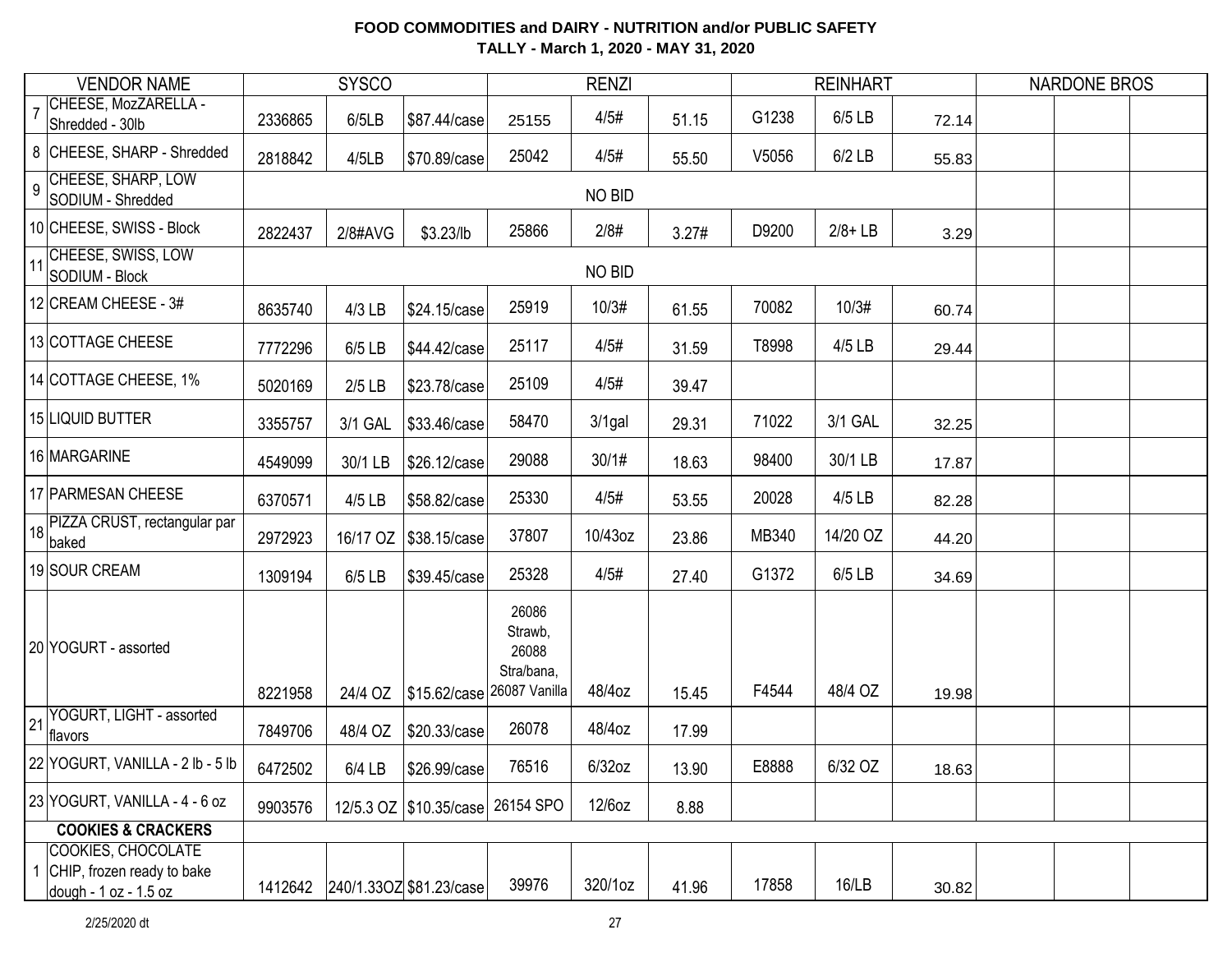| <b>VENDOR NAME</b> |                                                            |         | <b>SYSCO</b> |                                   | <b>RENZI</b> |             |       |       | <b>REINHART</b> |        | <b>NARDONE BROS</b> |
|--------------------|------------------------------------------------------------|---------|--------------|-----------------------------------|--------------|-------------|-------|-------|-----------------|--------|---------------------|
| $\overline{2}$     | COOKIES, OATMEAL, frozen                                   |         |              |                                   |              | NO BID      |       |       |                 |        |                     |
|                    | ready to bake dough - 1 oz - 1.5                           |         |              |                                   |              |             |       |       |                 |        |                     |
|                    | COOKIES, OATMEAL RAISIN,                                   |         |              |                                   |              |             |       |       |                 |        |                     |
|                    | 3   frozen ready to bake dough - 1                         | 1412667 |              | 240/1.33OZ \$81.34/case           | 51466        | 213/1.5oz   | 46.20 | 17868 | 16/LB           | 30.49  |                     |
|                    | oz - 1.5 oz<br><b>COOKIES, PEANUT BUTTER,</b>              |         |              |                                   |              |             |       |       |                 |        |                     |
|                    | 4   frozen ready to bake dough - 1                         |         |              |                                   |              |             |       |       |                 |        |                     |
|                    | oz - 1.5 oz                                                | 7220346 |              | 213/1.5 OZ \$56.17/case 11453 SPO |              | 324/1oz     | 31.84 | 17678 | 16/LB           | 33.17  |                     |
|                    | COOKIES, SUGAR, frozen                                     |         |              |                                   |              |             |       |       |                 |        |                     |
| 5                  | ready to bake dough - 1 oz - 1.5                           | 7040512 |              | 320/1 OZ   \$44.47/case           | 39988        | 320/1oz     | 38.69 | 17888 | 16/LB           | 25.13  |                     |
|                    | COOKIES, WHITE CHIP                                        |         |              |                                   |              |             |       |       |                 |        |                     |
|                    | 6   MACADAMIAN NUT, frozen                                 |         |              |                                   |              |             |       |       |                 |        |                     |
|                    | ready to bake dough - 1 oz - $1.5$                         | 7220684 |              | 213/1.5 OZ \$57.47/case 51594 SPO |              | 213/1.5oz   | 50.83 | 17676 | 16/LB           | 41.61  |                     |
|                    | 7 FIG NEWTONS                                              | 4221461 |              | 120/2 PK   \$47.48/case           | 72051        | 120/2oz     | 46.98 | 25096 | 120/2CNT        | 47.86  |                     |
|                    | FIG NEWTONS, individual                                    |         |              |                                   |              |             |       |       |                 |        |                     |
| 8                  | package                                                    | 4220554 |              | 120/1 OZ   \$40.79/case           | 72024 SPO    | 120/1oz     | 39.15 | 25096 | 120/2CNT        | 47.86  |                     |
| 9                  | <b>GRAHAM CRACKERS,</b>                                    |         |              |                                   |              |             |       |       |                 |        |                     |
|                    | individual package                                         | 5278718 |              | 200/2 PK   \$26.98/case           | 28125        | 200/2ct     | 21.77 | 22796 | 200/2CNT        | 23.74  |                     |
| 10                 | LORNA DOONE COOKIE,                                        |         |              |                                   | 72022        | 120/4ct 1oz |       | 38092 | <b>72/CNT</b>   |        |                     |
|                    | individual package                                         | 4125852 | 120/1 OZ     | \$25.76/case                      |              |             | 32.65 |       |                 | 27.22  |                     |
| 11                 | SALTINE - KRISPY, individual<br>package                    | 4204996 | 500/2 CT     | \$18.02/case                      | 73314        | 500/2ct     | 12.30 | 21110 | 500/2CNT        | 14.55  |                     |
| 12                 | <b>SALTINES UNSALTED TOPS,</b>                             |         |              |                                   |              |             |       |       |                 |        |                     |
|                    | individual package                                         | 4114914 |              | 300/2 PK   \$17.39/case           | 73312        | 500/2ct     | 18.98 |       |                 |        |                     |
| 13                 | <b>SUGAR FREE COOKIE,</b>                                  |         |              |                                   | 32509        | 106/.75oz   | 29.30 |       |                 |        |                     |
|                    | Chocolate, individual package<br><b>SUGAR FREE COOKIE,</b> |         |              |                                   |              |             |       |       |                 |        |                     |
| 14                 | Lemon, individual package                                  |         |              |                                   | 32510        | 106/.75oz   | 29.30 |       |                 |        |                     |
|                    | <b>SUGAR FREE COOKIE, Short</b>                            |         |              |                                   |              |             |       |       |                 |        |                     |
| 15                 | Bread, individual package                                  | 3294980 | 120/8 CT     | \$52.86/case                      | 83086 SPO    | 120/1oz     | 42.15 |       |                 |        |                     |
|                    | <b>MISC</b>                                                |         |              |                                   |              |             |       |       |                 |        |                     |
|                    |                                                            |         |              | \$112.74                          |              |             |       |       |                 |        |                     |
| 1                  | COFFEE, REGULAR - 2 oz                                     | 4116158 | 96/2 OZ      | /case                             | 71021        | 84/2oz      | 57.14 | 10948 | 128/2 OZ        | 100.25 |                     |
|                    |                                                            |         |              | \$120.98                          |              |             |       |       |                 |        |                     |
|                    | 2 COFFEE, DECAF - 2 oz                                     | 4115739 | 96/2 OZ      | /case                             | 71216        | 84/2oz      | 67.21 | 10554 | 128/2 OZ        | 114.47 |                     |
| 3                  | <b>BLACK PEPPER SHAKER -</b>                               |         |              |                                   |              |             |       |       |                 |        |                     |
|                    | disposable                                                 | 4941555 |              | 48/1.5 OZ \\$46.11/case           | 67190        | 48/1.5oz    | 41.18 | CA406 | 48/1.5OZ        | 42.43  |                     |
| $\overline{4}$     | <b>BREAD STICKS - WHOLE</b>                                | 4898226 |              | \$30.53/case                      |              |             |       |       | <b>150 CNT</b>  |        |                     |
|                    | <b>WHEAT</b>                                               |         | 144/1.5 OZ   |                                   |              |             |       | B4616 |                 | 30.46  |                     |
| 5                  | <b>GARLIC BREAD -</b>                                      |         |              |                                   | 51399        | 12/10oz     | 20.60 | 63356 | 10.5 LB         |        |                     |
|                    | <b>BUTTERTOP</b>                                           |         |              |                                   |              |             |       |       |                 | 26.05  |                     |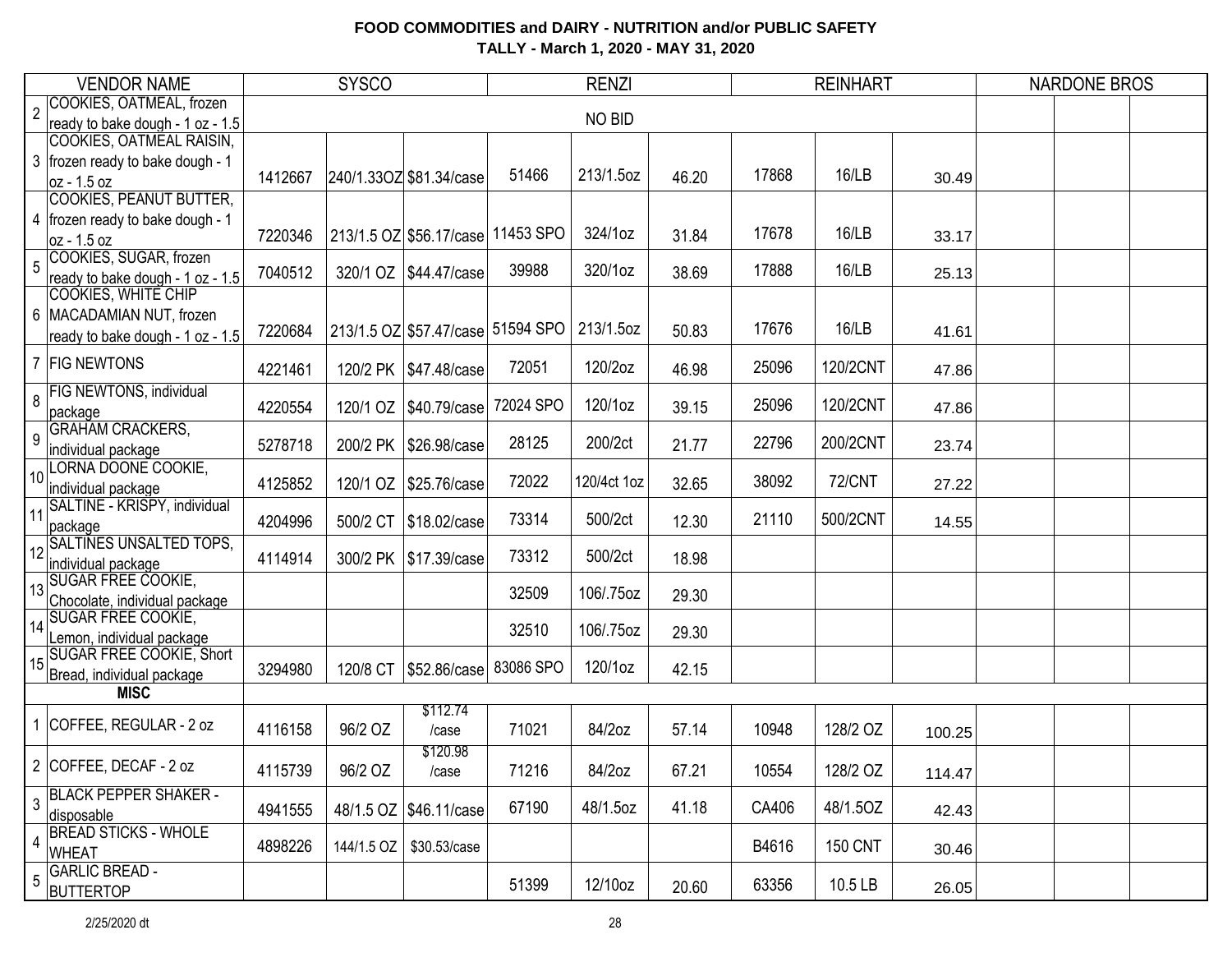|                | <b>VENDOR NAME</b><br><b>SYSCO</b>                               |         |         |                         |                          | <b>RENZI</b>         |       |              | <b>REINHART</b> |       | <b>NARDONE BROS</b> |  |
|----------------|------------------------------------------------------------------|---------|---------|-------------------------|--------------------------|----------------------|-------|--------------|-----------------|-------|---------------------|--|
| $6\phantom{a}$ | <b>GLUTEN FREE - BAGELS,</b><br>∣asst                            | 1249727 |         | 24/3.5 OZ \$30.19/case  | 51171                    | 24/3.5oz             | 26.24 | G1434        | <b>24/CNT</b>   | 26.57 |                     |  |
|                | 7 GLUTEN FREE - BREAD                                            | 7040473 | 6/24 OZ | \$48.9/case             | 10377                    | 12/14oz              | 58.30 | <b>HR240</b> | 6/24 OZ         | 43.79 |                     |  |
| 8              | <b>GLUTEN FREE - FROZEN</b><br>SHERBERT, asst                    |         |         |                         | 93577,<br>93578, 93580   | 96/4oz<br><b>SPO</b> | 32.75 |              |                 |       |                     |  |
| $\overline{9}$ | <b>GLUTEN FREE - MUFFINS,</b><br>asst                            | 0758411 | 36/3 OZ |                         | \$47.47/case 51170 Blueb | 36/3oz               | 41.55 | 56472        | 36/CNT          | 42.22 |                     |  |
|                | 10 HAMBURGER ROLL                                                | 0124636 |         | 10/12 CT \\$36.31/case  | 10365                    | 6/8ct - 4.5"         | 21.40 | G2160        | 8/12 CNT        | 32.24 |                     |  |
|                | 11 HOT DOG ROLL                                                  | 2496451 |         | 12/12 CT \\$36.57/case  | 37615                    | 8/12ct               | 24.99 | K2466        | 96/CNT          | 22.38 |                     |  |
|                | 12 KOSHER - BREAD                                                | 2492199 |         | 10/36 OZ   \$38.38/case |                          |                      |       |              |                 |       |                     |  |
|                | $\left  \frac{1}{3} \right $ KOSHER - CHOW MEIN<br><b>DINNER</b> |         |         |                         |                          | NO BID               |       |              |                 |       |                     |  |
|                | 14 KOSHER - CHICKEN DINNER                                       | 5572989 |         | 6/13.5OZ \\$39.55/case  |                          |                      |       |              |                 |       |                     |  |
|                | 15 KOSHER - CHICKEN LEG<br><b>DINNER</b>                         |         |         |                         |                          | NO BID               |       |              |                 |       |                     |  |
|                | 16 KOSHER - COLD CUTS                                            |         |         |                         |                          | NO BID               |       |              |                 |       |                     |  |
|                | 17 KOSHER - FISH DINNER                                          |         |         |                         |                          | NO BID               |       |              |                 |       |                     |  |
|                | 18 KOSHER - POT ROAST<br><b>DINNER</b>                           | 5735749 |         | 6/12 OZ   \$38.82/case  |                          |                      |       |              |                 |       |                     |  |
|                | 19 KOSHER - SALISBURY<br><b>STEAK DINNER</b>                     |         |         |                         |                          | NO BID               |       |              |                 |       |                     |  |
|                | 20 KOSHER - SLICED CHEESE                                        | 6697882 | 4/5 LB  | \$47.04/case            |                          |                      |       |              |                 |       |                     |  |
| 21             | KOSHER - SPAGHETTI &<br>MEATBALL DINNER                          | 5574410 | 6/13 OZ | \$37.02/case            |                          |                      |       |              |                 |       |                     |  |
|                | 22 KOSHER - TURKEY DINNER                                        | 5735756 | 6/12 OZ | \$39.41/case            |                          |                      |       |              |                 |       |                     |  |
|                | 23 READY MADE BISCUITS - 3"                                      | 5622873 |         | 120/2.25OZ \$33.42/case | 36832                    | 100/2oz              | 25.35 | B5526        | 120/2.25        | 31.24 |                     |  |
|                | 24 READY MADE BISCUITS - 2"                                      | 5622873 |         | 120/2.250Z \$33.42/case | 36843                    | 105/2"               | 20.30 |              |                 |       |                     |  |
|                | 25 SALT SHAKER - disposable                                      | 4941548 | 48/4 OZ | \$14.77/case            | 67189                    | 48/4oz               | 11.10 | CA408        | 48/4 OZ         | 12.48 |                     |  |
|                | 26 SPRAY COATING (pan)                                           | 4135380 | 6/17 OZ | \$19.06/case            | 66424                    | 6/17oz               | 17.90 | 87650        | 6/17 OZ         | 24.39 |                     |  |